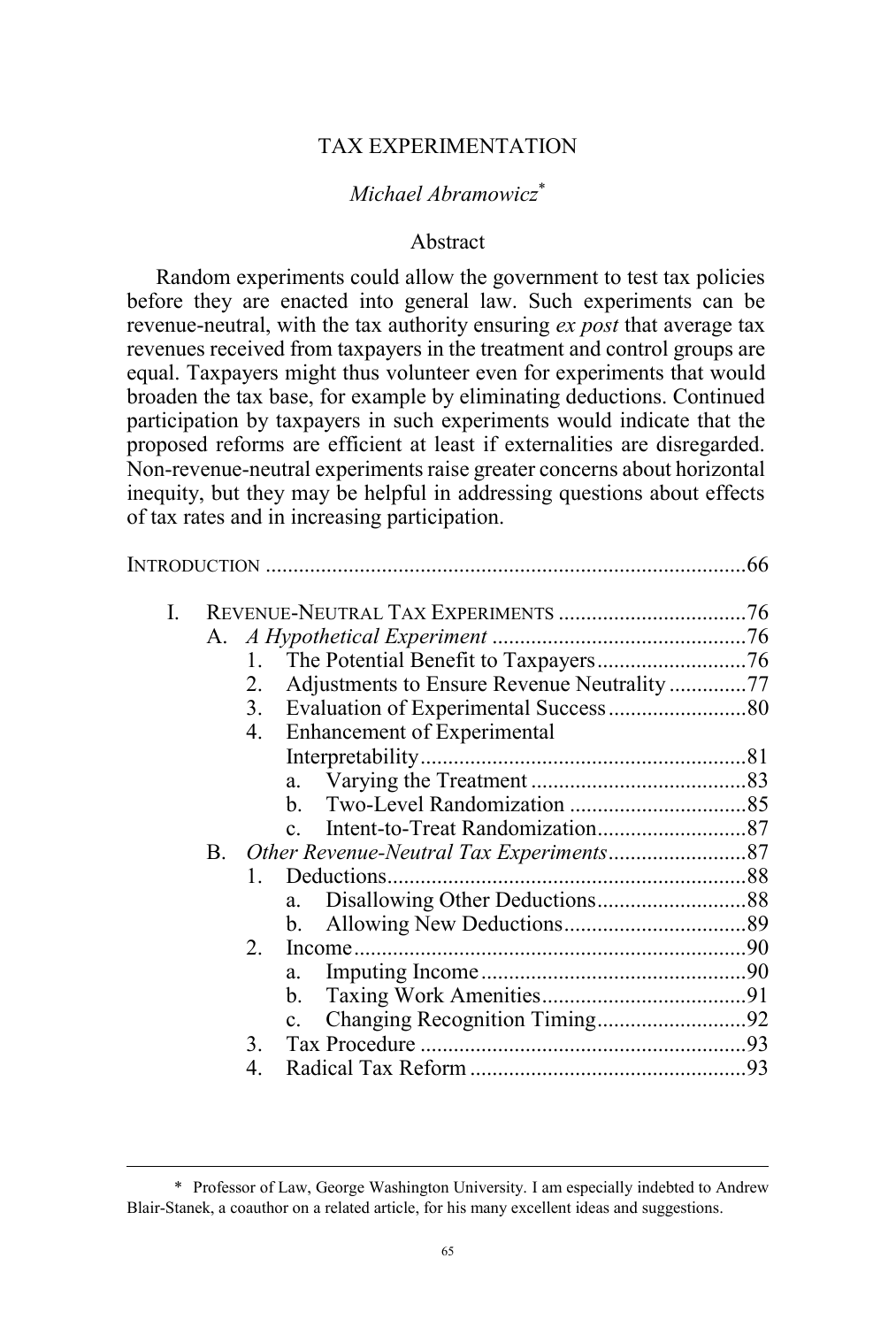| П. | CHALLENGES FOR TAX EXPERIMENTATION 95 |                                        |  |  |  |
|----|---------------------------------------|----------------------------------------|--|--|--|
|    | $\mathsf{A}$                          |                                        |  |  |  |
|    |                                       | 1.                                     |  |  |  |
|    |                                       | 2.                                     |  |  |  |
|    |                                       | 3.                                     |  |  |  |
|    | $B_{\cdot}$                           |                                        |  |  |  |
|    |                                       |                                        |  |  |  |
|    |                                       | $a -$                                  |  |  |  |
|    |                                       | Ex Ante Insurance to Avoid Inequity103 |  |  |  |
|    |                                       | 2                                      |  |  |  |
|    | $C_{\cdot}$                           |                                        |  |  |  |
|    |                                       | $1_{-}$                                |  |  |  |
|    |                                       |                                        |  |  |  |
|    |                                       | 3.                                     |  |  |  |
|    | D.                                    |                                        |  |  |  |
| Ш. |                                       |                                        |  |  |  |
|    |                                       |                                        |  |  |  |
|    |                                       |                                        |  |  |  |
|    | $C_{\cdot}$                           |                                        |  |  |  |
|    | D.                                    |                                        |  |  |  |
|    |                                       |                                        |  |  |  |
|    |                                       |                                        |  |  |  |

### **INTRODUCTION**

The Tax Cuts and Jobs Act of  $2017<sup>1</sup>$  is an experiment on a grand scale. If, as critics claim, the statute encourages expensive tax avoidance strategies that will lead to even lower tax revenues than projected,<sup>2</sup> the

 <sup>1.</sup> Tax Cuts and Jobs Act of 2017, Pub. L. No. 115-97, 131 Stat. 2054. The bill was entitled the "Tax Cuts and Jobs Act" until right before it passed, when the Senate parliamentarian ruled that the title violated the Byrde rule. Eli Watkins, *Senate Rules Force Republicans to Go with Lengthy Name for Tax Plan*, CNN (Dec. 19, 2017), https://www.cnn.com/2017/12/19/politics/taxbill-name-delay/index.html [https://perma.cc/D8TZ-4XJZ]. As a result, the final bill was entitled "An Act to provide for reconciliation pursuant to titles II and V of the concurrent resolution on the budget for fiscal year 2018." *Id.* Most commentators continue to refer to the bill as the Tax Cuts and Jobs Act (or TCJA). *See, e.g.*, Stephen K. Cooper et al., *Eyes Turn Toward 2018 Tasks as Tax Reform Becomes Law*, 158 TAX NOTES 28, 28 (2018) (referring to "[t]he law, known informally as the Tax Cuts and Jobs Act (P.L. 115-97)"); Amy Hamilton, *Connecticut Finds a SALT Workaround That Would Actually Work*, 158 TAX NOTES 1328, 1328 (2018) (referring without qualification to the "Tax Cuts and Jobs Act").

<sup>2.</sup> *See generally* David Kamin et al., *The Games They Will Play: Tax Games, Roadblocks, and Glitches Under the 2017 Tax Legislation*, 103 MINN. L. REV. (forthcoming 2018), https://papers.ssrn.com/sol3/papers.cfm?abstract\_id=3089423 [https://perma.cc/MEG6-AHKK]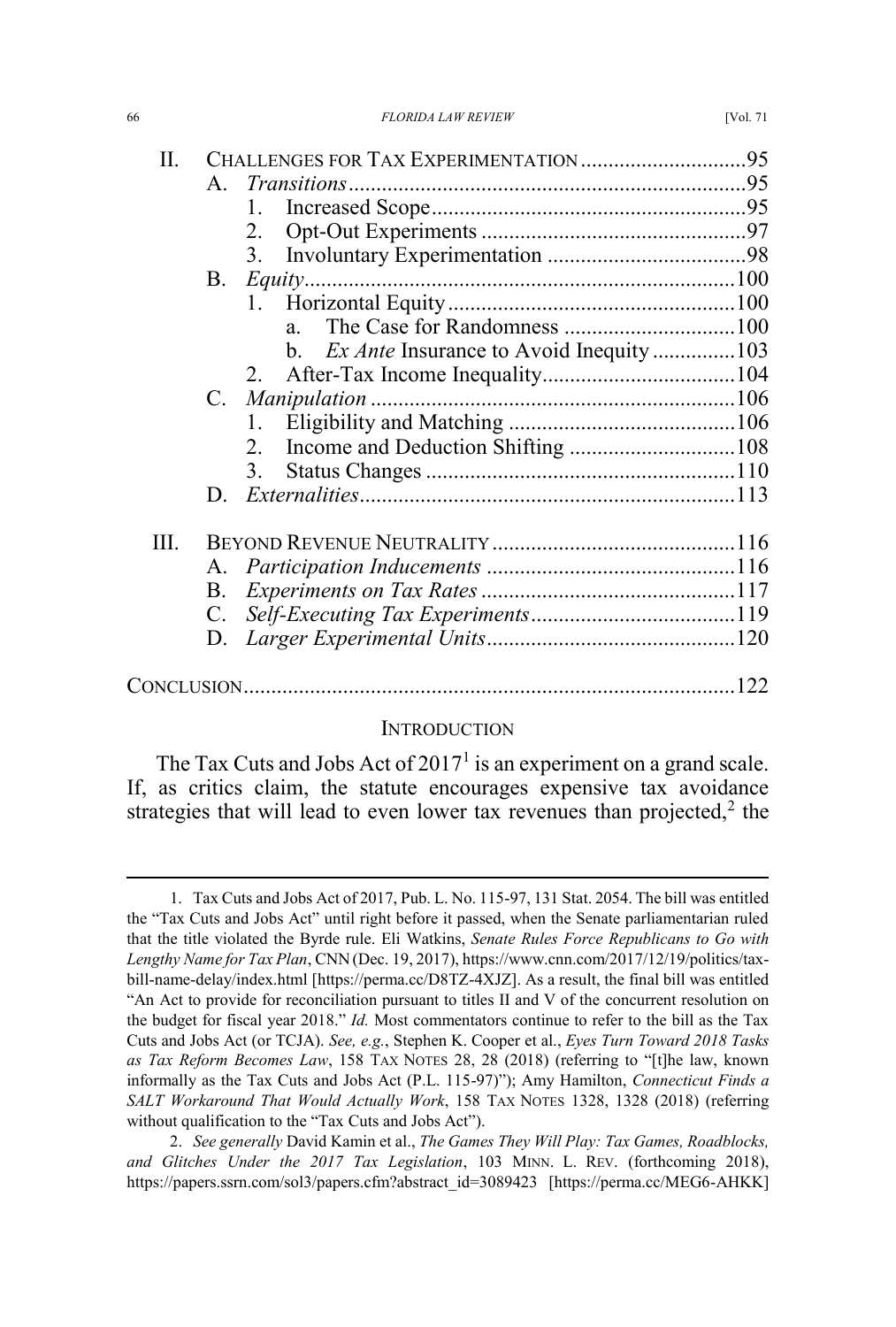inefficiencies and budget strains<sup>3</sup> will be national in scope. The experiment has no control group. If the economy grows rapidly over the next few years, reform proponents will likely take credit, while critics will insist that the economic growth was exogenous.<sup>4</sup> Both sides will make their case with anecdotal evidence rather than with the results of randomized experiments that economists generally prefer.<sup>5</sup> Scholars have identified an empirical deficit in tax scholarship, $6$  but because federal tax law exhibits little exogenous variation, $\frac{7}{1}$  the deficit is difficult to correct.<sup>8</sup>

This Article describes an approach to tax reform that might have been, and that might still be, an experimental approach—in which proposed reforms are tested initially on groups of willing taxpayers. In recent years, legal literature has focused attention on the design<sup>9</sup> and justifiability<sup>10</sup> of randomized government policy in areas including consumer protection,  $11$ 

4. Economists had different estimates of the efficiency consequences of the last large tax reform. *See* Alan J. Auerbach & Joel Slemrod, *The Economic Effects of the Tax Reform Act of 1986*, 35 J. ECON. LIT. 589, 619–20 (1997).

5. *See, e.g.*, Gary Burtless, *The Case for Randomized Field Trials in Economic and Policy Research*, 9 J. ECON. PERSP. 63, 64 (1995).

6. *See, e.g.*, Michael J. Bommarito II et al., *An Empirical Survey of the Population of U.S. Tax Court Written Decisions*, 30 VA. TAX REV. 523, 526 (2011) ("Many authors have noted the absence of empirical research in tax law . . . ."); Nancy Staudt, *Empirical Taxation*, 13 WASH. U. J.L. & POL'Y 1, 1–2 (2003) ("[T]he literature gives legislators little guidance for selecting one proposal from another in the wide array of sound policy options.").

7. The exceptional rigorous analyses of changes in federal law prove the rule. Ed Fox, for example, analyzes the effect of federal tax law on marriage by exploiting differences in *state* laws that led the federal law to apply differently in different states at the same time. *See generally* Edward Fox, *Do Taxes Affect Marriage? Lessons from History* (Law & Econ. Res. Paper Ser., Working Paper No. 17-15, 2017), https://papers.ssrn.com/sol3/papers.cfm?abstract\_id=2988559 [https://perma.cc/HW8V-7TBK].

8. The deficit may also exist in part because tax law professors prefer theory to empirics. *See* Staudt, *supra* note 6, at 2 ("[F]ew attempt to test whether their hypotheses hold true in the real world."). But even in a conference on tax empiricism, none of the papers directly assessed the effects of federal law. *See id.* at 5–8 (describing the contributions). With greater policy variation, especially random variation, scholarship would likely follow.

9. *See, e.g.*, Michael Abramowicz et al., *Randomizing Law*, 159 U. PA. L. REV. 929, 974 (2011).

10. *See generally* Ronen Perry & Tal Z. Zarsky, *"May the Odds Be Ever in Your Favor": Lotteries in Law*, 66 ALA. L. REV. 1035 (2015) (discussing justifications for randomized government policy).

11. *See* Talia B. Gillis, *Putting Disclosure to the Test: Toward Better Evidence-Based Policy*, 28 LOY. CONSUMER L. REV. 31, 38 (2015).

 $\overline{a}$ 

<sup>(</sup>identifying numerous mechanisms that taxpayers may use to avoid taxes as a result of the tax reform).

<sup>3.</sup> The official estimate of the Congressional Budget Office and the Joint Committee on Taxation is that the tax changes will cause an increase in deficits of \$1.8 trillion over ten years. *See* Letter from Keith Hall, Dir., Cong. Budget Office, to Ron Wyden, Sen. (Jan. 12, 2018), https://www.cbo.gov/publication/53437 [https://perma.cc/NW9Q-CQST].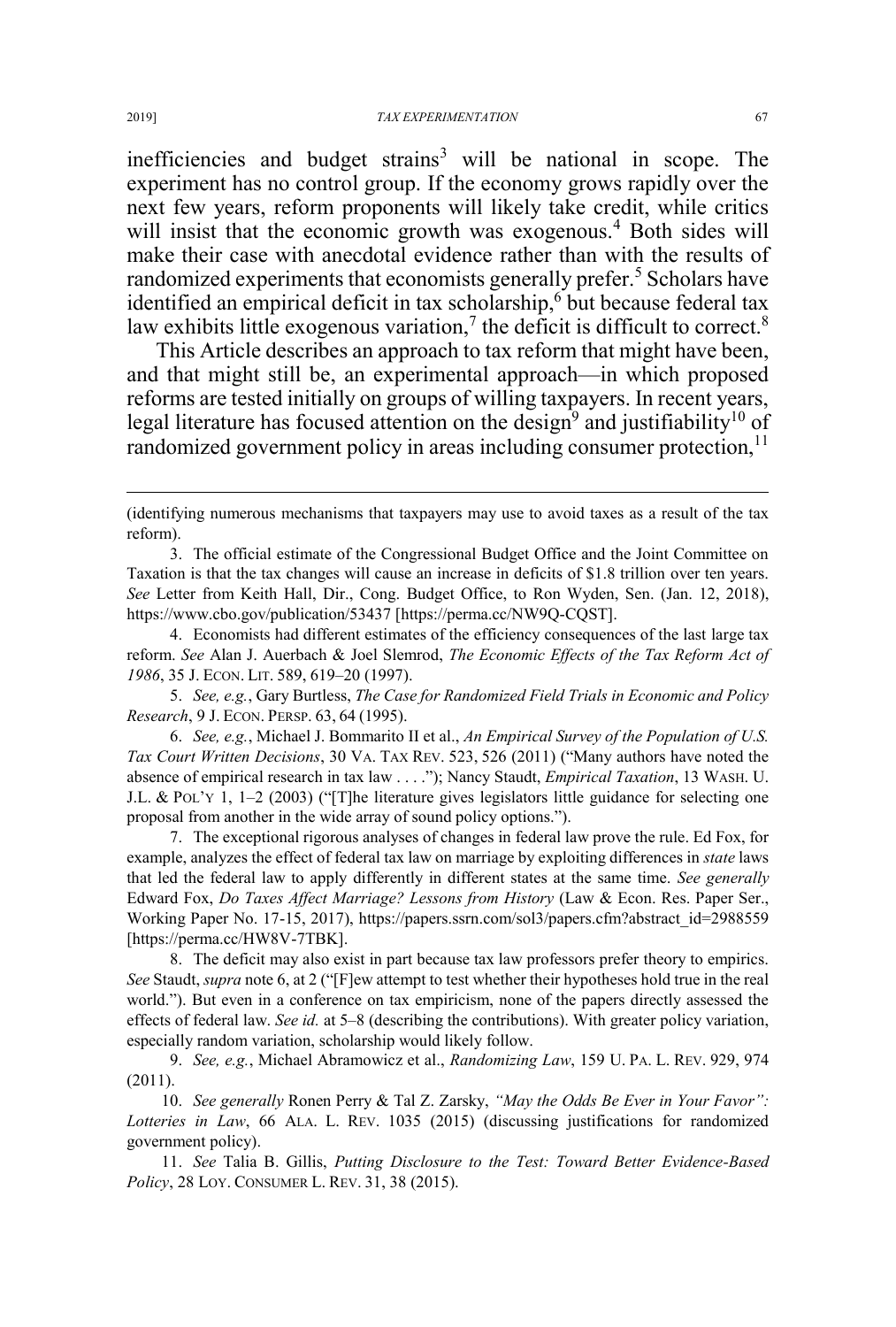securities law,  $12$  patent law,  $13$  and even regulation of food safety.  $14$ Randomized experiments produce the best attainable evidence of legal policies' effect on behavior, but the only known tax-related randomized experiments involve tax procedure<sup>15</sup> and welfare,<sup>16</sup> not substantive tax law. Interest in the behavioral effects of tax law on taxpayers pervades the literature,<sup>17</sup> but there has been virtually no consideration of whether tax law itself might benefit from systematic randomized experiments.<sup>18</sup>

Tax law is a promising field in which the government might run randomized experiments. The large number of taxpayers should make it possible to find voluntary treatment groups that are small relative to the population yet large enough to generate statistical power.<sup>19</sup> Each tax change would apply to a random selection of qualified taxpayers agreeing to opt into the experiment, thus producing both a treatment group and a control group still subject to the status quo law. Experiments might test multiple tax law changes, disentangling any resulting interaction effects when individual taxpayers are in multiple treatment groups.<sup>20</sup> Meanwhile, tax experiments could be much cheaper than many other form of legal experimentation because the existing obligation to file tax

 <sup>12.</sup> *See* Zachary J. Gubler, *Making Experimental Rules Work*, 67 ADMIN. L. REV. 551, 558 (2015).

<sup>13.</sup> *See* Lisa Larrimore Ouellette, *Patent Experimentalism*, 101 VA. L. REV. 65, 65 (2015).

<sup>14.</sup> *See* Daniel E. Ho, *Does Peer Review Work? An Experiment of Experimentalism*, 69 STAN. L. REV. 1, 28 (2017).

<sup>15.</sup> *See, e.g.*, STATE OF CAL. FRANCHISE TAX BD., READYRETURN PILOT TAX YEAR 2004 STUDY RESULTS 2 (2006) (reporting results of an experiment on sending taxpayers pre-filled returns), https://www.ftb.ca.gov/readyReturn/TY04RRFinalReport.pdf. But the survey reported no results on perhaps the most interesting question, whether control group taxpayers paid more or less tax than treatment group taxpayers. *Id.* at 29–30 (comparing treatment group taxpayers reported state and federal income, but ignoring control group taxpayers); *cf.* Dennis J. Ventry, Jr., *Intuit's Nine Lies Kill State E-Filing Programs and Keep 'Free' File Alive*, 57 ST. TAX NOTES 555, 559 (2010) (arguing that taxpayers using ReadyReturn paid no more taxes than others, but without any comparisons between taxpayers and control group to support this argument).

<sup>16.</sup> *See* I DAVID KERSHAW & JERILYN FAIR, THE NEW JERSEY INCOME-MAINTENANCE EXPERIMENT: OPERATIONS, SURVEYS, AND ADMINISTRATION 3 (1976).

<sup>17.</sup> *See, e.g.*, William J. Congdon et al., *Behavioral Economics and Tax Policy*, 62 NAT'L TAX J. 375 (2009).

<sup>18.</sup> A rare exception is the following single sentence: "Conceivably, field experiments could be designed where individuals are randomly assigned to different tax schedules in the spirit of the older negative income tax experiments in the United States." Emmanuel Saez et al., *The Elasticity of Taxable Income with Respect to Marginal Tax Rates: A Critical Review*, 50 J. ECON. LIT. 3, 43 (2012) (referring to experiments mentioned *infra* note 24 and accompanying text).

<sup>19.</sup> *See, e.g.*, Jacob Cohen, *Statistical Power Analysis*, 1 CURRENT DIRECTIONS PSYCHOL. SCI. 98, 98 (1992) (noting that statistical power depends on sample size, amongst other variables).

<sup>20.</sup> *See generally* JAMES JACCARD & ROBERT TURRISI, INTERACTION EFFECTS IN MULTIPLE REGRESSION (2d ed. 2003) (describing techniques for identifying interactions between multiple variables of interests).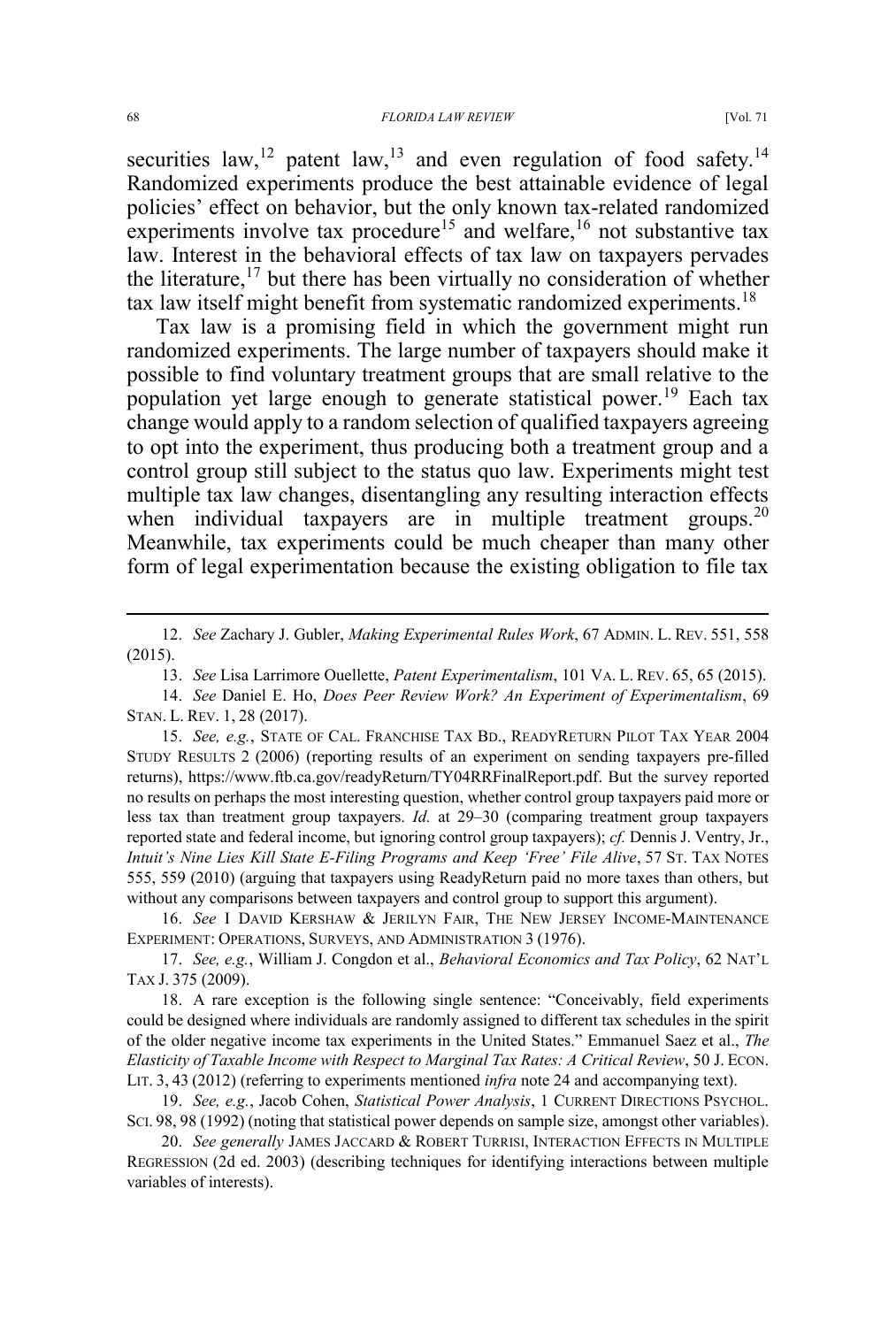forms<sup>21</sup> provides the government much of the evidence that it might need to assess the effects of an experiment.

A plausible explanation for the lack of attention to tax experimentation lies in tax law's core value of horizontal equity.<sup>22</sup> This value makes especially salient the concern that experiments necessarily produce unequal treatment of similarly situated individuals. Randomly assigning some taxpayers to a tax law change violates horizontal equity because those taxpayers would then be treated differently from similarly situated taxpayers not so assigned. This concern diminishes if the treatment is a tax break. Randomized government experiments offering benefits are widely considered ethical, $2<sup>3</sup>$  and random experiments granting low-income individuals benefits have occurred.<sup>24</sup> Experiments often offer the treatment group something denied to the control group. In medical experiments, some patients who hope for a new treatment instead receive a placebo.<sup>25</sup> If uncertainty about relative efficacy suffices to justify medical experiments,  $26$  then legal experiments should be similarly defensible.

There are, however, problems with tax experiments limited to tax breaks. First, experimentation becomes a one-way ratchet, always expected to lower tax revenues. The Tax Cuts and Jobs Act increases deficits,  $27$  so future policymakers may need to raise more revenue, not select further tax breaks. Second, tax policy questions susceptible to experimentation often involve trade-offs, for example, whether taxpayers might be better off with higher rates but more deductions. Third,

 <sup>21.</sup> *See, e.g.*, I.R.C. § 6012 (West 2018) (specifying who must file U.S. federal tax returns).

<sup>22.</sup> Alan J. Auerbach & Kevin A. Hassett, *A New Measure of Horizontal Equity*, 92 AM. ECON. REV. 1116, 1116 (2002) ("There is virtual unanimity that horizontal equality, treating equals equally, is a worthy goal of any tax system.").

<sup>23.</sup> *See, e.g.*, Abramowicz et al., *supra* note 9, at 968 ("[W]hen scarce resources are distributed, randomization ensures that the distribution occurs without favor and in a way that limits rent-seeking . . . ."). For a detailed treatment of ethical issues in social experiments, see generally THE BROOKINGS INST., ETHICAL AND LEGAL ISSUES OF SOCIAL EXPERIMENTATION (Alice M. Rivlin & P. Michael Timpane eds., 1975).

<sup>24.</sup> *See, e.g.*, KERSHAW & FAIR, *supra* note 16, at 8.

<sup>25.</sup> The use of a placebo was initiated by Austin Flint in 1862. *See* AUSTIN FLINT, A TREATISE ON THE PRINCIPLES AND PRACTICES OF MEDICINE 1019–20 (4th ed. 1873).

<sup>26.</sup> The literature on research ethics suggests that experiments are permissible where practitioners are in "clinical equipoise" about the best course of treatment. *See* Franklin G. Miller & Howard Brody, *Clinical Equipoise and the Incoherence of Research Ethics*, 32 J. MED.&PHIL. 151, 152 (2007). A critique is that a doctor's individualized obligation is not to choose among treatments at random, but to choose a treatment thought to be best given available information for each individual patient. *Id.* at 156 (arguing that clinical equipoise is an incoherent theory and that ethical obligations in research are distinct from those in clinical settings).

<sup>27.</sup> *See* Letter from Keith Hall, Dir., Cong. Budget Office, to Ron Wyden, Sen.,*supra* note 3.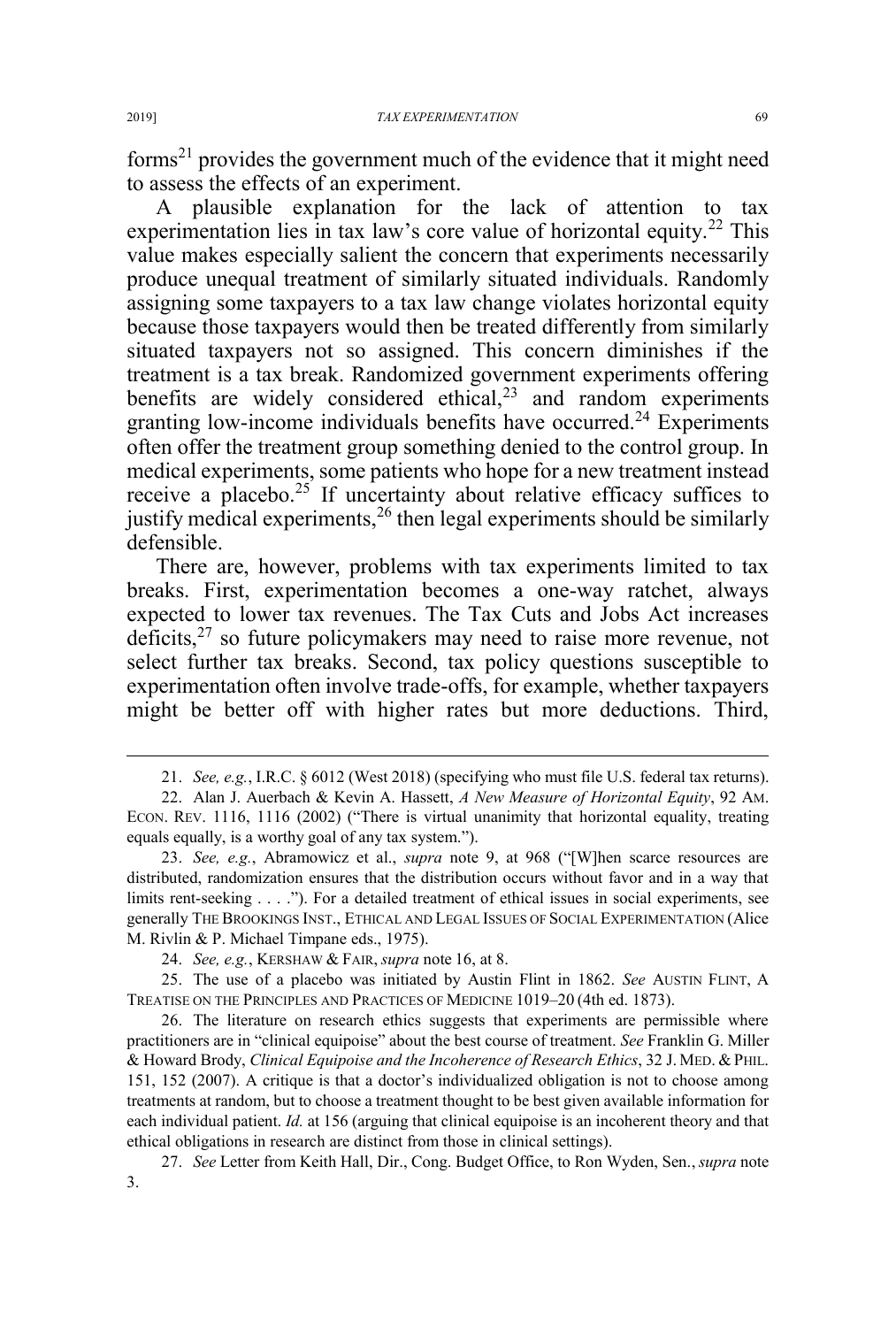taxpayers opting in to tax experiments will generally be well advised and wealthy,<sup>28</sup> so experimentation on tax breaks will often be inherently regressive.

These concerns, however, reflect a fallacy. If treatment group taxpayers benefit relative to the control group, then it might seem that all other taxpayers lose. After all, if some pay less revenue to the government, then others bear a higher proportion of taxation's overall burden. But taxpayers in the treatment group might benefit while paying the *same* level of tax on average as taxpayers in the control group. Many proposals for tax reform purport to correct inefficiencies in the tax code. Changes that remove economic distortions could be combined with rate changes in ways that would improve taxpayer welfare while maintaining government revenue.

This observation leads to the following insight: Tax experiments can be revenue neutral by design.<sup>29</sup> The treatment group in such an experiment, on average, pays taxes as high as those paid by the control group. Revenue neutrality substantially addresses the problems above. A revenue-neutral experiment is not a one-way ratchet. Instead, it allows questions of economic efficiency to be assessed independent of normative questions about overall tax levels and the distribution of the tax burden across income and other groups. $30$  Revenue-neutral experiments necessarily allow the government to assess the impact of trade-offs. Even if only relatively wealthy taxpayers opted into these experiments, they would be guaranteed to pay as much in taxes as they would absent experimentation. Participating taxpayers anticipate benefiting from the trade-offs embodied by experimentation, but not at the direct expense of other taxpayers. Their experience, moreover, may help generate tax reform of broader benefit.

 <sup>28.</sup> The government has sought to address this concern by providing grants for Low Income Taxpayer Clinics. *See Low Income Taxpayer Clinics*, IRS, https://www.irs.gov/advocate/lowincome-taxpayer-clinics [https://perma.cc/D62E-DZZB] (last updated July 12, 2018).

<sup>29.</sup> Commentators have often suggested that tax reform should be revenue neutral. *See, e.g.*, Jason S. Oh, *Will Tax Reform Be Stable?*, 165 U. PA. L. REV. 1159, 1200 (2017) ("In the current fiscal environment, it is widely accepted that any tax reform should not lose any revenue. . . . Revenue-neutrality is particularly relevant in base-broadening reform ...."). But revenue neutrality has not been discussed in connection with experimentation.

<sup>30.</sup> The Joint Committee on Taxation estimates that the Tax Cuts and Jobs Act will result in a lower percentage of total tax revenues being paid by those with relatively high incomes and a higher percentage of total tax revenues being paid by those with relatively low incomes by 2027. JOINT COMM. ON TAXATION, JCX-68-17, DISTRIBUTIONAL EFFECTS OF THE CONFERENCE AGREEMENT FOR H.R.1, THE "TAX CUTS AND JOBS ACT" 5 (2017), https://www.jct.gov/ publications.html?func=startdown&id=5054 (projecting, for example, that taxpayers with income of \$1,000,000 and over will contribute 18.9% of total taxes, instead of 19.1% of total taxes under prior law).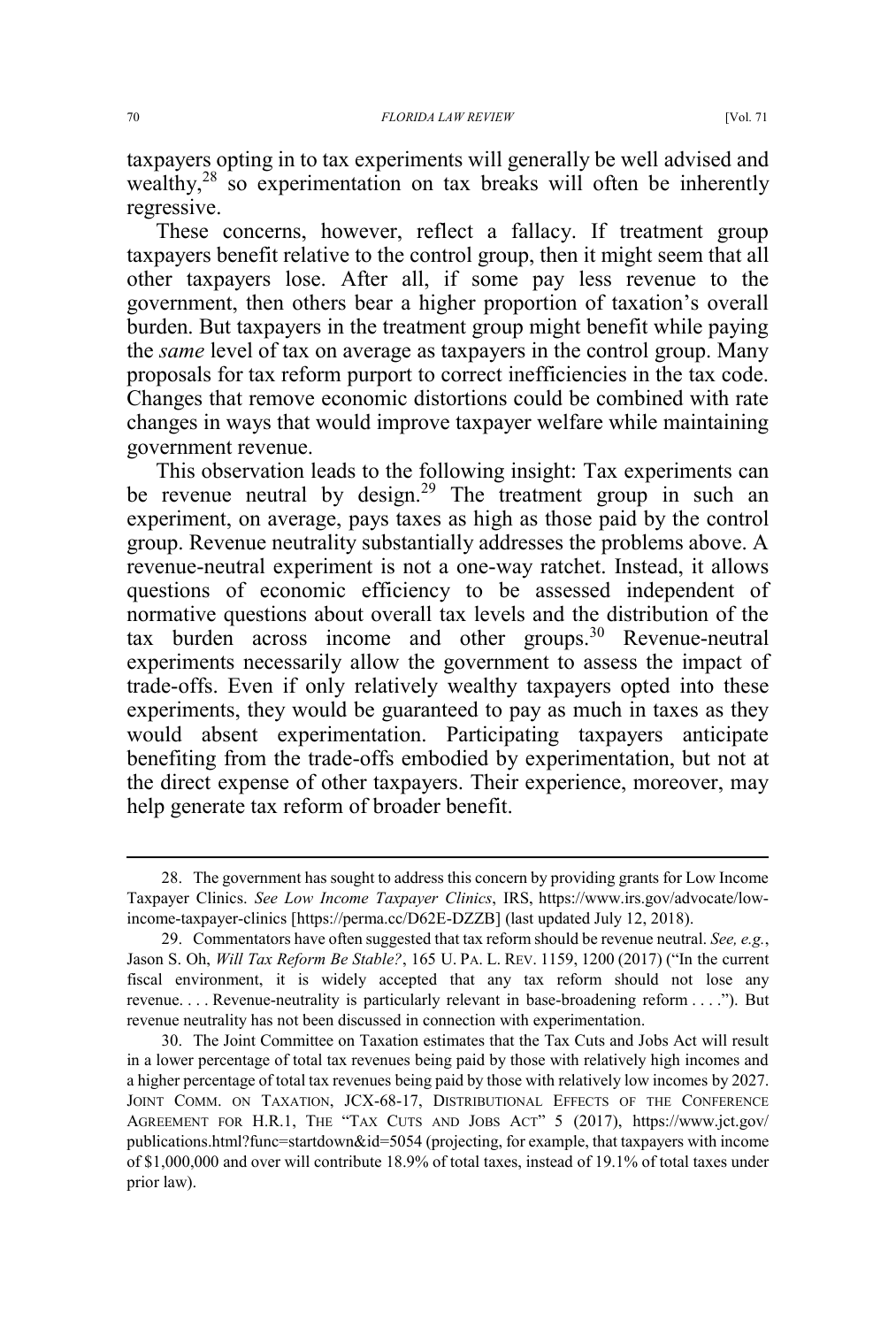What combination of tax changes might serve as the subject of a tax experiment? Consider, as a simple (at the risk of being trivial) illustration, the recent tax reform's limitations on the deductibility of entertainment expenses.<sup>31</sup> Under prior law, taxpayers could deduct expenses such as tickets for a sporting event used to entertain a client,  $32$  but taxpayers can no longer do so.<sup>33</sup> A longstanding argument for restricting deductibility of such expenses is that taxpayers derive utility from such expenditures.<sup>34</sup> Because the recipient of entertainment benefits generally need not include the benefits in income,  $35$  deductibility immunizes such expenditures from taxation.<sup>36</sup>

Limitations on the entertainment deduction might seem a poor candidate for experimentation because no one would volunteer for increased tax liability. Whatever the act's overall merits, the Tax Cuts and Jobs Act demonstrates the political palatability of bundling taxpayerunfriendly changes with taxpayer-friendly changes: A limitation on deductibility was joined to a rate reduction.<sup>37</sup> The entertainmentdeduction limits recouped only a tiny fraction of the revenue loss from other parts of the tax bill.<sup>38</sup> But the lobbyists' embrace—or at least

33. *See* I.R.C. § 274(a)(1)(A) (Supp. V 2018).

34. President Kennedy expressed this argument clearly: "Even though in some instances entertainment and related expenses have an association with the needs of business, they nevertheless confer substantial tax-free personal benefits to the recipients." *President's 1961 Tax Recommendations: Hearings on the Tax Recommendations of the President Contained in His Message Transmitted to the Congress Before the H. Comm. on Ways & Means*, 87th Cong. 12– 13 (1961).

35. *See* I.R.C. § 132(a)(3), (d) (2012) (excluding fringe benefits from employee's gross income when the expenditures would have been deductible by the employee if paid by the employee herself); United States v. Gotcher, 401 F.2d 118, 120, 121, 124 (5th Cir. 1968) (holding that taxpayer had no gross income from travel and apparent entertainment expenses provided by automobile manufacturer who wanted taxpayer to open a dealership).

36. The issues raised by the entertainment deduction arise as well with other potentially deductible expenses, such as expenses for meals, home offices, and education. For an early reform proposal accounting for these connections, see Daniel I. Halperin, *Business Deduction for Personal Living Expenses: A Uniform Approach to an Unsolved Problem*, 122 U. PA. L. REV. 859, 859 & n.1, 862–63 (1974).

37. Tax Cuts and Jobs Act of 2017, Pub. L. No. 115-97, 131 Stat. 2054.

38. The Tax Cuts and Jobs Act's limitation on meal and entertainment expenses was estimated by the nonpartisan Joint Committee on Taxation to raise \$23.5 billion over the ten-year budget window. JOINT COMM. ON TAXATION, JCX-67-17, ESTIMATED BUDGET EFFECTS OF THE

 <sup>31.</sup> I.R.C. § 274(a)(1)(A) (Supp. V 2018) ("No deduction otherwise allowable under this chapter shall be allowed for any item . . . [w]ith respect to an activity which is of a type generally considered to constitute entertainment, amusement, or recreation . . . .").

<sup>32.</sup> Entertainment expenses were deductible if they were "directly related to" or "associated with" the taxpayer's trade or business. I.R.C.  $\S 274(a)(1)(A) (2012)$ ; Walliser v. Comm'r, 72 T.C. 433, 441–43 (1979) (finding otherwise deductible entertainment expenses failed both "directly related to" and "associated with" tests).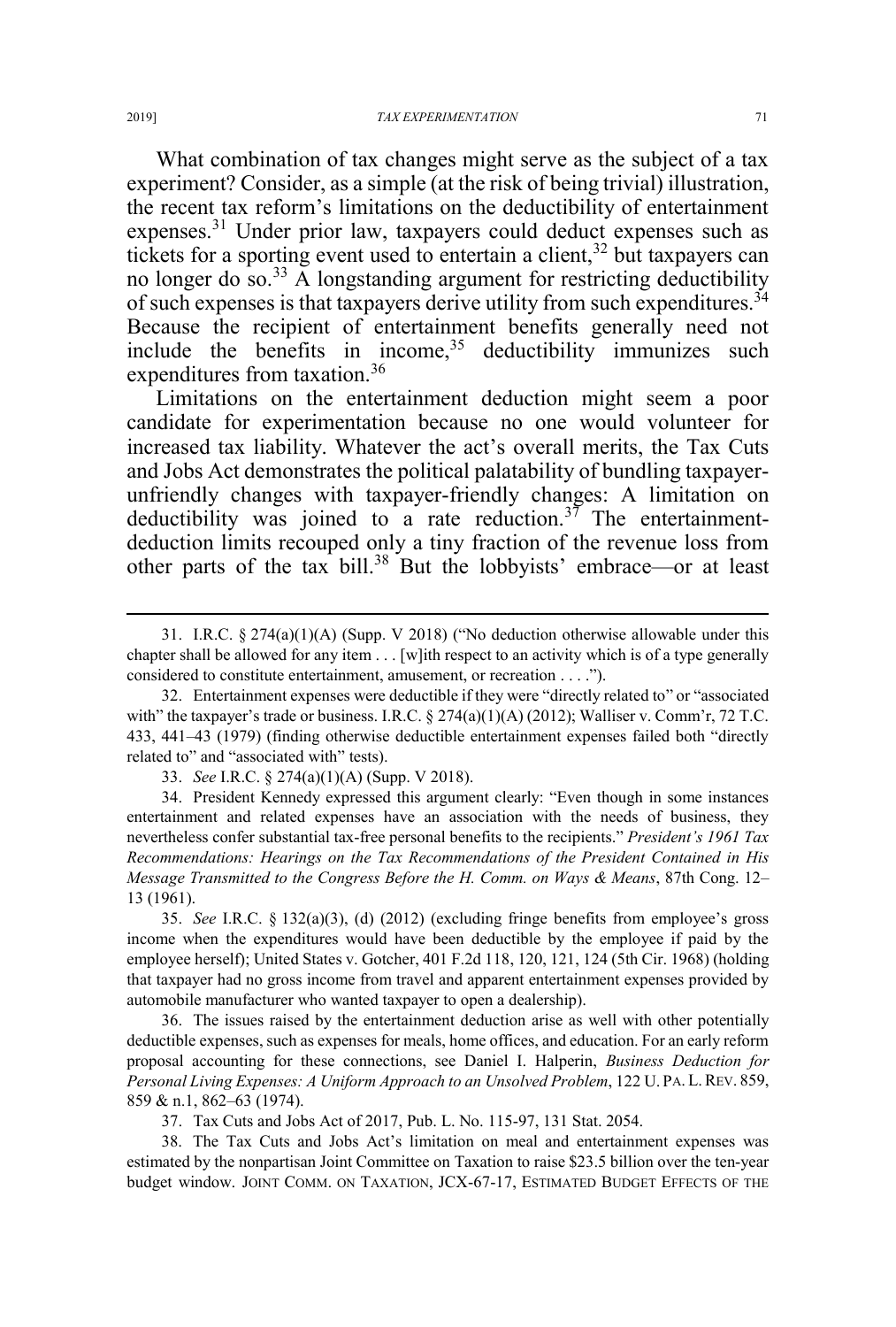grudging acceptance—of this tax reform, as opposed to a reform that lowered rates less with no change to entertainment expense deductibility, suggests that the deduction was distortionary. It is hard to tell for sure.<sup>39</sup> But the example conceptually demonstrates that taxpayers should embrace revenue-neutral tax changes that remove decision-making distortions.

How might an experiment on entertainment deductibility have worked? Taxpayers could have volunteered to give up their entertainment deductions. The carrot to induce participation would be that these taxpayers receive lower rates, rates just low enough that government tax revenues would be identical. If the government selected the rate, it might miscalculate or intentionally set the rate low, disguising a tax cut as an experiment.<sup>40</sup> But there is a simple antidote: The law authorizing such experiments could provide that the total tax liability of treatment group taxpayers be multiplied by a factor sufficient to ensure that revenues from these taxpayers equal, in the aggregate, the revenues that they would have paid, as extrapolated from payments by control group taxpayers. For example, if the average treatment group taxpayer's liability, when measured after limiting interest deductions, would have been 1% more than the average control group taxpayer's liability, then each treatment group taxpayer might be given approximately a 1% discount on the nominal reported tax liability, calculated without granting the entertainment deduction.<sup>41</sup>

With so simple a formula for achieving revenue neutrality, the taxpayers most likely to opt in would be those that in the absence of the experiment would claim a relatively small entertainment deduction anyway. This would be unfortunate, as the greatest tax distortion presumably involves taxpayers who take large entertainment deductions. But a more sophisticated approach could calculate a custom multiplier for each participant. A statistical model developed after the experiment would feature *ex ante* attributes of the treatment and control group taxpayers, including previous entertainment expenses, as independent variables. The model would predict total tax liability reported by both control and treatment group taxpayers during the experimental period. If

 $\overline{a}$ 

CONFERENCE AGREEMENT FOR H.R.1, THE "TAX CUTS AND JOBS ACT" 4 (2017), https://www.jct.gov/publications.html?func=startdown&id=5053.

<sup>39.</sup> The combination of large corporation tax rate reductions with limitations on certain business deductions might be attributed to a political motive to highlight large reductions, if those reductions are greater in salience than the deduction limitations.

<sup>40.</sup> *Cf.* Karen C. Burke & Grayson M. P. McCouch, *Lipstick, Light Beer, and Back-Loaded Savings Accounts*, 25 VA. TAX REV. 1101, 1148 (2006) (criticizing purported tax reform proposals as "amount[ing] to little more than a disguised tax cut for high-income individuals").

<sup>41.</sup> More precisely, the tax payment multiplier would be (100 / 101) to ensure revenue neutrality, so the discount is approximately 0.99%.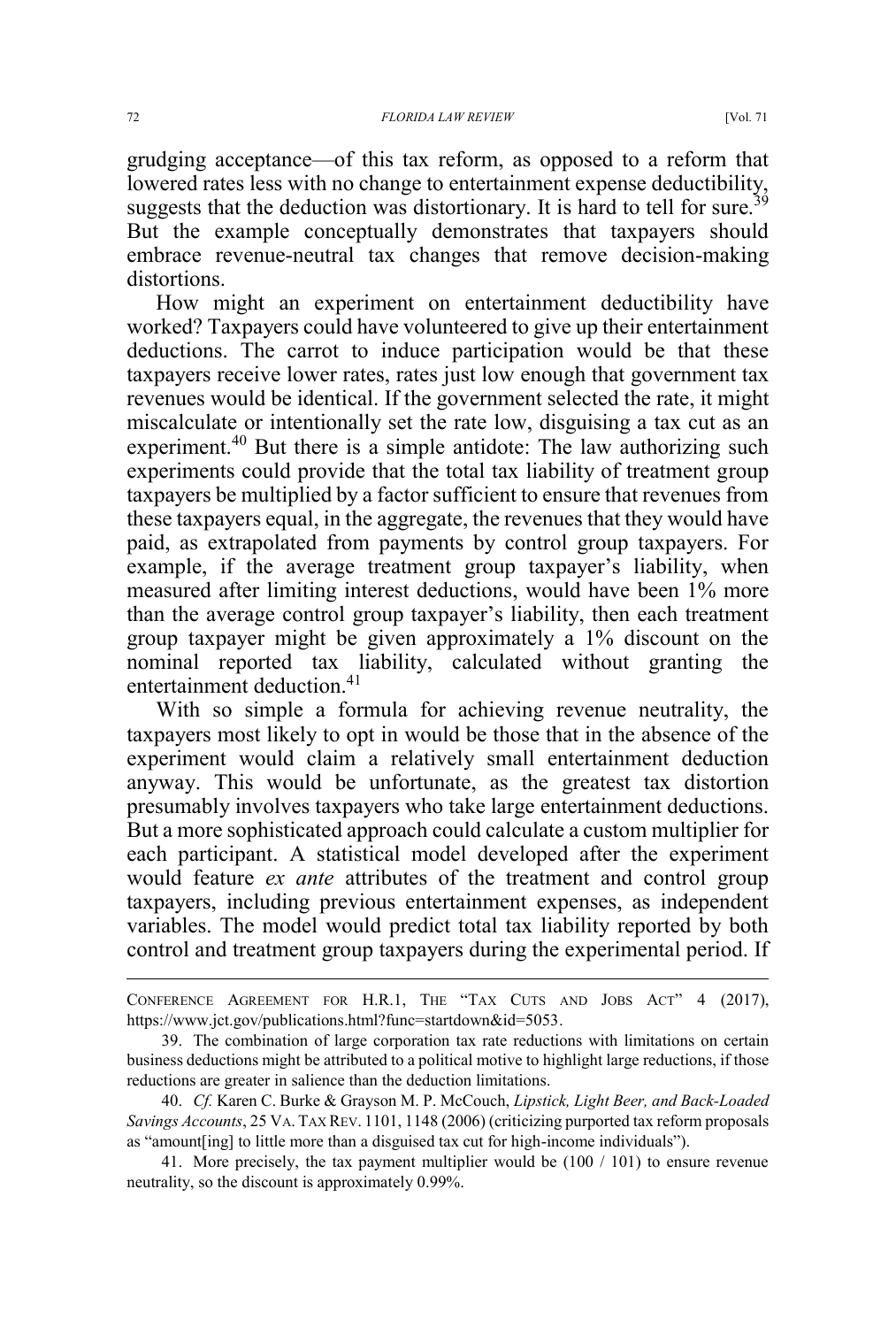the model predicted that a taxpayer would have liability 3% higher if assigned to the control group, then the taxpayer would receive approximately a 3% tax rate reduction on the nominal reported tax liability if assigned to treatment. A treatment taxpayer's entertainment expenditures would not reduce tax liability, and the taxpayer therefore would have incentives to reduce entertainment expenditures on the margin.

This approach can also be used to experiment on the possibility of new deductions. For example, current tax law does not allow taxpayers to deduct commuting expenses.<sup>42</sup> Commuting expenses may be seen either as enabling taxpayers to travel to work or as enabling taxpayers to live away from work, so the normative case for deductibility is close.<sup>43</sup> An experiment might test deductibility for all or only in limited circumstances, such as for commuting to an employer located far from affordable housing. Treatment group taxpayers would receive the deduction offered but would pay higher tax rates to maintain revenue neutrality relative to the control group. This could facilitate efficient behavioral changes, for example leading a taxpayer to work for an employer further away.<sup>44</sup> Or, the experiment might fail, suggesting the efficiency of the status quo.

Revenue-neutral tax experiments cannot answer all normative questions about tax law changes. First, these experiments assess efficiency only. A full normative analysis should embrace distributional concerns as well, which have received increased attention as inequality nationally has widened.<sup>45</sup> Nonetheless, the practice of revenue-neutral experimentation could promote attention to distributional issues. Some critics of the recent tax law changes argue that these changes amounted to a regressive tax cut disguised as tax reform.<sup>46</sup> Experimentation could generate relatively uncontroversial tax reform measures, reducing the need for omnibus tax reform packages focused on efficiency. A tax package featuring untested or rejected efficiency measures might face

 <sup>42.</sup> I.R.C. § 262(a) (2012); Comm'r v. Flowers, 326 U.S. 465, 473–74 (1946).

<sup>43.</sup> *See generally* Tsilly Dagan, *Commuting*, 26 VA. TAX REV. 185, 201–34 (2006) (analyzing policy arguments); Ronald S. Ross, *Should Deductible Commuting Be Contingent on Principal-Place-of-Business Criteria?*, 83 J. TAX'N 88 (1995) (summarizing legal developments and arguments).

<sup>44.</sup> This argument is strongest if the taxpayer's residence is effectively fixed. *See* William A. Klein, *Income Taxation and Commuting Expenses: Tax Policy and the Need for Nonsimplistic Analysis of "Simple" Problems*, 54 CORNELL L. REV. 871, 880 (1969).

<sup>45.</sup> *See, e.g.*, THOMAS PIKETTY, CAPITAL IN THE TWENTY-FIRST CENTURY 20 (2017) (documenting increased inequality within nations).

<sup>46.</sup> *See, e.g.*, Thomas B. Edsall, *You Cannot Be Too Cynical About the Republican Tax Bill*, N.Y. TIMES (Dec. 21, 2017), https://www.nytimes.com/2017/12/21/opinion/republican-tax-billtrump-corker.html [https://perma.cc/X3AU-4X6D].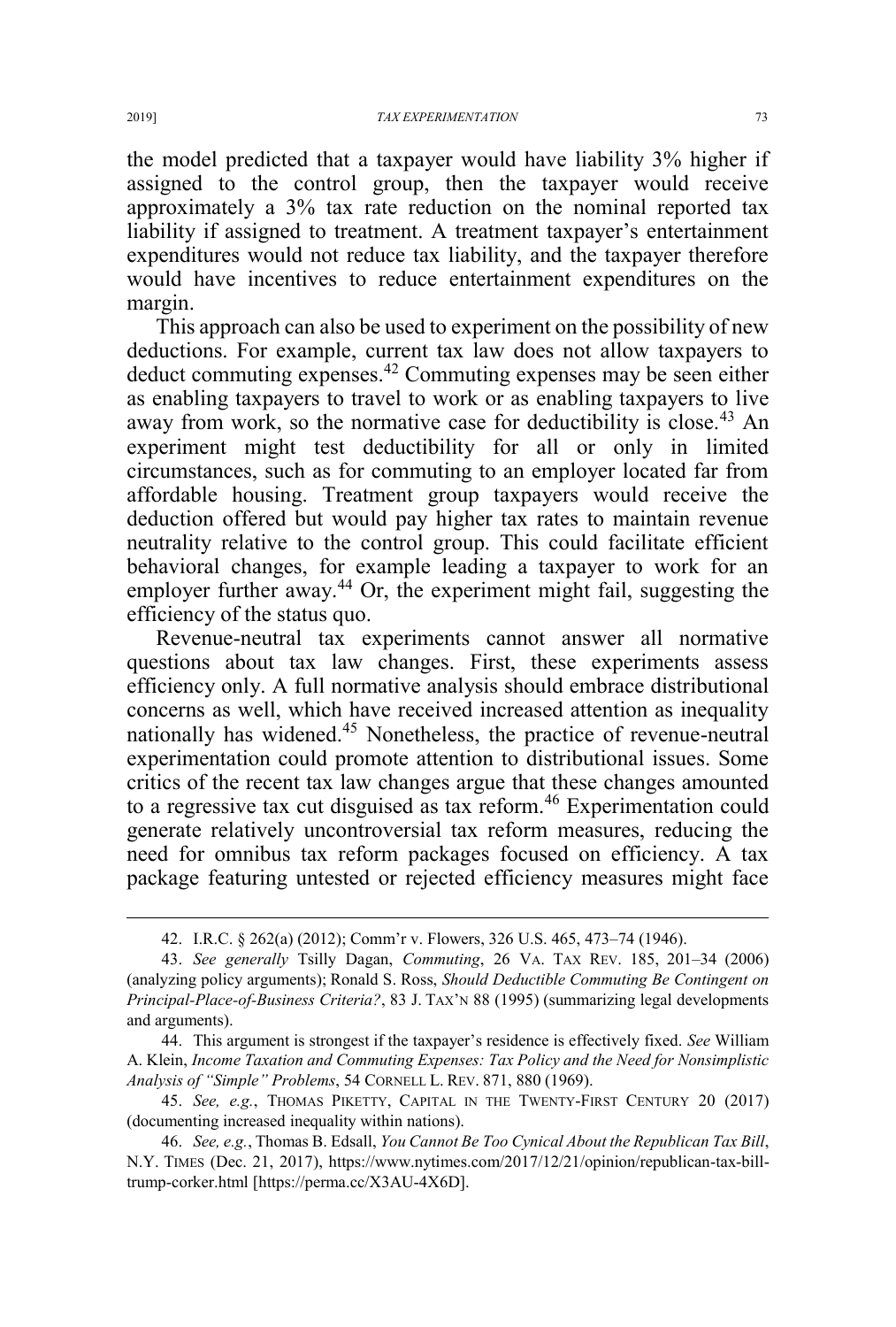criticism. Experimentation could thus foster a policy culture in which distributional issues are considered directly and acknowledged as policy choices rather than assumed to be inevitable epiphenomena of other tax policies.47

Second, the experimental approach assumes that taxpayers internalize benefits of tax law provisions, but tax provisions may be motivated by anticipated third-party effects. For example, the mortgage interest tax deduction is purportedly motivated by a desire to provide incentives for home ownership, which supposedly generates positive externalities.<sup>48</sup> Many scholars are skeptical of this justification,  $49$  but the experimental approach that this Article describes does not provide a means for measuring such externalities or their absence. It might, however, be possible to design an experiment that can overcome this concern by experimenting at a level other than that of a taxpayer. For example, a homeowner's association might be allowed to opt in on behalf of all owners of homes in the association. If one assumes that this level internalizes externalities, then the willingness of such associations to participate would suggest that the benefits of the proposed treatment exceed the costs.

Third, revenue-neutral experiments cannot easily assess the macroeconomic consequences of changes in tax rates. Revenue neutrality would undo an isolated tax rate change. Proponents justify important features of the recent tax reform, such as the reduction in corporate tax rates<sup>50</sup> and the allowance of reduced rates for certain passthrough income,51 on the ground that they may improve the overall economic climate, thus benefiting workers as well as owners of capital.<sup>52</sup> Nonrevenue-neutral tax experiments may thus be needed.<sup>53</sup> For example, the

50. I.R.C. 11(b) (Supp. V 2018) (cutting corporate tax rate from 35% to 21%).

52. *See* Martin A. Sullivan, *Economic Analysis: Corporate Tax Incidence Made Simple*, 157 TAX NOTES 454, 456 (2017) (providing overview of the evidence that cutting corporate tax rates may, to some extent, benefit workers).

 <sup>47.</sup> Robert Shiller has proposed that the government specify in advance the maximum level of inequality. *See* ROBERT J. SHILLER, THE NEW FINANCIAL ORDER: RISK IN THE 21ST CENTURY 149–64 (2003).

<sup>48.</sup> *See, e.g.*, Denise DiPasquale & Edward L. Glaeser, *Incentives and Social Capital: Are Homeowners Better Citizens?*, 45 J. URB. ECON. 354, 383 (1999) (finding evidence that homeownership causes greater investment in social capital).

<sup>49.</sup> *See, e.g.*, A. Mechele Dickerson, *The Myth of Home Ownership and Why Home Ownership Is Not Always a Good Thing*, 84 IND. L.J. 189, 207 (2009); Stephanie M. Stern, *Reassessing the Citizen Virtues of Homeownership*, 111 COLUM. L. REV. 890, 890–96 (2011).

<sup>51.</sup> *Id.* § 199A.

<sup>53.</sup> MARK P. KNIGHTLEY, CONG. RESEARCH SERV., R41596, THE MORTGAGE INTEREST AND PROPERTY TAX DEDUCTIONS: ANALYSIS AND OPTIONS 8–11 (2014) (reviewing the literature on whether the home mortgage interest deduction creates positive externalities to justify the tax benefit).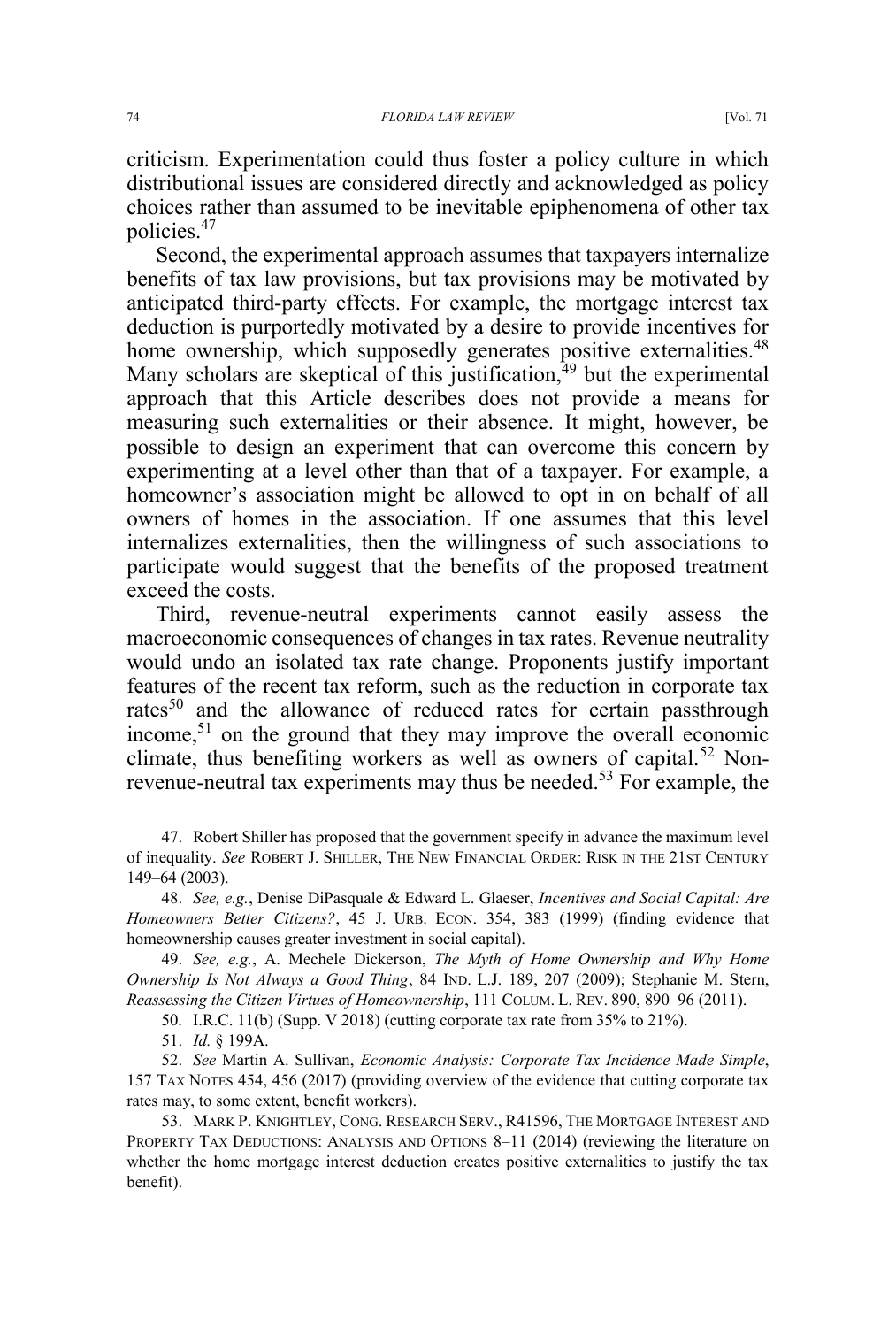government might have selected random taxpayers to receive a 1% tax reduction in passthrough income and assessed the effects of such a reduction. Such experiments can provide information beyond the power of revenue-neutral tax experiments, at the cost of more serious horizontal equity objections. Without the revenue-neutrality constraint, the government can also grant inducements to tax experiment participants, such as a promise that treatment taxpayers will pay on average *less* than control taxpayers. Such inducements could reduce concerns about adverse selection and enable experiments with treatment groups covering many reforms.<sup>54</sup>

With non-revenue-neutral experiments, success must be based on defined criteria, such as whether treatment businesses hire more employees. With opt-in revenue-neutral experiments, success can be measured based on the willingness of taxpayers to opt in, once early experimental periods produce information about the likely trade-offs. Such experiments can do little harm. At worst, only a few taxpayers, potentially unrepresentative, will participate, and the experiment will never scale up. If the experiment does scale, taxpayers would come to learn what tax rate discount or increase they might expect in exchange for the new tax treatment. Unless virtually all taxpayers wish to be part of an experiment, the government should be cautious in making an experiment permanent because opting-in taxpayers are self-selected. The government therefore might transition gradually, by making an opt-in experiment opt-out and then ultimately mandatory.<sup>55</sup> Alternatively, the government might allow all taxpayers to opt into the treatment group, without requiring it of any taxpayers.

Part I of this Article will describe revenue-neutral tax experiments in more detail, illustrating how they can be used to assess a wide range of tax policies. Part II will identify challenges for revenue-neutral experimentation, including scaling up experiments, addressing concerns about horizontal and vertical equity, countering the danger of taxpayer manipulation, and testing tax expenditures and other policies with goals beyond efficiency. Finally, Part III will consider non-revenue-neutral experiments. It will explain how such experiments can induce greater participation on a wider range of issues and can study the effect of changing marginal tax rates. It also describes the possibility of selfexecuting tax experiments, in which the law automatically will change in a direction indicated by the experimental results, and experiments in which individual taxpayers are not the unit of experimentation.

 <sup>54.</sup> *See infra* Section III.A.

<sup>55.</sup> *See infra* Section II.A.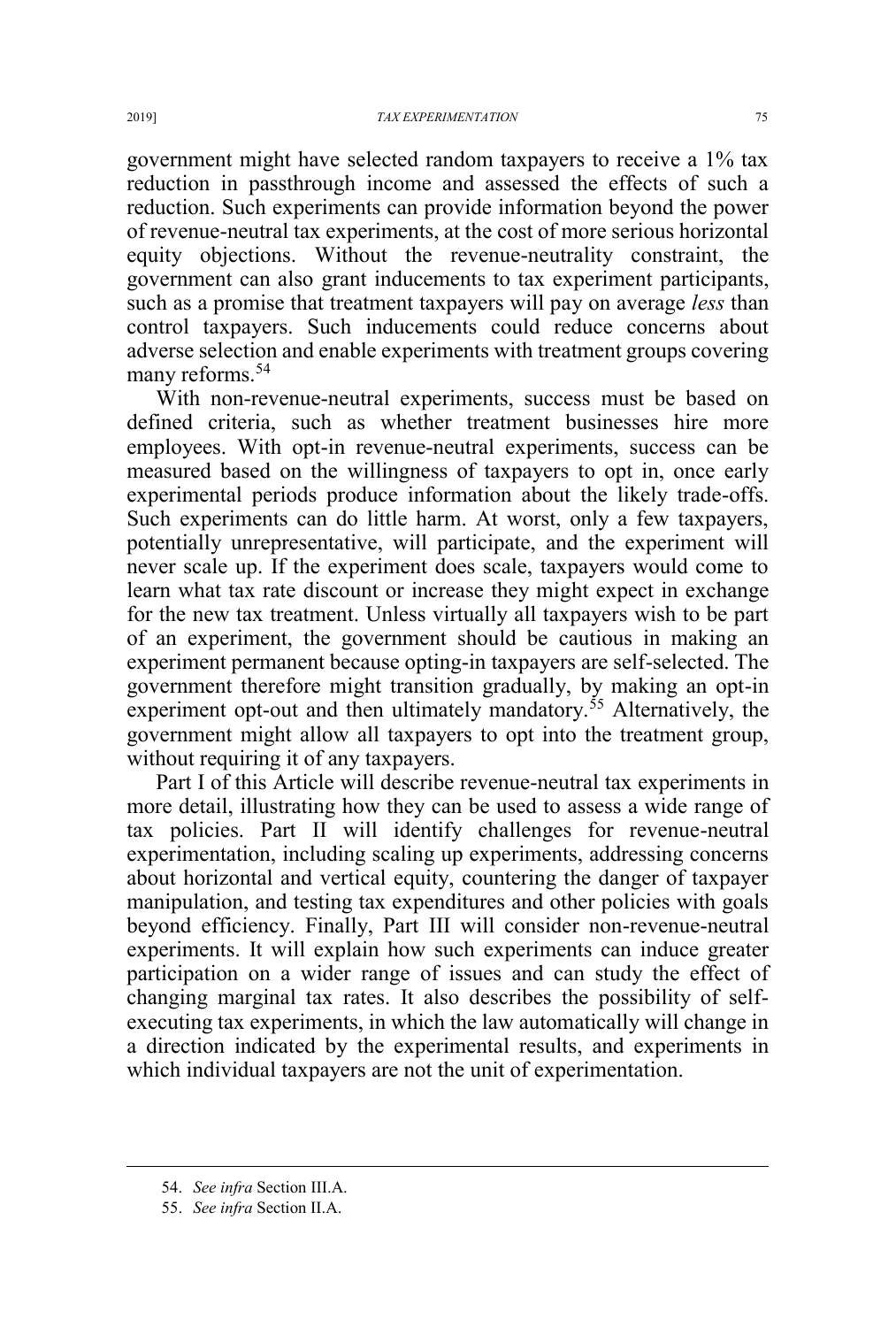#### 76 *FLORIDA LAW REVIEW* [Vol. 71

# I. REVENUE-NEUTRAL TAX EXPERIMENTS

This Part discusses how the government might use revenue-neutral tax experiments to assess the efficiency of various features of the tax code. The approaches described here might be used by the U.S. federal government, by state or local governments, or by foreign governments. Thus, while this Article will use provisions from the Internal Revenue Code and recent tax reform statutes and proposals as examples, its analysis is not dependent on the structure of the U.S. income tax system. Section I.A elaborates the entertainment deduction experiment discussed in the introduction, and Section I.B describes other potential tax experiments.

# A. *A Hypothetical Experiment*

The goal of revenue-neutral tax experimentation is to identify potential sets of changes to tax law that in combination would provide the government the same amount of revenue but that would reduce distortion of economic activity. This section elaborates how an experiment might have tested the ultimately adopted reform of removing the entertainment expenses deduction.

#### 1. The Potential Benefit to Taxpayers

Why might a taxpayer be interested in the combination of tax rate reduction and loss of the deduction, assuming the taxpayer anticipates paying around the same amount as before? Consider a taxpayer with gross income of \$110,000, a tax rate of  $25\%$ ,  $56$  and \$10,000 in certain entertainment expenses deductible under what we will assume is current law. Further, suppose that this taxpayer receives \$8,000 in subjective value from these expenses. That is, the taxpayer would be equally happy if the taxpayer could reallocate the \$10,000 entertainment expenses to \$2,000 in taxes and \$8,000 in cash. In the table below, this is listed as Scenario 1. Of course, not all taxpayers would value \$83,000 in takehome pay as much as \$75,000 plus \$10,000 in entertainment expenses, but some might. The immediate burden is not to show that a revenueneutral change would be good for all taxpayers, just that it might be good for some.

 <sup>56.</sup> These numbers are chosen to make the math easy, not to reflect the intricacies of the tax code. A more realistic example would take into account factors such as the standard deduction. *See* I.R.C. § 63(c) (2012 & Supp. V 2018) (allowing taxpayers to deduct a fixed amount of money in lieu of itemizing deductions).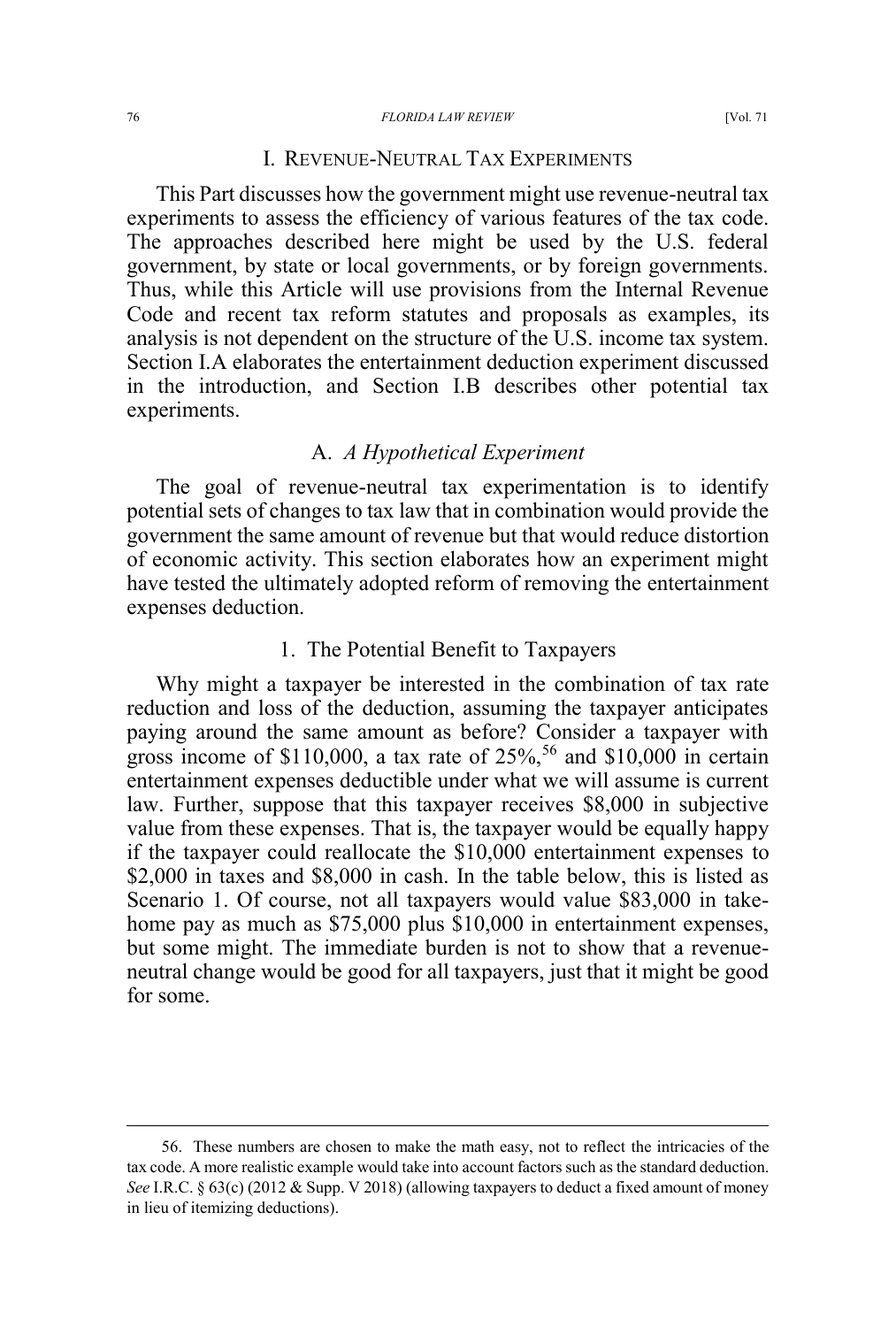|                                   | Gross<br>Income | <b>Entertainment</b><br><b>Expenses</b> | Taxable<br>Income | Tax<br>Rate | Taxes | <b>Take</b><br>Home |
|-----------------------------------|-----------------|-----------------------------------------|-------------------|-------------|-------|---------------------|
|                                   |                 |                                         |                   |             |       | Income              |
| <b>Status</b><br>quo              | \$110K          | \$10K                                   | \$100K            | 25%         | \$25K | \$75K               |
| <b>Scenario</b><br>1              | \$110K          | \$0                                     | \$110K            | 24.5%       | \$27K | \$83K               |
| <b>Scenario</b><br>$\overline{2}$ | \$108K          | \$2K                                    | \$106K            | 23.5%       | \$25K | \$81K               |

#### Table 1. Hypothetical effects of an experiment

This scenario illustrates that a tax law change can make the government better off (receiving \$2,000 more in revenue) while making a taxpayer no worse off. Though such tax changes are a plausible policy goal, a taxpayer would have no incentive to take the trouble to opt into such an experiment. The fact that this tax law change produces a surplus of \$2,000, however, suggests that it is possible to imagine a tax law change that could make this hypothetical taxpayer better off and the government no worse off. Consider, for example, Scenario 2. Here, assume that the taxpayer spends \$2,000 on entertainment and this reduction in spending leaves the taxpayer with only \$108,000 in gross income. With a 23.5% tax rate, the taxpayer pays \$25,000 in taxes, leaving the taxpayer with \$81,000 in take home income. Some taxpayers might prefer this to the status quo. If not, then the experiment would simply fail.

# 2. Adjustments to Ensure Revenue Neutrality

The sizes of the treatment and control groups could be equal, but that is not necessary. The advantage of using an equal number of taxpayers in each group is that this provides the greatest statistical power.<sup>57</sup> If either group is sufficiently small, then any differences between the two groups are more likely to be attributable to noise. On the other hand, placing most opting-in taxpayers in the treatment group maximizes the number who may receive their preferred tax treatment. For ease of exposition, however, this Article will assume that the groups are the same size.

The simplest technique for achieving revenue neutrality would be to calculate the quotient of the total taxes paid by the control group divided by the total taxes calculated by the treatment group, prior to applying a multiplier. Each taxpayer in the treatment group would then pay taxes

 <sup>57.</sup> For a proof, see Hugh, Answer to *Sample Size proportion per control vs. experiment group*, STACK EXCHANGE (Mar. 5, 2017, 11:01 PM) https://stats.stackexchange.com/questions/ 265622/sample-size-proportion-per-control-vs-experiment-group [https://perma.cc/F24K-96H4].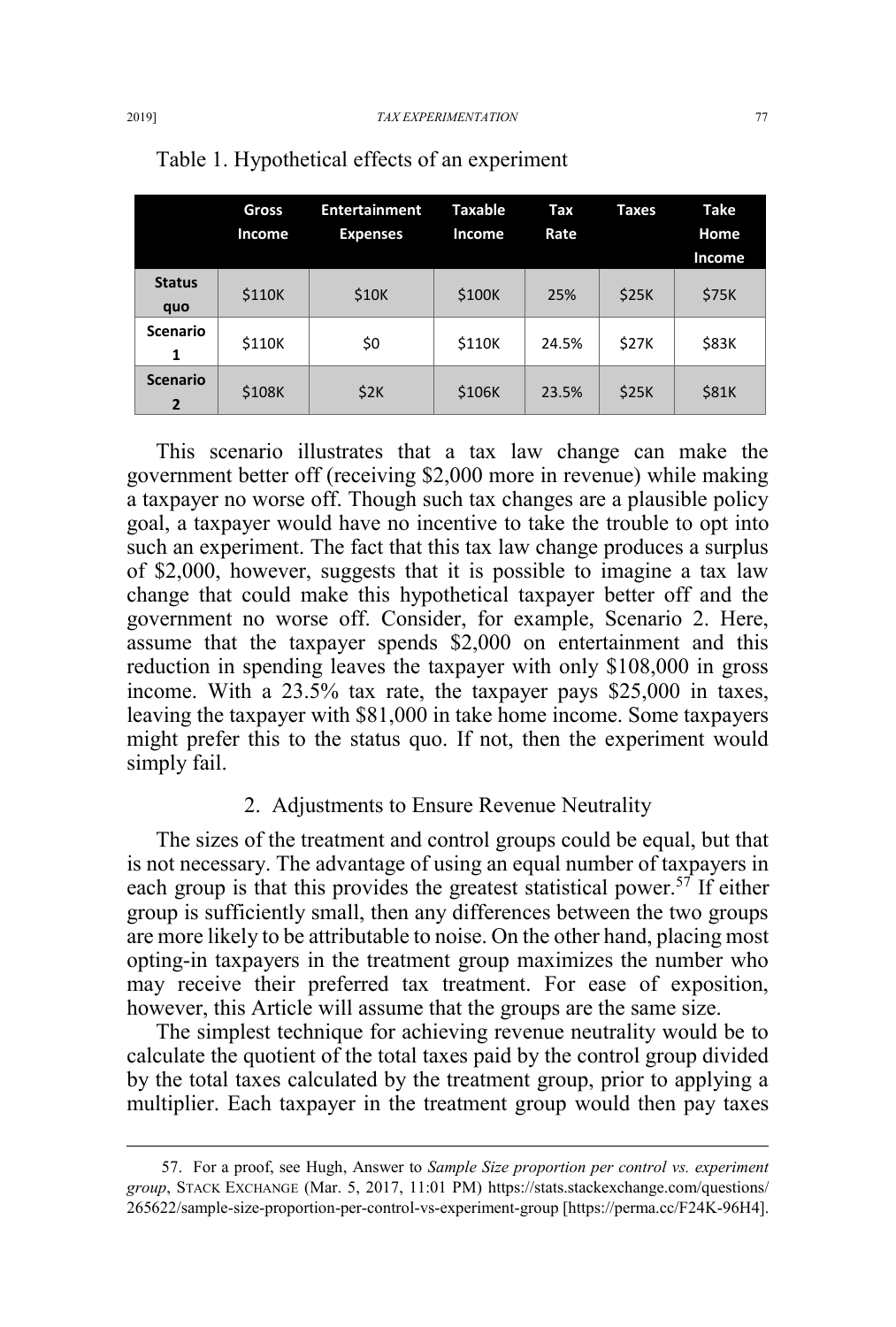equal to the amount the taxpayer reported, multiplied by this quotient. Suppose, for example, that the control group taxpayers paid a total of \$1 billion in taxes, and the treatment group taxpayers reported a total of \$1.04 billion in taxes. (A higher tax bill would be expected for this experiment, since the experiment is removing what we assume was a deduction available under current law.) Then, a treatment group taxpayer who had \$100,000 in gross income would have reported \$25,000 in taxes, regardless of the amount of entertainment expenses that the taxpayer incurred. Tax liability, however, would be only \$25,000 \* (1 / 1.04), or around \$24,000.

This approach to calculating the tax multiple enhances the likelihood that treatment group taxpayers will respond in the same way as they would if there were a broader change in tax law affecting all taxpayers. A taxpayer in the control group has experienced no legal change at all and thus should presumably behave in the same way as the taxpayer would have if the experiment had never occurred.<sup>58</sup> This is assuming, of course, that the experiment is large enough that each member of the treatment group will have only a negligible effect on the tax ratio. If one imagined the opposite—an experiment with two taxpayers, one in the treatment group and one in the control group—then the treatment taxpayer would expect his own tax liability to be equal to that of the control group taxpayer, and the treatment taxpayer would behave as if a lump sum tax would be imposed.59 The law of large numbers is essential not only for statistical validity, but also because revenue neutrality means that the tax liability of each treatment group participant depends on all other participants' tax returns.<sup>60</sup>

Calculating a single ratio for all taxpayers is not the best approach. Taxpayers with low levels of entertainment deductions would be especially likely to opt in. The ratio of taxes paid by taxpayers in the control and treatment groups would then be close to 1. Those with large entertainment deductions would thus opt out. The tax authority must calculate a different ratio for each treatment taxpayer, based on how placement in the control or treatment group affected taxpayers with similar characteristics. A simple version along these lines would be to define subgroups of taxpayers. A group, for example, might consist of all taxpayers from a particular industry with a particular level of income and

 <sup>58.</sup> Below, this Article will consider the caveat that the treatment group's tax change might have some indirect effect on the control group. *See infra* Section I.A.4.

<sup>59.</sup> This is not entirely a bad result. Economists generally assume that lump sum taxes are the least distortionary. *See* Joseph E. Stiglitz, *Self-Selection and Pareto Efficient Taxation*, 17 J. PUB. ECON. 213, 217 (1982).

<sup>60.</sup> In a relatively small experiment, the government might calculate the ratio separately for each treatment group taxpayer—that is, making the ratio equal to the average tax reported of all taxpayers in the control group divided by the average tax reported of all taxpayers in the treatment group *other* than the taxpayer affected.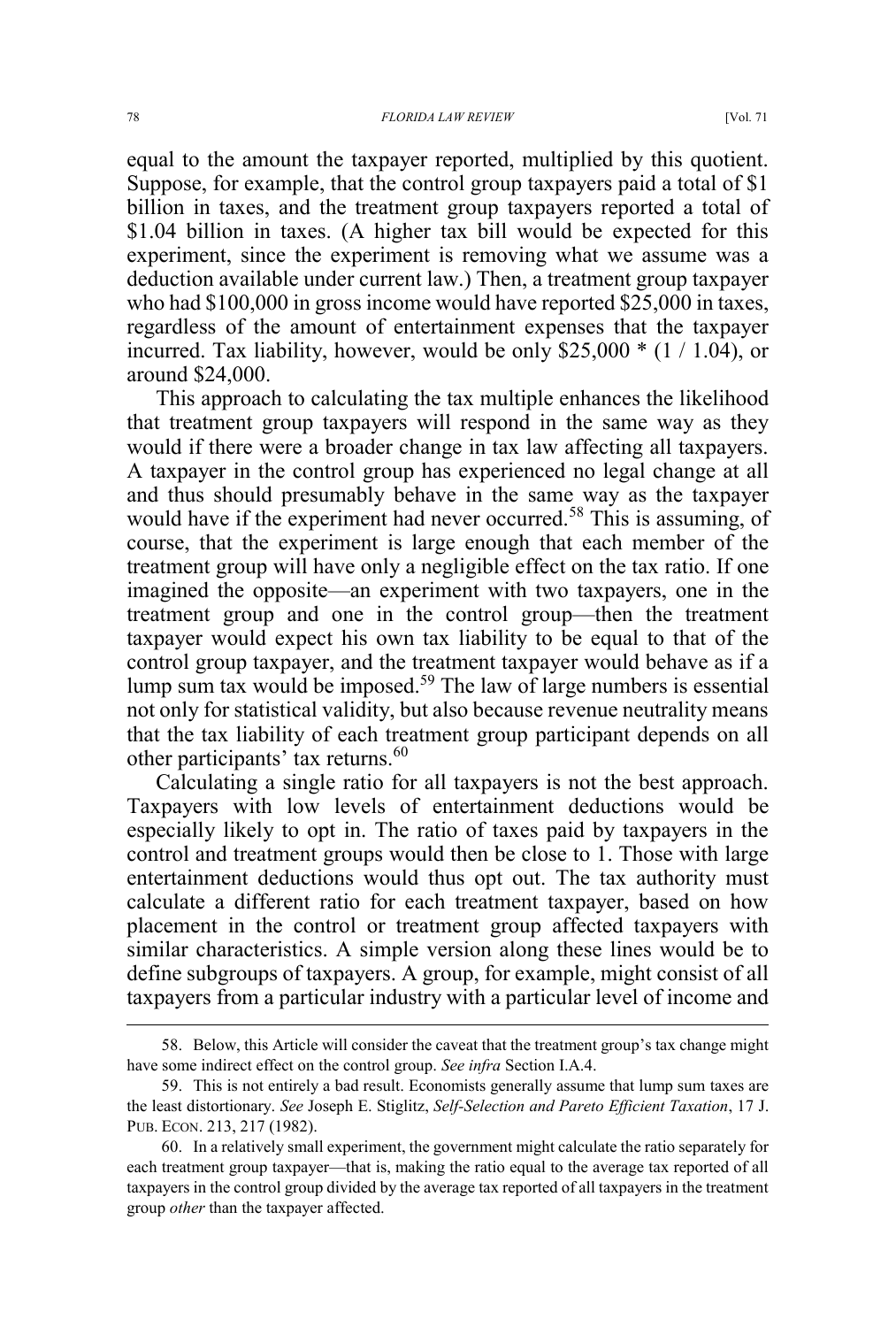entertainment deductions from the year prior. This group would then be subdivided into treatment and control, and the same ratio would be used for all taxpayers in this subgroup.

A more sophisticated, yet still easily implementable, approach would use multivariate regression analysis. The government would estimate two regressions, one for the treatment group and one for the control group. Each would predict reported income after the experiment as a function of variables from past years' tax returns. The precise form of the regression does not matter much for this Article's purposes; a simple multiple linear regression model might work well,<sup>61</sup> or the government might perform a nonlinear regression $\delta^2$  or even use machine learning techniques, such as a neural network regression<sup>63</sup> or a decision forest.<sup>64</sup> The government can thus calculate for each treatment taxpayer the ratio between the tax bill that would be expected if the taxpayer were in the control group divided by the expected unadjusted tax bill if in the treatment group. The ratio does not depend on the level of entertainment deductions or income claimed by the taxpayer in the treatment year. If the sum of liability applying this ratio does not produce precisely the revenue-neutral amount, then all treatment taxpayers' liability could be multiplied by a constant to ensure exact revenue neutrality.

The taxpayers would be informed of the ratio calculated at the end of the experiment and would receive a corresponding adjustment in liability. If the treatment taxpayers are entitled to a discount as a result, they would receive interest on the money for the period the government held it.<sup>65</sup> In a reverse experiment where taxpayers eventually pay more, if the taxpayers underestimated their final liability, they might pay interest, just as a taxpayer who is responsible for quarterly estimated tax payments may be required to pay interest when the quarterly payments are too low.<sup>66</sup> If final reconciliation of the experiment takes a while, for example because some taxpayers fail to file their tax returns on time,  $67$  the government could make an initial adjustment a few months after the

 <sup>61.</sup> *See generally* PAUL D. ALLISON, MULTIPLE REGRESSION:APRIMER (1st ed. 1998) (discussing multiple linear regression models).

<sup>62.</sup> *See generally* GEORGE A.F. SEBER & C.J. WILD, NONLINEAR REGRESSION (2003) (discussing nonlinear regression).

<sup>63.</sup> *See generally, e.g.*, Donald F. Specht, *A General Regression Neural Network*, 2 IEEE TRANSACTIONS ON NEURAL NETWORKS 568 (1991) (discussing neural network regression).

<sup>64.</sup> *See generally, e.g.*, Weida Tong et al., *Decision Forest: Combining the Predictions of Multiple Independent Decision Tree Models*, 43 J. CHEM. INF. COMP. SCI. 525 (2003) (proposing the decision forest model).

<sup>65.</sup> The IRS often pays interest on overpayments. *See* I.R.C. § 6611 (2012 & Supp. V 2018).

<sup>66.</sup> I.R.C. § 6654 (2012).

<sup>67.</sup> Taxpayers who file late must pay penalties. I.R.C. § 6651 (2012 & Supp. V 2018). Such penalties, excluding interest, could be included in the comparison between the treatment and control group, to account for the possibility that the tax regime may affect the timeliness of filing.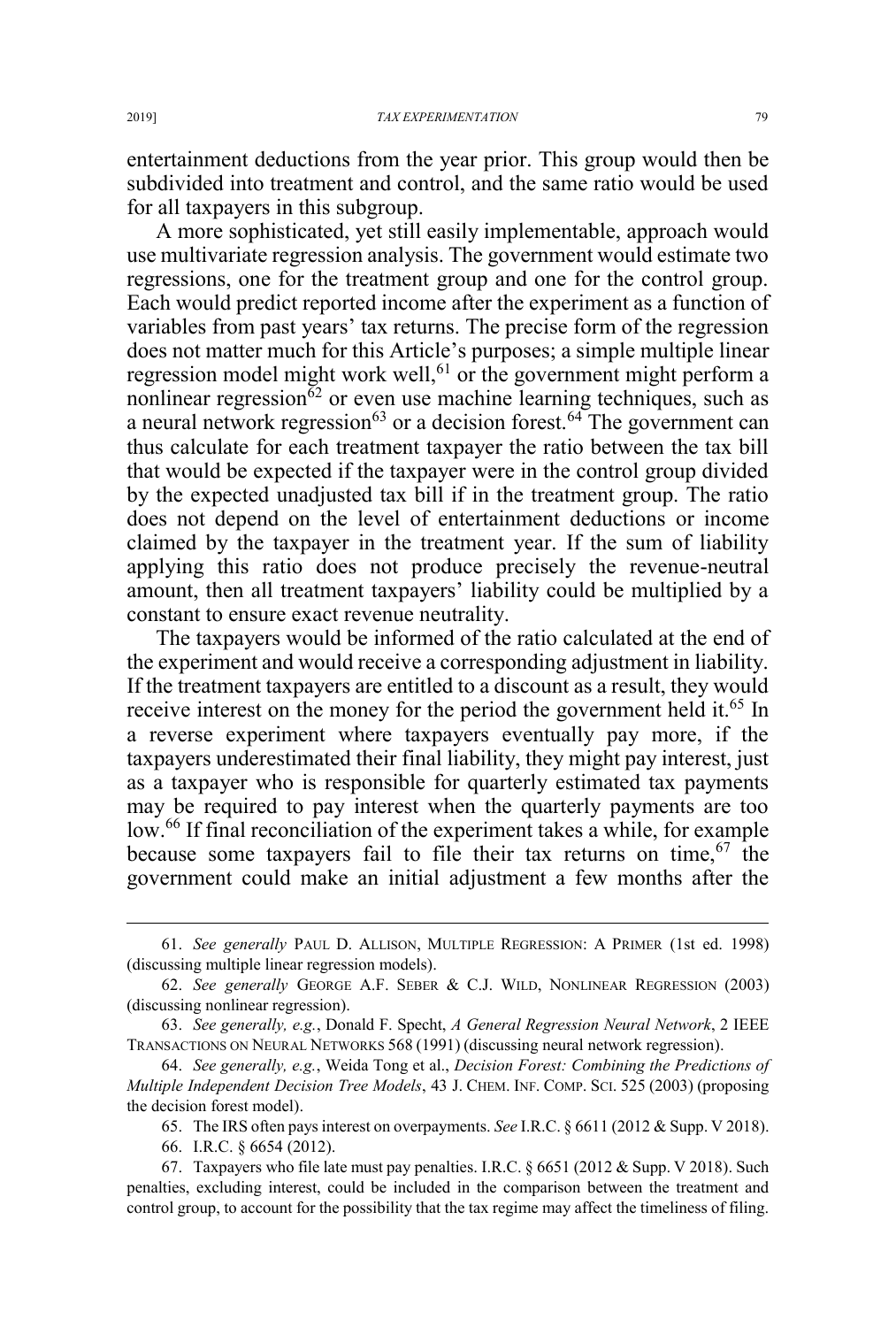relevant taxable year and then a final adjustment some time later. If finality is more important than exact revenue neutrality, this final adjustment could be scheduled to come sooner rather than later.

These timing details aside, the statistical approach reduces the risk that because of adverse selection, those who opt into the experiment are those with characteristics that make them relatively immune to the tax law change at issue. Such taxpayers could still opt in, but if the relevant characteristics are captured by the model, then it would predict that these taxpayers' liability would not change much, and so the effect of the experiment on these taxpayers would be small. This does not solve the adverse selection problem completely, however. The independent variables are an incomplete list of factors that might affect taxpayers, and taxpayers can be expected to have private information about their future behavior.<sup>68</sup> A taxpayer who plans to reduce his entertainment deductions for reasons not apparent based on available data would be particularly likely to opt in.

#### 3. Evaluation of Experimental Success

How can the government assess whether an experiment was successful? One question is whether the experiment led to behavioral changes among taxpayers. That might be discerned from tax returns filed, particularly if taxpayers in the control group are required to report the same data that they would have reported if they were in the treatment group, even if that data is no longer relevant in computing their tax liability. In this example, treatment group taxpayers might reduce their entertainment expenses. If entertainment expenses declined but gross income did not, then that would indicate that entertainment expenses in fact are largely not legitimate business expenses. More generally, the ratio of the decline in entertainment expenses to the decline in gross income provides a proxy for the success of the experiment. It is not obvious, however, what level marks the cutoff between success and failure, particularly because what matters is the *marginal* effect of the tax reduction on gross income.<sup>69</sup>

This possibility highlights two points. First, even when tax rules are conventionally framed as binary choices, they often simply reflect polar points on the spectrum. This is more obvious in the context of entertainment deductions than in many areas of tax law because

 <sup>68.</sup> *See* ROBIN BOADWAY, FROM OPTIMAL TAX THEORY TO TAX POLICY 50 (2012) (discussing the importance of asymmetric information to tax policy analysis).

<sup>69.</sup> *See* Manoj Viswanathan, *The Hidden Costs of Cliff Effects in the Internal Revenue Code*, 164 U. PA. L. REV. 931, 947 (2016) ("A taxpayer's marginal tax rate, in contrast to a taxpayer's average tax rate, is an effective indicator of how the Internal Revenue Code affects a taxpayer's decisions.").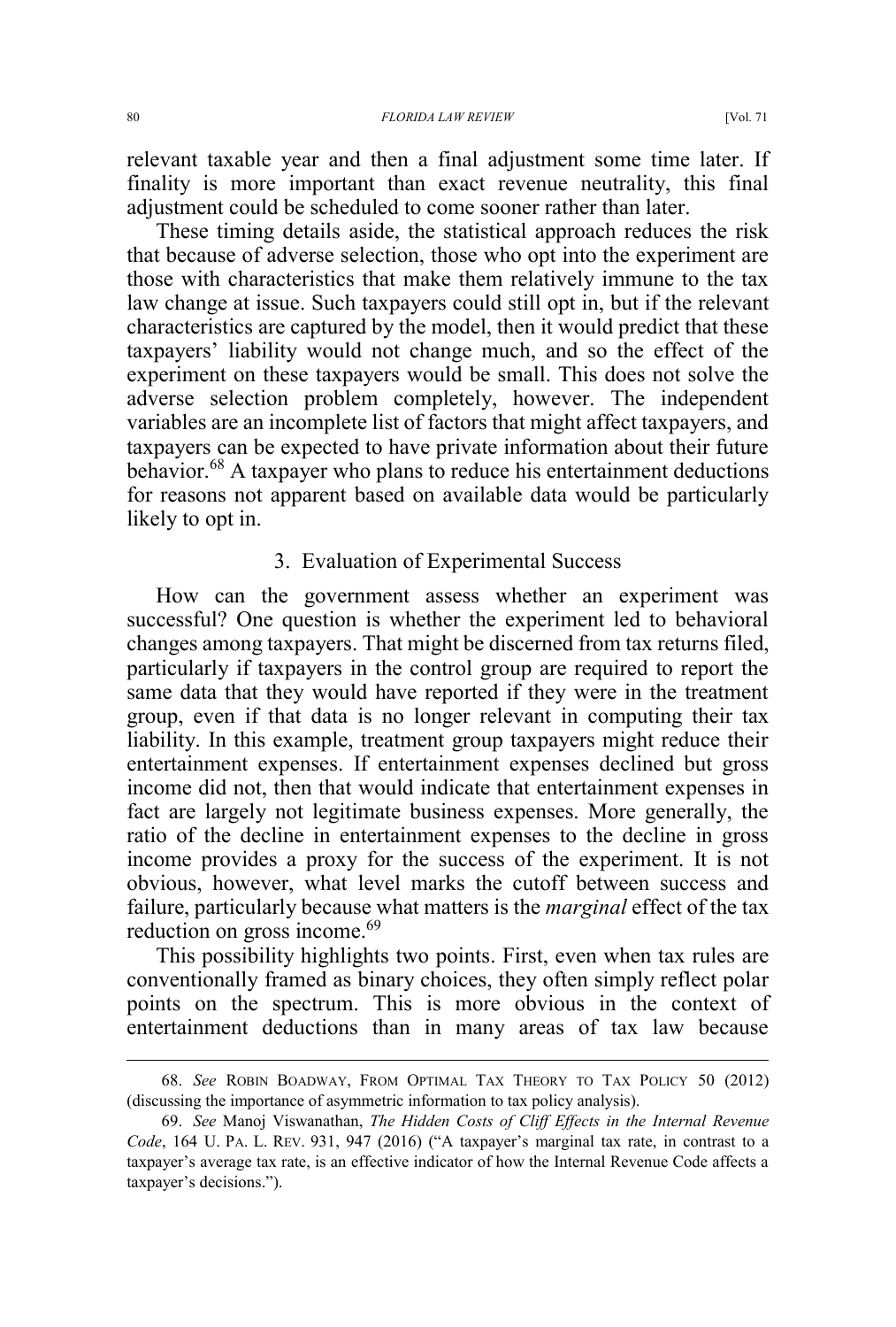businesses have long been allowed only partial deduction of certain classes of entertainment expenses.70 Ideally, a process of experimentation might lead the government to home in on the efficient level of permissible deductibility. Second, it will not always be straightforward to interpret an experiment to determine whether it was successful or not, even as to the taxpayers who opted in.<sup>71</sup> Therefore, the strongest indication that a tax change is efficient as to the taxpayers in the experiment is the mere fact that the taxpayers opted into the experiment. So long as an experiment is revenue neutral, taxpayers' willingness to opt into the experiment suggests that it is expected to leave the taxpayers better off, with no adverse consequences for the Treasury. Continued demand from taxpayers to participate in subsequent iterations of the experiment would strengthen this inference.

The inference, however, carries caveats. First, the experiment's success may not be generalizable to taxpayers who do not opt in. This highlights the question of how the government can scale up an experiment, a question to which we will soon return.<sup>72</sup> Second, the efficiency of a tax experiment may depend not only on the effects of the tax on the taxpayers, but also the effect of the tax on third parties. In the context of the entertainment deduction, for example, this analysis has so far overlooked the clients who would have been wined and dined but no longer received such benefits. Any loss of utility that these clients suffer might count as a negative effect on social welfare. Or perhaps the effect is positive, if entertainment expenses represent kickbacks that distort decisions of economic agents, $\frac{73}{2}$  especially if public officials receive benefits.<sup>74</sup> The lower the effects on third parties, the stronger the case that a revenue-neutral tax reform will be welfare neutral as to nonparticipants.

# 4. Enhancement of Experimental Interpretability

An additional caveat is that experimental subjects may behave differently than they would if they faced the same tax rules but outside an experimental context. This problem arises in medical experiments when participants may be able to deduce which group they are in.<sup>75</sup> In

<sup>70.</sup> I.R.C.  $\S$  274(n) (Supp. V 2018) (disallowing 50% of the deduction for most meal expenses).

<sup>71</sup>*. Cf. infra* Section II.A (considering generalizing experiments beyond initial participants).

<sup>72.</sup> *See infra* Section II.A.

<sup>73.</sup> *See* LEONARD J. BROOKS & PAUL DUNN, BUSINESS & PROFESSIONAL ETHICS FOR DIRECTORS, EXECUTIVES & ACCOUNTANTS 388 (7th ed. 2015).

<sup>74.</sup> A taxpayer may not deduct business expense payments made in violation of state or federal law. I.R.C. § 162(c)(2) (2012).

<sup>75.</sup> *See, e.g.*, Jefferson M. Fish, *The Trouble with Double-Blind Placebo Studies*, PSYCHOL. TODAY (Nov. 23, 2010), https://www.psychologytoday.com/blog/looking-in-the-cultural-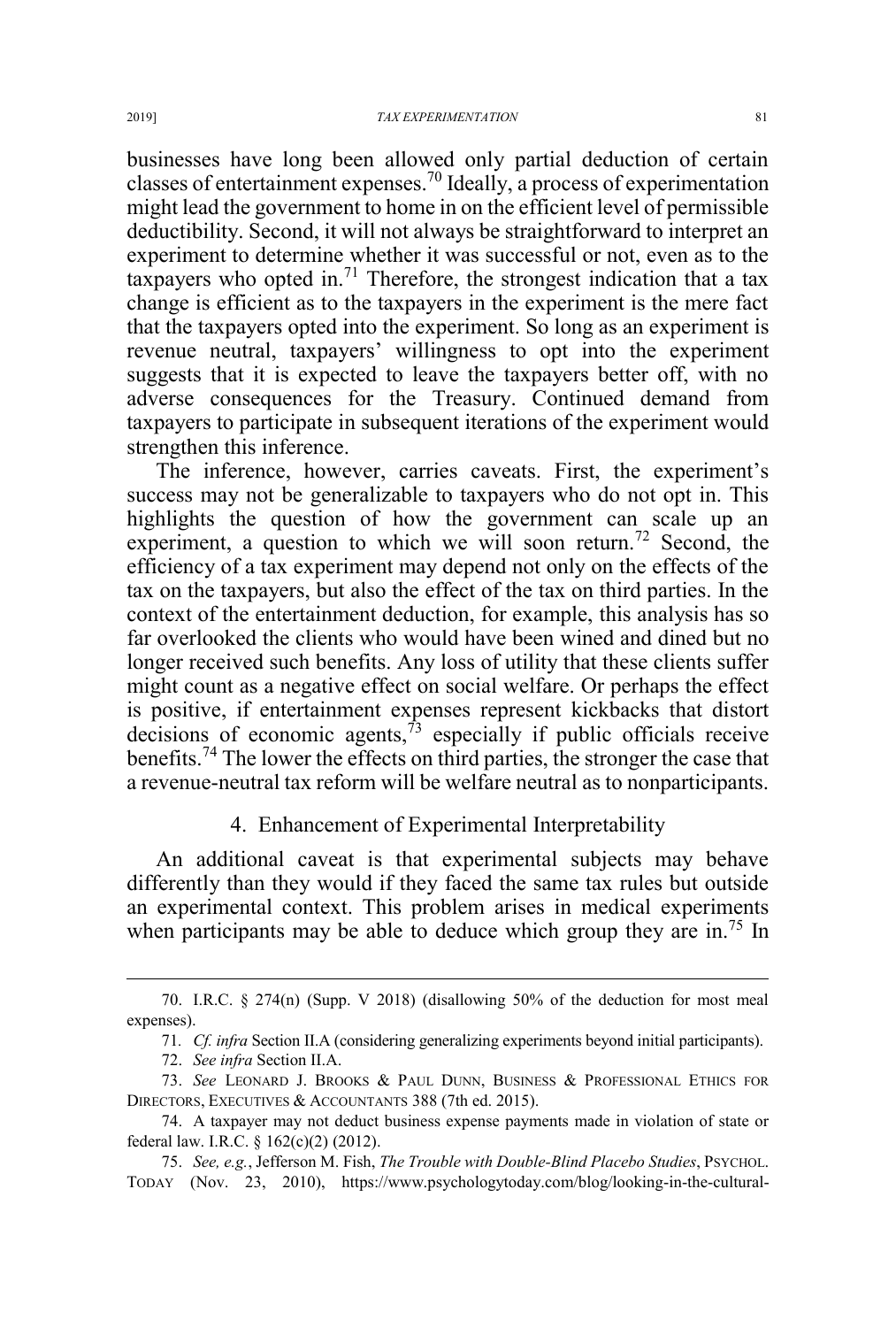social experiments, it is impossible to conceal group assignments. Taxpayers can respond to the economic incentives of a tax change only if they are aware of it, so there can be no placebo group.<sup>76</sup>

"Hawthorne effects" occur when members of the treatment group behave differently because they know that they are in an experiment.<sup>77</sup> Subjects might, in a tax experiment, focus more on the relevant tax issue, giving it outsized importance. Or subjects might be regret averse;<sup>78</sup> that is, they wish to avoid feeling regret for the decision that they have already made to opt into the experiment.<sup>79</sup> In the entertainment deduction experiment, an exaggerated cutback on entertainment expenses reduces the risk that the taxpayer will find out that the taxpayer would have been better off with status quo law.

Meanwhile, "John Henry effects" occur when subjects in the control group behave differently than they would outside an experiment.<sup>80</sup> Annoyed at not being assigned to treatment, some might increase their entertainment expenses, so that they can profit by deducting even more than they would have. Or, they might cut back on such expenses, figuring they were planning to before being assigned to control. Determining which scenario is more likely is an exercise in speculative psychology. The premise of tax experimentation is that when taxpayers are faced with direct economic incentives, the treatment group's behavioral responses are direct results of those incentives. But at least on the margins, psychological considerations related to the experimental setting may play a role.

A related but distinct concern is that group assignment might affect taxpayers' reporting of their behavior. Control group taxpayers might decide to be more honest in reporting their entertainment deductions because they worry (even if falsely) that government investigators will be more likely to find fraud. Or, miffed at being assigned to control, such

 $\overline{a}$ 

mirror/201011/the-trouble-double-blind-placebo-studies [https://perma.cc/XET7-FVM7] (noting that patients often can determine whether a pill is a placebo or biologically active).

<sup>76.</sup> Double-blind medical experiments typically include three groups: a control group, a placebo group, and a treatment group. *See, e.g.*, *id.*

<sup>77.</sup> *See* Stephen R. G. Jones, *Was There a Hawthorne Effect?*, 98 AM. J. SOC. 451, 452–53 (1992) (describing experiments in which such effects were claimed).

<sup>78.</sup> *See generally* Graham Loomes & Robert Sugden, *Regret Theory: An Alternative Theory of Rational Choice Under Uncertainty*, 92 ECON. J. 805 (1982) (defining evidence for regret aversion).

<sup>79.</sup> For example, litigants may accept settlement offers because they wish to avoid the possibility of regret should they do worse at trial. *See* Chris Guthrie, *Better Settle Than Sorry: The Regret Aversion Theory of Litigation Behavior*, 1999 U. ILL. L. REV. 43, 45–46 (1999).

<sup>80.</sup> *See, e.g.*, Allen C. Barrett & Doris A. White, *How John Henry Effects Confound the Measurement of Self Esteem in Primary Prevention Programs for Drug Abuse in Middle Schools*, 36 J. ALCOHOL & DRUG EDUC. 87, 99 (1991) (describing an observed John Henry effect).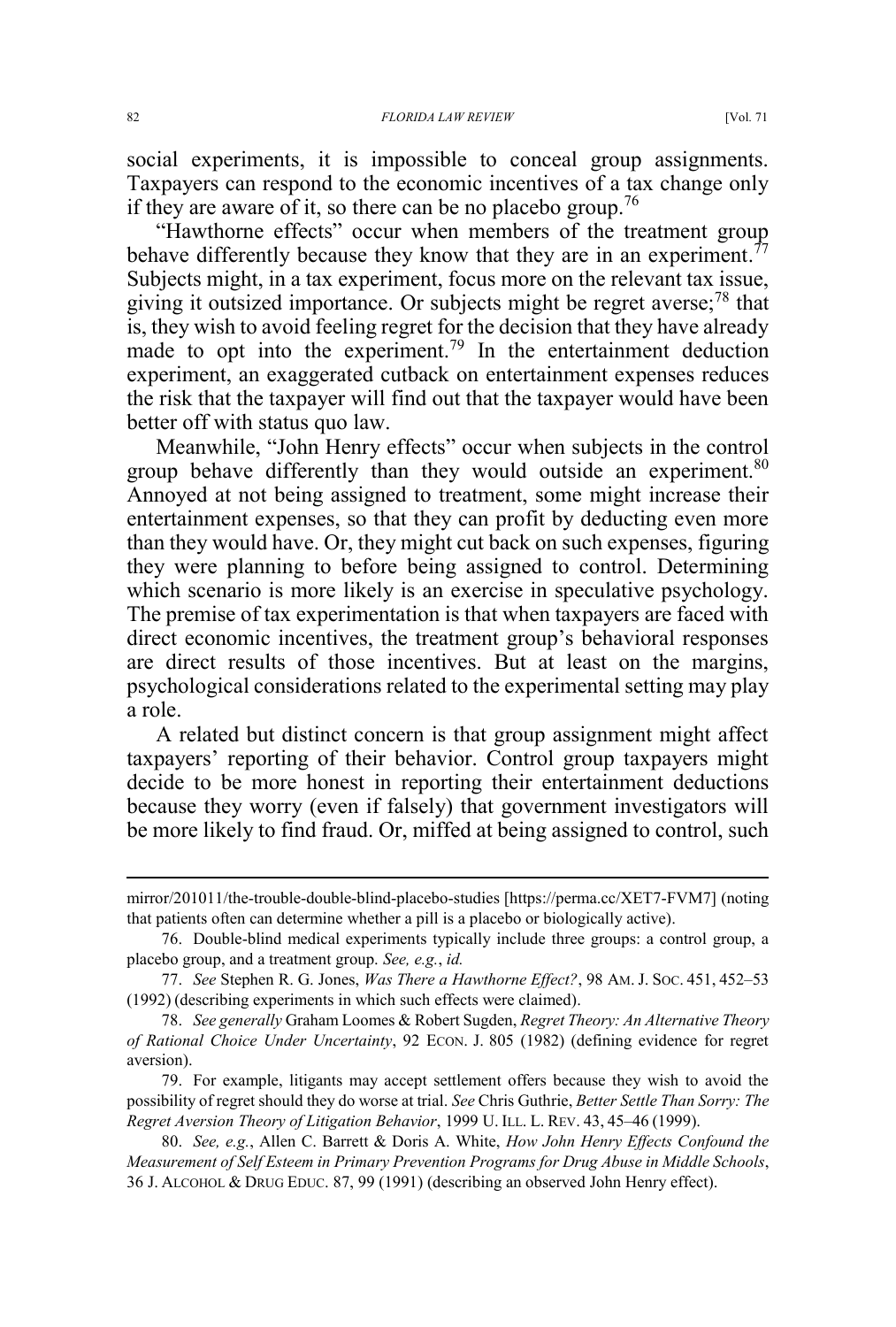taxpayers might take shortcuts in reporting. Meanwhile, even if reporting is required for individuals in the treatment group and they face liability for misreporting, <sup>81</sup> treated taxpayers might reason that their entertainment deductions no longer factor into their tax liability and thus not bother to collect all the underlying data. Or, they might reason that because the reported expense values will not reduce their liability, they might as well overreport to avoid any possible sanction for misreporting.

The tax authority might adopt various approaches to addressing these issues. The first and most plausible is simply to ignore them. The tax authority's principal job is to produce summary data to inform taxpayers, who can then make their own assessments of experimental results in deciding whether to opt in for future years. If the ultimate measure of a revenue-neutral tax experiment's success is demand to receive the tax treatment, then what matters is simply that the government report the data accurately. If, however, the goal is to enable both the tax authority and the taxpayer to make informed rather than speculative decisions, then some other approaches may be necessary if Hawthorne or John Henry effects are expected to be large. The following subsections will consider other approaches that will make experiments easier to interpret.

### a. Varying the Treatment

An alternative strategy for reducing the magnitude of Hawthorne and John Henry effects is to define a range of treatment groups.<sup>82</sup> For example, the experiment might feature eleven groups, with one receiving no deduction, one receiving 10% deductibility, and so forth. The group receiving the full deductibility allowed under current law would be the control group, and it might be larger than each other group.<sup>83</sup> Hawthorne and John Henry effects seem likely to be most pronounced at the extremes, when a taxpayer concludes that he is in the control or receiving the full treatment. Some components of Hawthorne or John Henry effects might gradually increase with the treatment level, but this approach would at least isolate the components of these effects that emerge at the extremes. An extrapolation of the trend between 10% and 90% to the

 <sup>81.</sup> Ordinarily, tax law imposes no penalty on taxpayers who fail to file, but through withholdings have overpaid their tax, because penalties are based on the size of the deficiency. *See* Patronik-Holder v. Comm'r, 100 T.C. 374, 380 (1993).

<sup>82.</sup> This is often described as a dose-response design. *See* WILLIAM M. HOLMES, USING PROPENSITY SCORES IN QUASI-EXPERIMENTAL DESIGNS 17–18 (2014).

<sup>83.</sup> *See, e.g.*, Simon Bate & Natasha A. Karp, *A Common Control Group—Optimising the Experiment Design to Maximise Sensitivity*, 9 PLOS ONE, Dec. 11, 2014, at 1, 9, https://www.ncbi. nlm.nih.gov/pmc/articles/PMC4263717/pdf/pone.0114872.pdf [https://perma.cc/X4LU-CKV3] (showing that with multiple treatments, sensitivity for comparison with the control is maximized with a larger control group).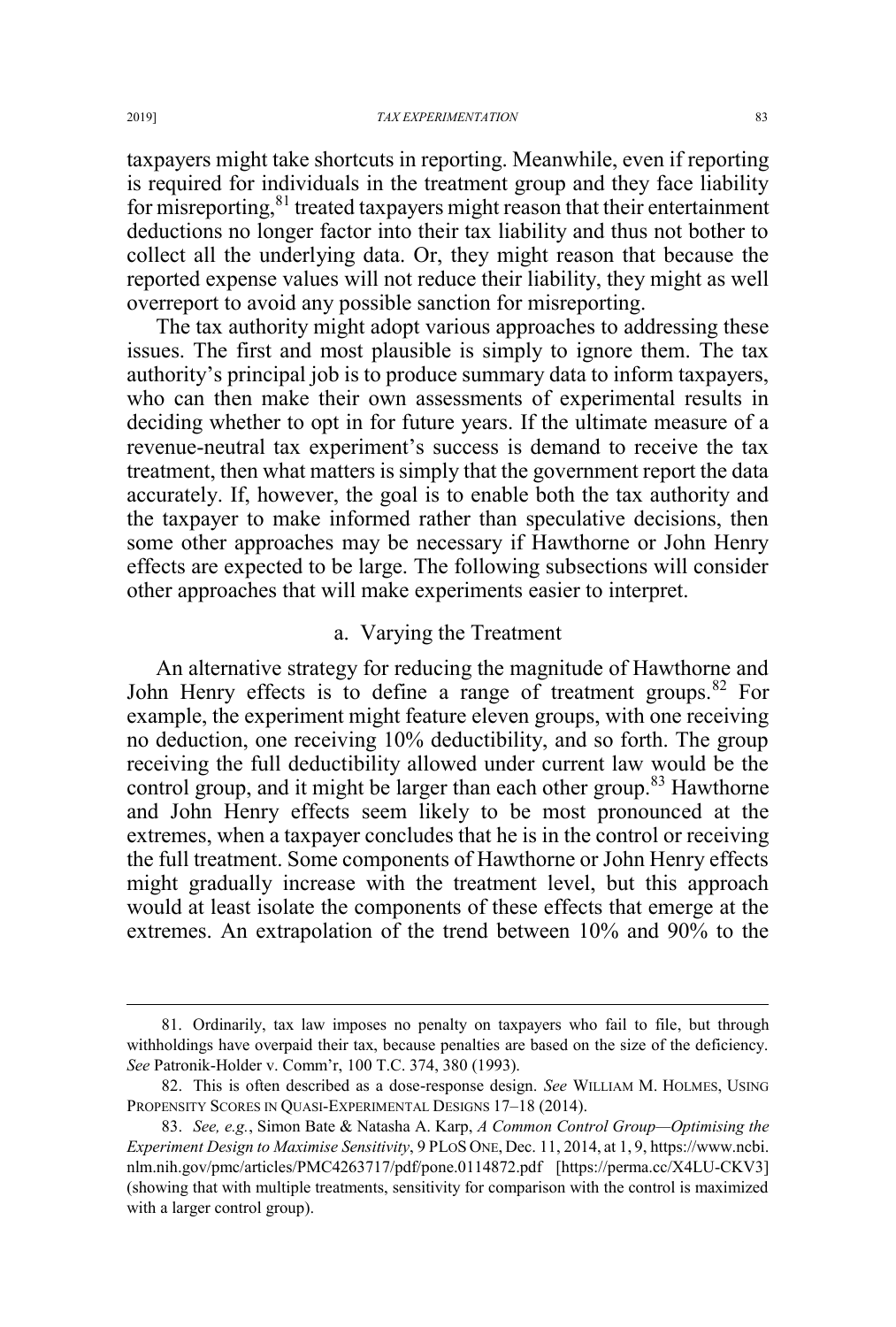extremes might be a more reliable gauge for policy than the extremes themselves.

Eleven is not a magic number. Taxpayers could be assigned to a smaller or larger number of groups. Revenue neutrality, however, must be retained. One strategy for achieving this with multiple treatment groups would be to calculate multipliers based on the performance of each treatment group individually, comparing to the single control group. But unless the number of taxpayers is very large, the multiplier levels might be noisy, influenced by randomness within the control group or a particular treatment group. Even if the control group and a treatment group as a whole are representative, a particular taxpayer might be matched<sup>84</sup> through regression to a relatively small number of taxpayers in the treatment group who had higher or lower than expected performance for reasons having nothing to do with the experiment.

An alternative approach would be to develop a single integrated regression model that allows a taxpayer's expected income, given prior years' data, to be estimated based on the degree of deductibility. The regression might include a term representing the degree of deductibility allowed, along with a square and perhaps a cube of that term. The regression would also include all other variables from previous years' tax data that allowed for multipliers to vary within the treatment group in the proposal.<sup>85</sup> Each non-control taxpayer's multiplier would then be calculated as the taxpayer's expected tax level if full deductibility were allowed, divided by the taxpayer's expected unadjusted tax level given the actual level of deductibility allowed.

Allowing for a wide range of treatment levels has an additional potential benefit beyond helping to highlight Hawthorne and John Henry effects: It may help identify tax changes where the optimum exists somewhere between the extremes. Perhaps the optimal degree of deductibility for entertainment expenses is somewhere between 0% and 100% because spending money on entertainment generally provides some consumption value but also contributes to taxpayers' income. On the other hand, if an experiment seems to suggest a result relatively near the zero-deductibility extreme, there may be a strong argument for tax law to move all the way to that extreme, namely that eliminating

 <sup>84.</sup> The term "matching" is often used in statistics to refer to a particular experimental design that is an alternative to regression, in which baseline characteristics are used to divide subjects into treatment-control pairs. *See generally, e.g.*, Ruta Brazauskas & Brent R. Logan, *Observational Studies: Matching or Regression?*, 22 BIOLOGY BLOOD MARROW TRANSPLANTATION 557 (2016) (discussing this experimental concept). Whatever design is used, taxpayers will be affected by those with similar characteristics.

<sup>85.</sup> *See supra* notes 61–64 and accompanying text.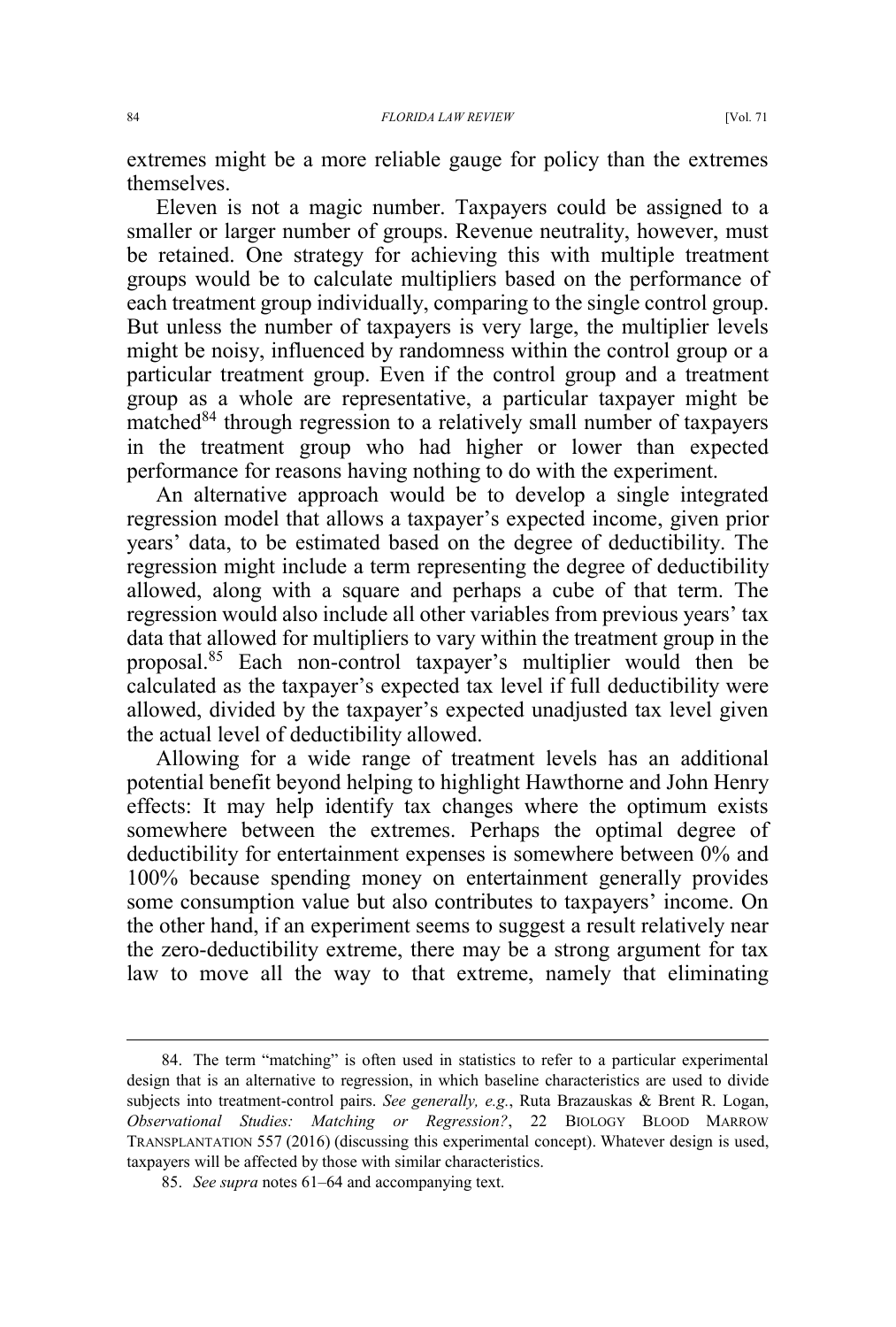deductibility altogether is likely to reduce transaction costs.<sup>86</sup> If for political or transaction-costs reasons the law seems likely to settle at an extreme, $87$  no matter the experimental results, then an experiment that simply compares a control group and a single treatment group may provide for a cleaner comparison.

# b. Two-Level Randomization

With two-level randomization, the government first identifies taxpayers for whom the alternative regime might be appropriate. Then the government randomly selects a subset of these eligible taxpayers to be invited to opt in. Some taxpayers invited will decline. Of those who do opt in, some fraction must be randomly assigned to the control group, while others are subject to the alternative tax regime.

Figure 1 illustrates these different groups.

*Figure 1. Two-Level Randomization* 



Two-level randomization affords two levels of comparison. As before, the government can compare nominal tax liability from those taxpayers subject to the alternative regime (i.e., those shaded gray in Figure 1) to tax revenues from the control group. But now, the government can also compare the tax returns of those taxpayers who were not invited to opt in, despite being eligible, to the tax returns of all taxpayers who were

 <sup>86.</sup> For a discussion of transactions costs in the tax system, see Kneave Riggal, *Comprehensive Tax Base Theory, Transaction Costs, and Economic Efficiency: How to Tax Our Way to Efficiency*, 17 VA. TAX REV. 295, 307–08 (1997).

<sup>87.</sup> The current treatment of entertainment expenses is at the extreme of complete disallowance. I.R.C. § 274(a)(1) (Supp. V 2018). But meals with clients are 50% deductible. *Id.*   $§$  274(n).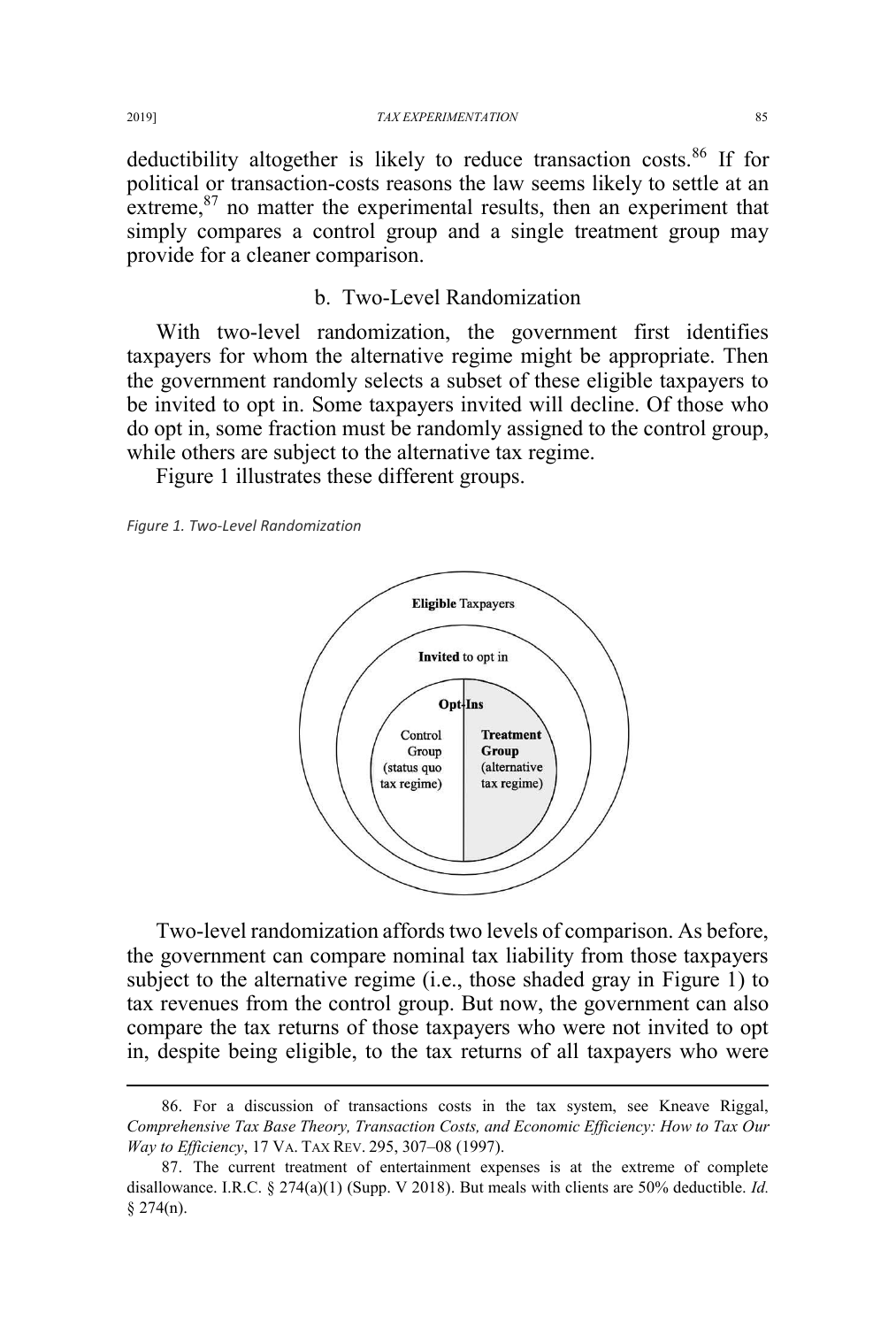invited to opt in. Suppose, for example, that control group taxpayers seek to make up for the misfortune of being placed in the control group by working harder. This would be unfortunate for the members of the treatment group, who would receive less of a tax discount than they otherwise would, making the experiment seem less successful than it in fact was. The larger comparison might identify this behavior.

It may seem counterintuitive to make a comparison involving many taxpayers *not* participating in the experiment. One can, however, think of the eligible-but-invited taxpayers as serving as a control group of a sort for the treatment of being invited to participate in the experiment. Even assuming that being invited to participate has no direct effect on behavior,<sup>88</sup> Hawthorne and John Henry effects can be seen as indirect effects of being invited into the experiment. Two-level randomization allows for measurement of these indirect effects, which are likely to be more attenuated than the effect of being chosen for the treatment group but less susceptible to the Hawthorne and John Henry problems.

Two-level randomization thus might help allow better interpretation of experiments. But if two-level randomization is used, the results also could be used to calculate a second multiplier that would then be used to achieve more accurate revenue neutrality. A simple approach would be to multiply the treatment group's total tax bills by a constant, applied on top of the original multiplier, to ensure that the average tax revenues received from those invited to the experiment are equal to the average tax revenues received from those eligible but not invited. This would assure potential participants in a tax experiment that their ultimate tax liability will not be affected by John Henry or Hawthorne effects arising from the division into treatment and control groups. Alternatively, a multiplier might apply to both the treatment and control group, or even to all taxpayers invited into the experiment. Such an application might be justified on the ground of horizontal equity, but it would effectively punish control group taxpayers who work harder as a result of John Henry effects or reward those who work less hard as a result.

The tax adjustments to achieve revenue neutrality could be even more sophisticated. A separate multiple regression could model the eligiblebut-uninvited taxpayers. The government would then be able to calculate the expected tax liability of each member of the treatment group if that member had not been invited to participate. This allows for an individualized second multiplier to be calculated for each treatment group member. A third multiplier could then be applied to all treatment group participants to achieve revenue neutrality. Arguably, however, such

 <sup>88.</sup> If the experiment is well-known even among those not invited, the nonreceipt of an invitation might affect behavior. This can produce a sort of John Henry effect of its own. *See supra* note 80 and accompanying text. But these effects seem likely to be smaller than the effects on those who have taken the affirmative step of trying to opt in.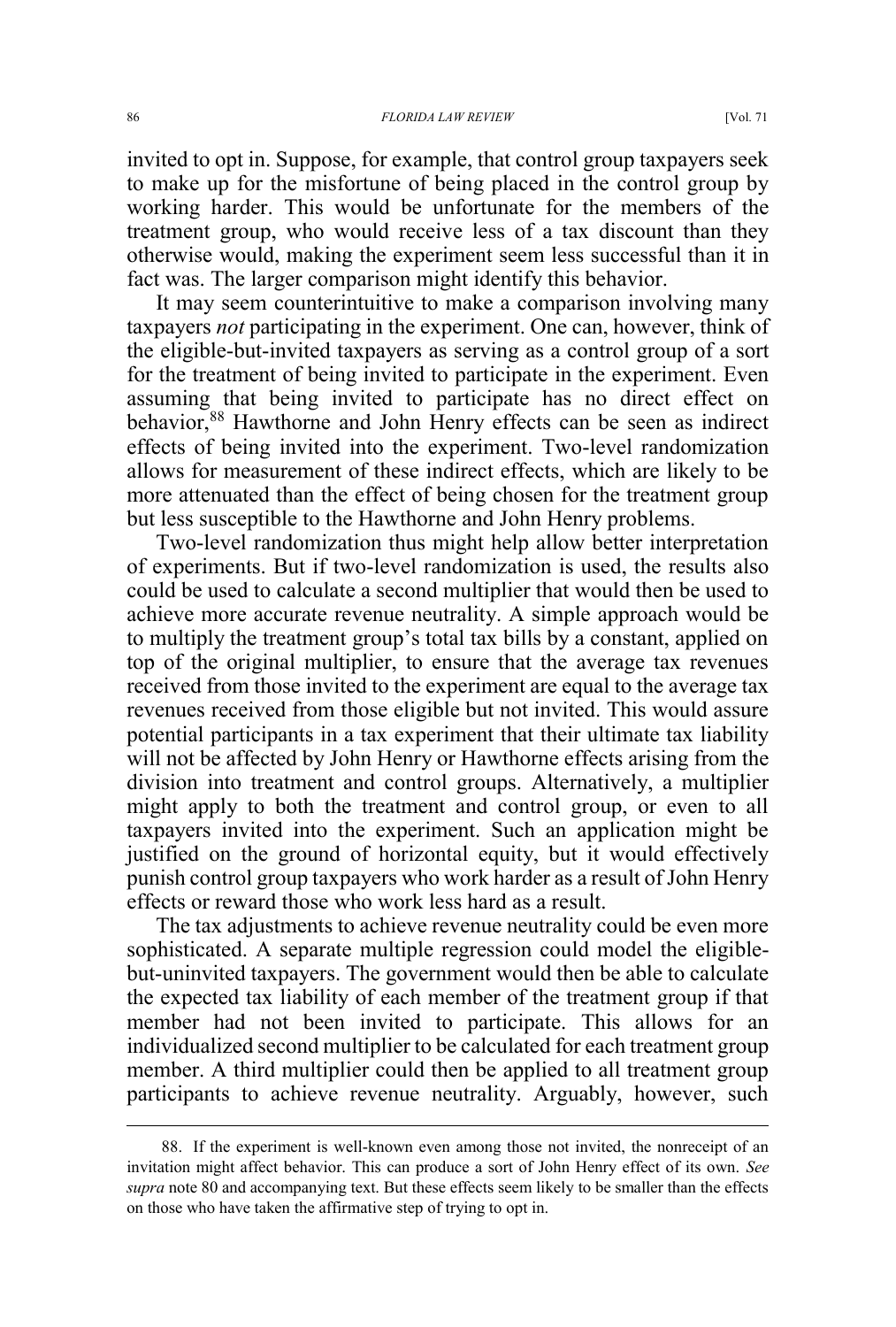adjustments may make the system too opaque. Thus, the tax authority reasonably might seek to achieve revenue neutrality only with the first layer of multipliers, even if using two-level randomization. At least, that might make sense in early experimentation on experimentation. If large discrepancies between eligible-but-uninvited taxpayers and invited taxpayers emerged, then such refinements might be necessary.

# c. Intent-to-Treat Randomization

Yet another approach would be for the government to conduct just a single layer of randomization, but for that layer of randomization to be at the invitation stage. The tax authority would invite only some eligible taxpayers to participate but then allow all taxpayers who volunteer for the experiment to receive the alternative tax regime. This approach is appropriate if there is relatively little reason to worry that merely being offered or denied the alternative regime will change taxpayer behavior. The approach may be useful if it is seen as undesirable to randomly pick a taxpayer to participate in an experiment but then assign the taxpayer to the control group. A standard statistical methodology called "intent to treat" can be used to determine the statistical significance of the results, comparing results of those offered the treatment (eligible and invited taxpayers) with those not offered it (eligible but not invited), taking into account that many may decline the treatment.<sup>89</sup> Revenue neutrality could then be achieved with a simple multiplier applied to all invited and opting-in taxpayers, set at a level ensuring that revenues are equal among invited and not-invited taxpayers.

# B. *Other Revenue-Neutral Tax Experiments*

This section considers a variety of other possible tax experiments, including tax experiments affecting what is deductible, experiments on the definition of income, experiments on tax procedure, and radical tax experiments exploring significant structural changes to the structure of taxation.

 <sup>89.</sup> *See* Vikrant K. Bubbar & Hans J. Kreder, *The Intention-to-Treat Principle: A Primer for the Orthopaedic Surgeon*, 88 J. BONE & JOINT SURGERY 2097, 2099 (2006).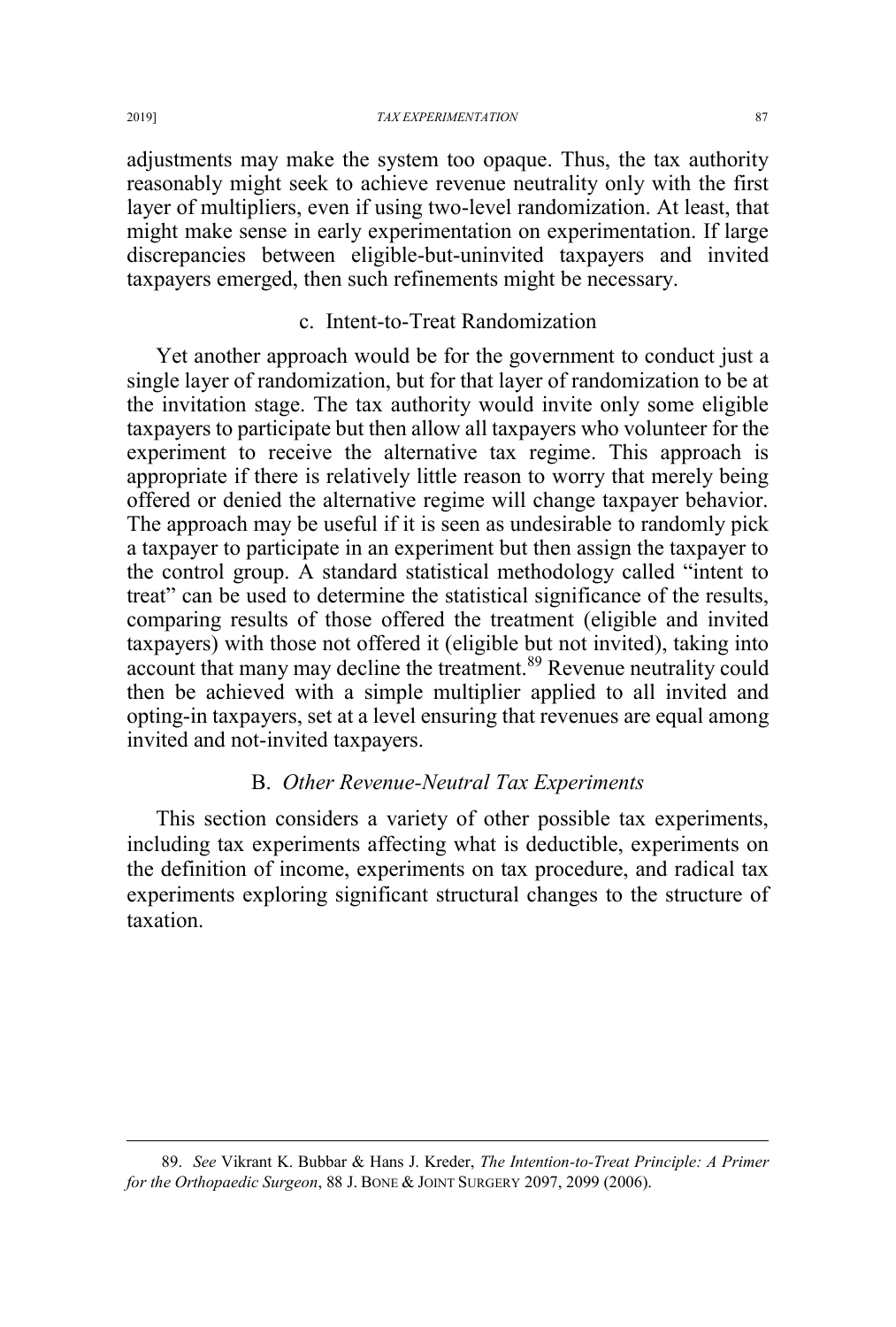#### 88 *FLORIDA LAW REVIEW* [Vol. 71

#### 1. Deductions

Experiments could test both disallowing what otherwise would be deductions and allowing deductibility where it otherwise would not be possible.

# a. Disallowing Other Deductions

The deduction for entertainment expenses has served as a useful example of what could have been an alternative to the Tax Cuts and Jobs Act because the Act eliminated the deduction while lowering rates.  $90$  It is useful in part because it is relatively trivial and uncontroversial, allowing the focus to be on the merits of revenue-neutral experimentation rather than the merits of the entertainment deduction itself. Yet revenue-neutral experimentation also could have been used to assess the impact of eliminating other deductions. For example, the tax reform reduced the availability of the business interest deduction.<sup>91</sup> A justification for this reform is that the tax law previously advantaged equity relative to debt because equity is taxed twice.<sup>92</sup> President Obama proposed eliminating the deduction in part because it increases leverage in the economy as a whole,<sup>93</sup> making it "more susceptible to severe downturns."<sup>94</sup> Others have argued that it would be better to eliminate the double taxation of equity<sup>95</sup> or to allow a deduction based on a corporation's combined debt and equity.<sup>96</sup> Meanwhile, there is a strong theoretical argument that business interest should be deductible.<sup>97</sup> A tax experiment might have assessed one or more possible reforms. High demand to participate in such an experiment would suggest a view that the current approach to business interest imposes significant distortions. Meanwhile, the government or

 90. *See* Tax Cuts and Jobs Act of 2017, Pub. L. No. 115-97, § 13304, 131 Stat. 2054, 2124– 25 (amending I.R.C. § 274(a) (2012)).

94. *Id.*

95. *See* Dubay, *supra* note 92 (arguing that eliminating double taxation should be preferred to eliminating the deduction).

96. Katherine Pratt, *The Debt-Equity Distinction in a Second-Best World*, 53 VAND. L. REV. 1055, 1058 (2000).

97. *See, e.g.*, Charles O. Galvin, *The Deduction of Nonbusiness Interest: An Exercise in Planned Confusion*, 41 TAX LAW. 803, 803 (1988) (explaining the logic both for an income tax base and for a consumption tax base).

<sup>91.</sup> *See id.* § 13301 (amending I.R.C. § 163(j)).

<sup>92.</sup> *See, e.g.*, Curtis Dubay, *Taxation of Debt and Equity: Setting the Record Straight*, HERITAGE FOUND. (Sept. 30, 2015), https://www.heritage.org/taxes/report/taxation-debt-andequity-setting-the-record-straight [https://perma.cc/W57K-CUCX].

<sup>93.</sup> WHITE HOUSE & DEP'T OF THE TREASURY, THE PRESIDENT'S FRAMEWORK FOR BUSINESS TAX REFORM: AN UPDATE 9 (2016), https://www.treasury.gov/resource-center/tax-policy/ Documents/The-Presidents-Framework-for-Business-Tax-Reform-An-Update-04-04-2016.pdf [https://perma.cc/3P52-DJRF].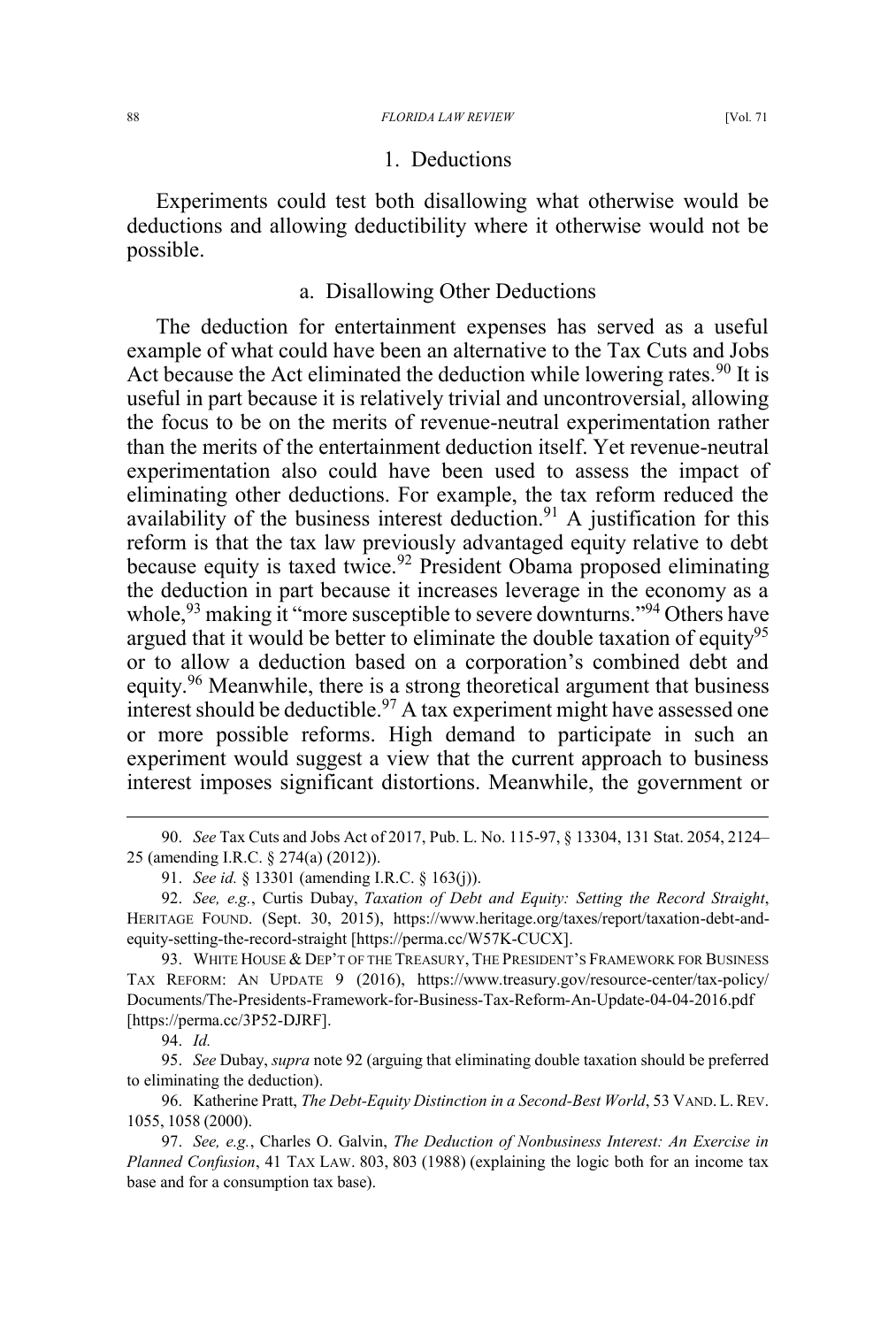third parties could study how different tax treatment affects decisions about whether to finance with debt or equity.

Another possible subject for experimentation before enactment would have been one of the most controversial changes<sup>98</sup> in the statute: the imposition of caps on the deductibility of state and local taxes.<sup>99</sup> Many commentators have claimed that these caps represented a purely political calculation, as the states most adversely affected by this change were those with high taxes, and such states are generally "blue states," which lean Democratic rather than Republican.<sup>100</sup> This highlights that tax policy has distributional consequences, not just efficiency consequences. Yet some argue that these deductions may cause states and localities to oversupply goods that might be more optimally supplied by the market,  $^{101}$ eliminating the tax allows taxpayers to be taxed on the consumption benefits that they receive.<sup>102</sup> There exist counterarguments<sup>103</sup> and compromise proposals.<sup>104</sup> A revenue-neutral tax experiment on individual taxpayers could not allow full examination of these issues, because such an experiment could not establish how the existence of the deduction affects state and local policy. But it might highlight whether taxpayers believe that the deduction distorts their own behavior, for example by leading them to locate in areas with higher taxes.

### b. Allowing New Deductions

Revenue-neutral tax experiments can also be used to test the efficiency of new deductions. A tax experiment, for example, could be used to test the possibility of reintroducing the entertainment expenses deduction. A taxpayer might believe that the new tax regime is inefficient, causing the taxpayer to spend too little on entertainment

 <sup>98.</sup> A poll indicated that 75% of voters believed that such taxes should remain deductible. *See* Jonathan Easley, *Poll: Majority Oppose GOP Tax-Reform Bill*, HILL (Nov. 16, 2017, 12:38 PM), http://thehill.com/policy/finance/360693-poll-majority-oppose-gop-tax-reform-bill [https://perma.cc/GPD5-5P4P].

<sup>99.</sup> Tax Cuts and Jobs Act of 2017, Pub. L. No. 115-97, § 11042, 131 Stat. 2054, 2085–86 (amending I.R.C. § 164 (2012)).

<sup>100.</sup> *See, e.g.*, Alicia Parlapiano & K.K. Rebecca Lai, *Among the Tax Bill's Biggest Losers: High-Income, Blue State Taxpayers*, N.Y. TIMES, https://www.nytimes.com/interactive/2017/ 12/05/us/politics/tax-bill-salt.html [https://perma.cc/Q3GZ-PC4E] (last updated Dec. 5, 2017).

<sup>101.</sup> *See, e.g.*, Louis Kaplow, *Fiscal Federalism and the Deductibility of State and Local Taxes Under the Federal Income Tax*, 82 VA. L. REV. 413, 417 (1996).

<sup>102.</sup> *See* Brian Galle, *Federal Fairness to State Taxpayers: Irrationality, Unfunded Mandates, and the "SALT" Deduction*, 106 MICH. L. REV. 805, 813 (2008).

<sup>103.</sup> Kaplow, *supra* note 101, at 486 (noting that the deduction may promote spending on undersupplied public goods).

<sup>104.</sup> *See* Gladriel Shobe, *Disaggregating the State and Local Tax Deduction*, 35 VA. TAX REV. 327, 327 (2016) (arguing for the deductibility of state but not local taxes).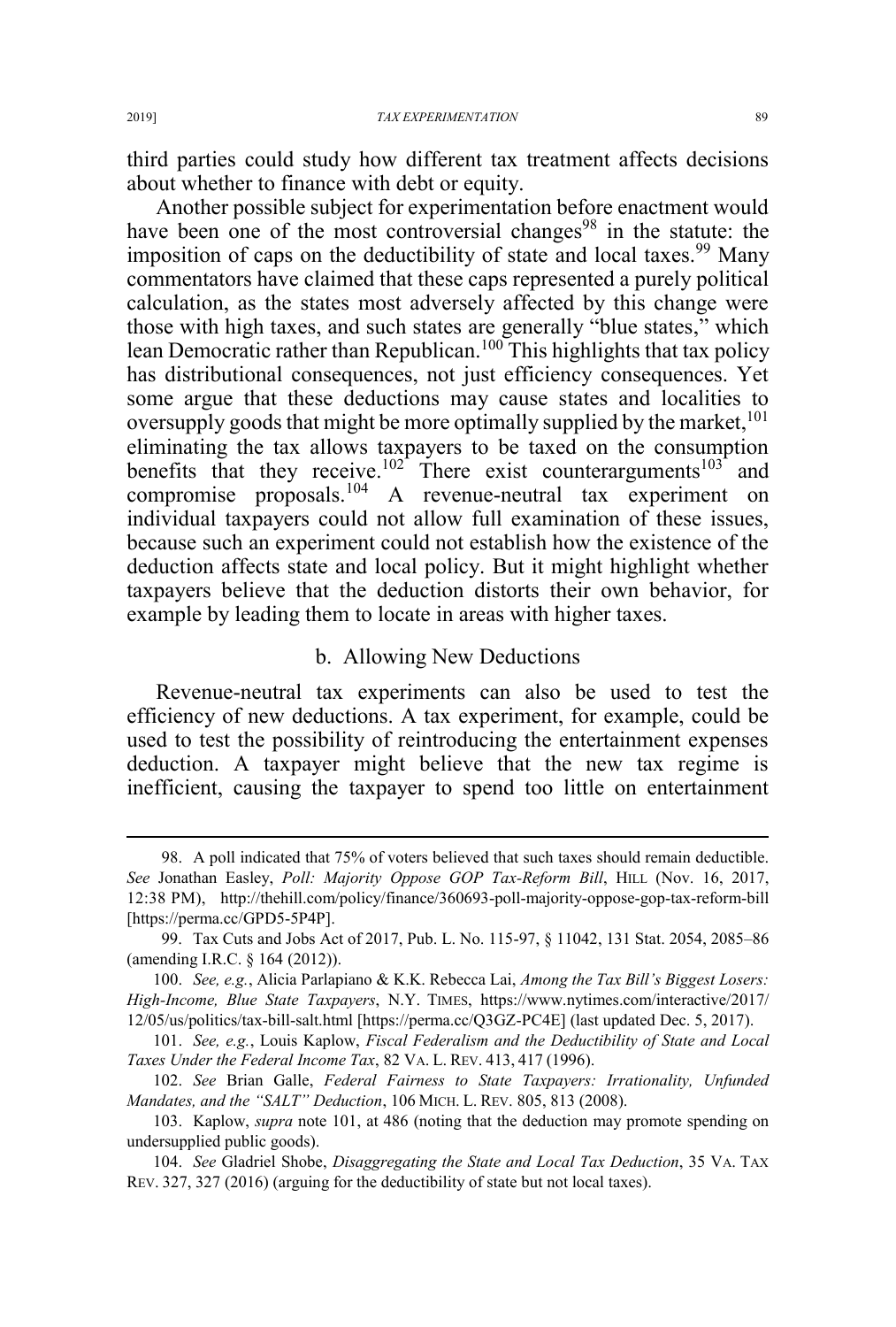relative to other ways of recruiting clients. Such a taxpayer should be willing to opt into an experiment in which the treatment group would receive the deduction. The taxpayer would then be subject to a multiplier that would *increase* nominal tax liability to ensure revenue neutrality. Thus, the participation carrot and stick are reversed, but the experiment can be run as before. Similarly, experiments could test reducing the limits on the business interest deduction and the state and local tax deduction; such experiments could be executed simultaneously with experiments on *increasing* the limits on such deductions.

Meanwhile, experiments could test the possibility of new deductions, such as a commuting deduction, perhaps limited to the cost of commuting from a workplace to the nearest location with a supply of affordable housing.<sup>105</sup> More ambitiously, an experiment might test a deduction for child care, perhaps limited to married taxpayers who both have full time jobs. The current lack of deductibility may lead parents (particularly mothers) not to re-enter the work force, even though they would do so in the absence of tax distortions.<sup>106</sup> A married couple might opt into such an experiment because they anticipate that many in the control group will not return to the work force. Couples in the treatment group might return to the work force in greater numbers, paying the same level of taxes as the control group on average but less than if they returned to the work force in the absence of the experiment.

#### 2. Income

#### a. Imputing Income

An alternative policy that might cure the same alleged inefficiency would be to test imputing income to stay-at-home parents.<sup>107</sup> The theory is that a parent who works at home in effect is paying herself to take a job, but her income from doing so is not taxed.108 Economists sometimes argue that imputed income should be taxable,<sup>109</sup> but taxing imputed income seems politically infeasible. Even so, parents might be willing to opt into an experiment in which time spent on childrearing, perhaps just during work hours but perhaps more broadly, is taxed. Tax experiments are not limited to questions of what count as deductions, and taxpayers

 <sup>105.</sup> *See supra* notes 42–44 and accompanying text.

<sup>106.</sup> *See, e.g.*, Shannon Weeks McCormack, *Postpartum Taxation and the Squeezed out Mom*, 105 GEO. L.J. 1323, 1350–61 (2017) (proposing to allow deductibility).

<sup>107.</sup> *See, e.g.*, Nancy C. Staudt, *Taxing Housework*, 84 GEO. L.J. 1571, 1618–36 (arguing for imputing income from household labor).

<sup>108.</sup> *Id.* at 1576.

<sup>109.</sup> *See, e.g.*, Tsilly Dagan, *Itemizing Personhood*, 29 VA. TAX REV. 93, 115–16, 116 n.45 (2009) (discussing imputed income and citing sources).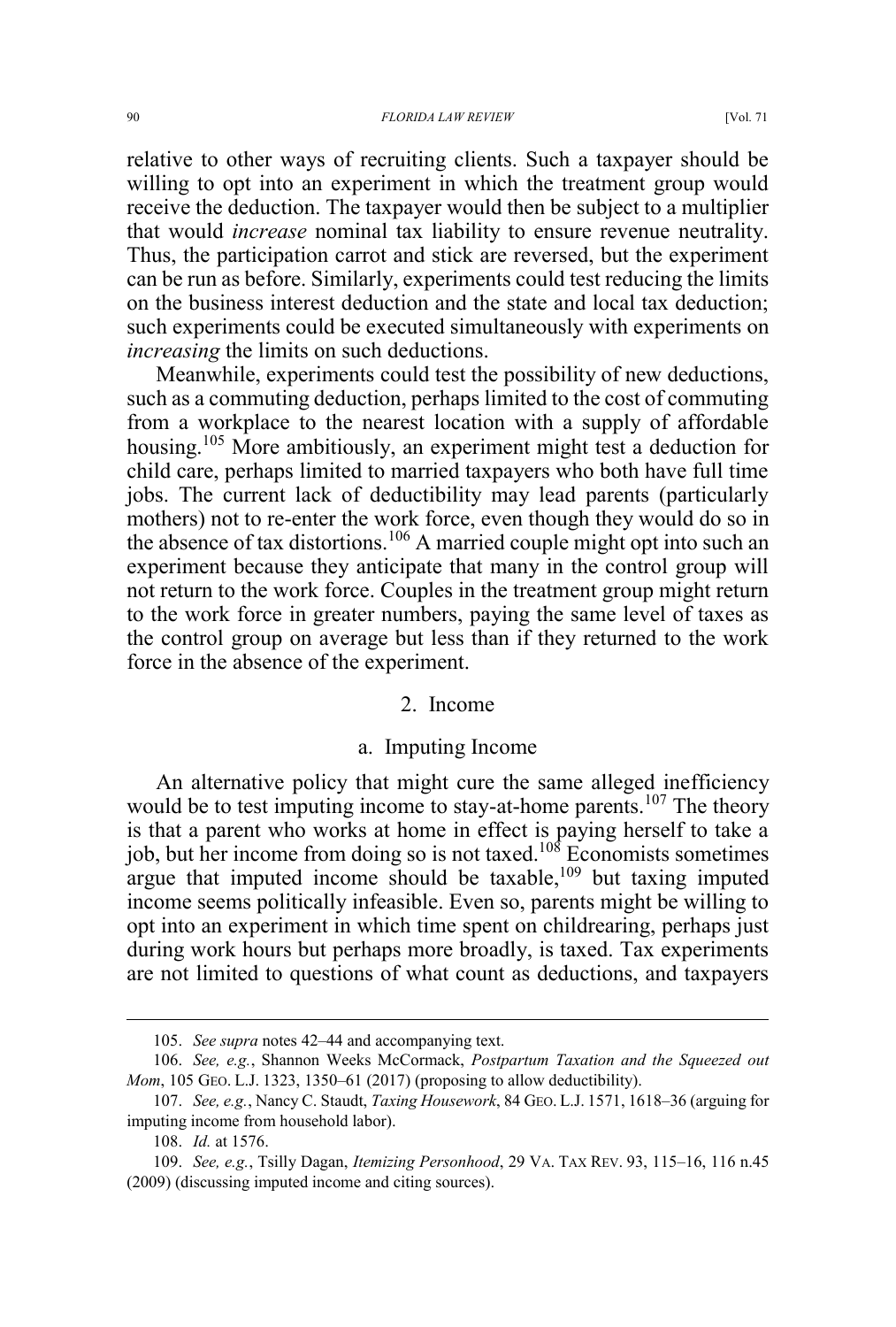might volunteer to accept a greater tax base (leading to greater taxable income) in exchange for lower tax rates (because of revenue neutrality). This experiment might interest similar taxpayers as an experiment on a child care deduction, but there could be some differences. Taxpayers who do not expect to be able to itemize deductions, for example, might still be interested in an imputed income experiment.<sup>110</sup> Taxpayers with older children who can be left alone might prefer this experiment as well.<sup>111</sup>

An argument against an imputed income experiment is that there is little reason to conduct an experiment on a tax policy that ultimately will be politically infeasible. On the other hand, perhaps experimentation might lead imputing income to become more palatable, particularly in combination with other policies lowering tax rates for parents. Even if this experiment is impractical, other imputed income experiments might be feasible. The second greatest category of tax expenditure as calculated by the Treasury arises from the lack of imputed income for rent from owners of housing who live in their homes.<sup>112</sup> A tax experiment might seek to move tax to the "baseline tax system"<sup>113</sup> by imputing income for rent and then allowing "a deduction for expenses, such as interest, depreciation, property taxes, and other costs, associated with earning such rental income."<sup>114</sup> Such an experiment might help eliminate distortions leading to excessive owner-occupied housing.<sup>115</sup> In principle, similar experiments could test other forms of imputed income.<sup>116</sup>

# b. Taxing Work Amenities

Beyond the question of imputed income, experiments on definition of income can explore fundamental questions about whether the classic

 <sup>110.</sup> Taxpayers who would be below the standard deduction even with child care expenses would not benefit from deductibility. *See* I.R.C. § 63(c) (2012 & Supp. 2018) (providing for a standard deduction).

<sup>111.</sup> This highlights that tax policies may have externalities. *See infra* Section II.D. Imputing income for child care might result in parents leaving their children alone more often, for better or more likely for worse.

<sup>112.</sup> DEP'T OF THE TREASURY, TAX EXPENDITURES 22 tbl.1 (2017).

<sup>113.</sup> *Id.* at 9–10 (arguing that imputed income is taxed in the baseline).

<sup>114.</sup> *Id.* at 10.

<sup>115.</sup> This thus implicates some of the same externality issues as the home mortgage interest deduction. *See infra* notes 227–30 and accompanying text.

<sup>116.</sup> There is, however, likely some limit, even if political feasibility is placed to the side. John Brooks asks, "If I am earning imputed rent from my home, what about from my car? My furniture? My computer? My dishwasher? My *dishes*?" John R. Brooks, *The Definitions of Income*, 71 TAX L. REV. 253, 255 (2018).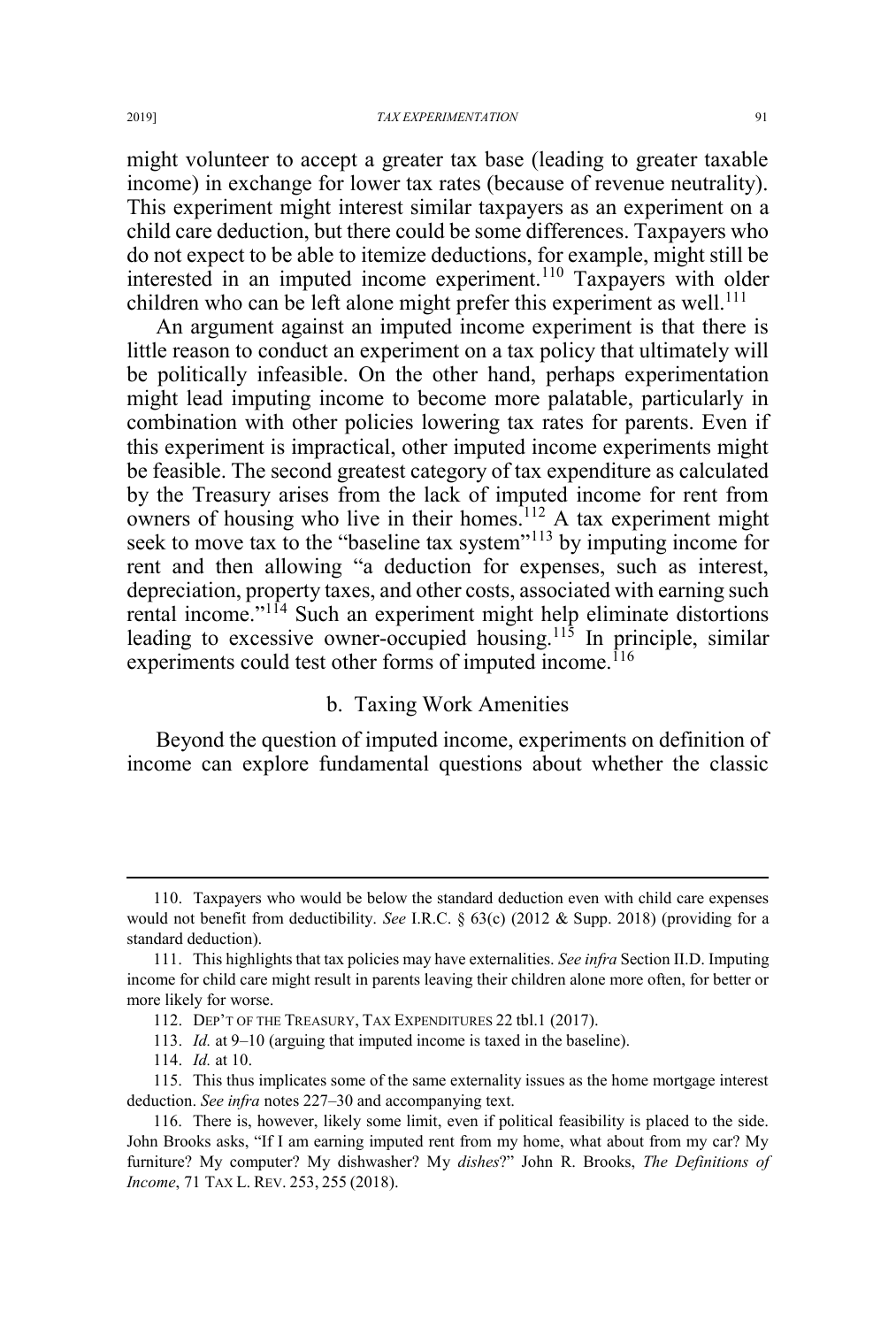Haig<sup>117</sup>-Simons<sup>118</sup> model is appropriate or can test small deviations from the Haig-Simons model. John Brooks critiques Henry Simon's argument that "psychic benefits" in income can be ignored because all workers are equally affected.<sup>119</sup> Brooks points out that "[t]here is enough heterogeneity of psychic benefits across jobs and individuals to make universal assumptions unreasonable."<sup>120</sup> In theory, a tax authority might conduct a survey to rate the attractiveness of different jobs and impose a corresponding tax increase on relatively pleasant and cushy jobs—or, equivalently given revenue neutrality, a tax decrease for unpleasant jobs. Taxpayers might be willing to opt into such an experiment if they are willing to switch to a less pleasant job. A much more modest experiment aimed at the same theoretical point might seek to tax amenities at work, ranging from free meals<sup>121</sup> to employee gyms.<sup>122</sup>

# c. Changing Recognition Timing

Tax experiments also might apply to issues of timing. Some tax scholars have advocated switching to a system in which investments could be marked to market, meaning that taxpayers would recognize gains and losses each year even if they do not sell the securities.<sup>123</sup> A tax experiment might help evaluate some of the criticisms of a mark-tomarket system, such as that it imposes substantial transactions  $costs$ ,  $^{124}$ especially if the regime applies beyond publicly held securities to assets

 <sup>117.</sup> Robert Murray Haig, *The Concept of Income–Economic and Legal Aspects*, *in* THE FEDERAL INCOME TAX 1, 7 (Robert Murray Haig ed., 1921) ("Income is the money value of the net accretion to one's economic power between two points of time.").

<sup>118.</sup> *See* HENRY C. SIMONS, PERSONAL INCOME TAXATION: THE DEFINITION OF INCOME AS A PROBLEM OF FISCAL POLICY 50 (1938) (defining income as "the result obtained by adding consumption during the period to 'wealth' at the end of the period and then subtracting 'wealth' at the beginning").

<sup>119.</sup> Brooks, *supra* note 116, at 264 ("[T]hese elements of unmeasurable psychic income may be presumed to vary in a somewhat continuous manner along the income scale.") (quoting SIMONS, *supra* note 118, at 53).

<sup>120.</sup> *Id.* at 265.

<sup>121.</sup> Meals are excluded from income if "furnished on the business premises of the employer" and "for the convenience of the employer." I.R.C. § 119(a) (2012).

<sup>122.</sup> "Gross income does not include the value of any on-premises athletic facility provided by an employer to its employees." Treas. Reg. § 1.132-1(e) (1989).

<sup>123.</sup> Currently mark-to-market is normally available solely for securities dealers like stock brokerages. I.R.C. § 475. *But see* I.R.C. § 1256 (West 2018) (providing mark-to-market on sophisticated financial instruments like future contracts and foreign currency contracts).

<sup>124.</sup> *See* Edward A. Zelinsky, *For Realization: Income Taxation, Sectoral Accretionism, and the Virtue of Attainable Virtues*, 19 CARDOZO L. REV. 861, 879–89 (1997) (providing detail on the issue of transactions costs).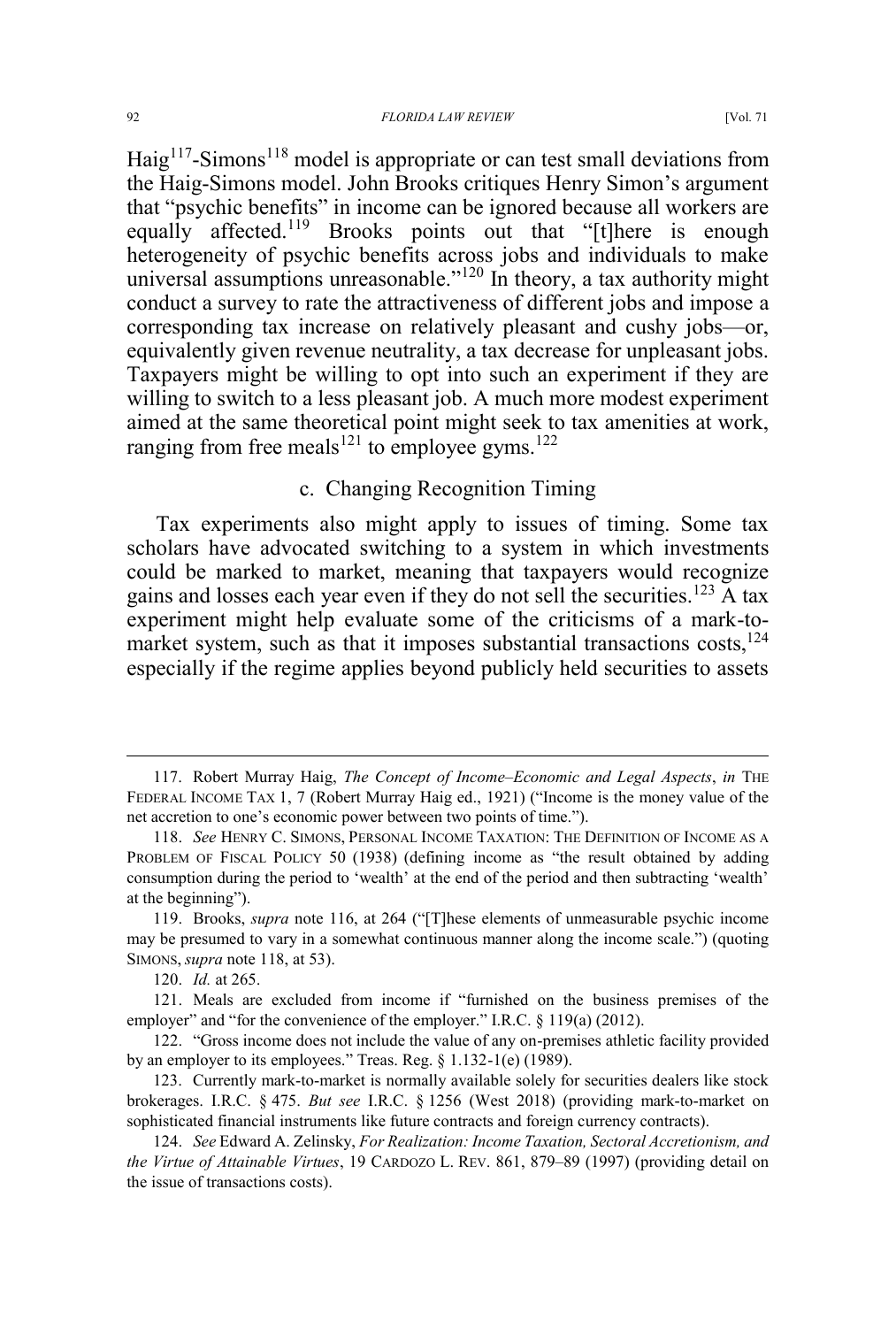such as art.<sup>125</sup> A significant complication with a tax experiment of this sort is that the tax experiment must occur over a relatively long time horizon. This Article will return to this issue, along to the related danger that participants in tax experiments may seek to shift income into or out of the experimental period, below.<sup>126</sup>

# 3. Tax Procedure

Revenue-neutral tax experiments can also be used to test procedural changes. For example, an experiment might test a regime in which the government would agree to provide binding opinions on tax questions by phone or email. Because taxpayers might then take advantage of mistaken statements of tax law by tax authority employees, $127$  the treatment group would likely pay lower taxes than the control group, leading to an ex post multiplier increasing tax rates. Ideally, the ex post adjustment should also compensate for the extra expenses borne by the tax authority in providing extra customer service to the treatment taxpayers.

Experiments could also test taxpayer-adverse procedural changes. For example, some taxpayers with relatively complex returns (say, taxpayers with foreign bank accounts) might opt into a regime in which those taxpayers agree to submit with their tax returns a report submitted by a privately selected auditor. Such taxpayers presumably would be less likely to engage in tax evasion. But in expectation, they would pay no higher taxes than before, since the multiplier would be less than one. Such an experiment could provide valuable information to the tax authority. If the control group taxpayers reported much less in nominal taxes before application of the multiplier, that would indicate a high degree of tax avoidance and a high degree of effectiveness of a private audit requirement. If, on the other hand, differences were small, incorporating the program into the baseline tax regime would generate little revenue.

# 4. Radical Tax Reform

Revenue-neutral tax experimentation can be used not only to assess relatively minor changes in deductions, but also significant differences in policy. For example, scholars have proposed abolishing the corporate tax—which historically took an average of 27% of each company's

 <sup>125.</sup> *See* Noel B. Cunningham & Deborah H. Schenk, *Taxation Without Realization: A "Revolutionary" Approach to Ownership*, 47 TAX L. REV. 725, 801–02 (1992) (discussing applicable rules for art objects).

<sup>126.</sup> *See infra* Section II.C.2 (addressing income and deduction shifting).

<sup>127.</sup> Currently, when a taxpayer calling the IRS gets an answer from an IRS employee, the taxpayer has no legal entitlement to rely on that answer. Emily Cauble, *Detrimental Reliance on IRS Guidance*, 2015 WIS. L. REV. 421, 431–37 (2015).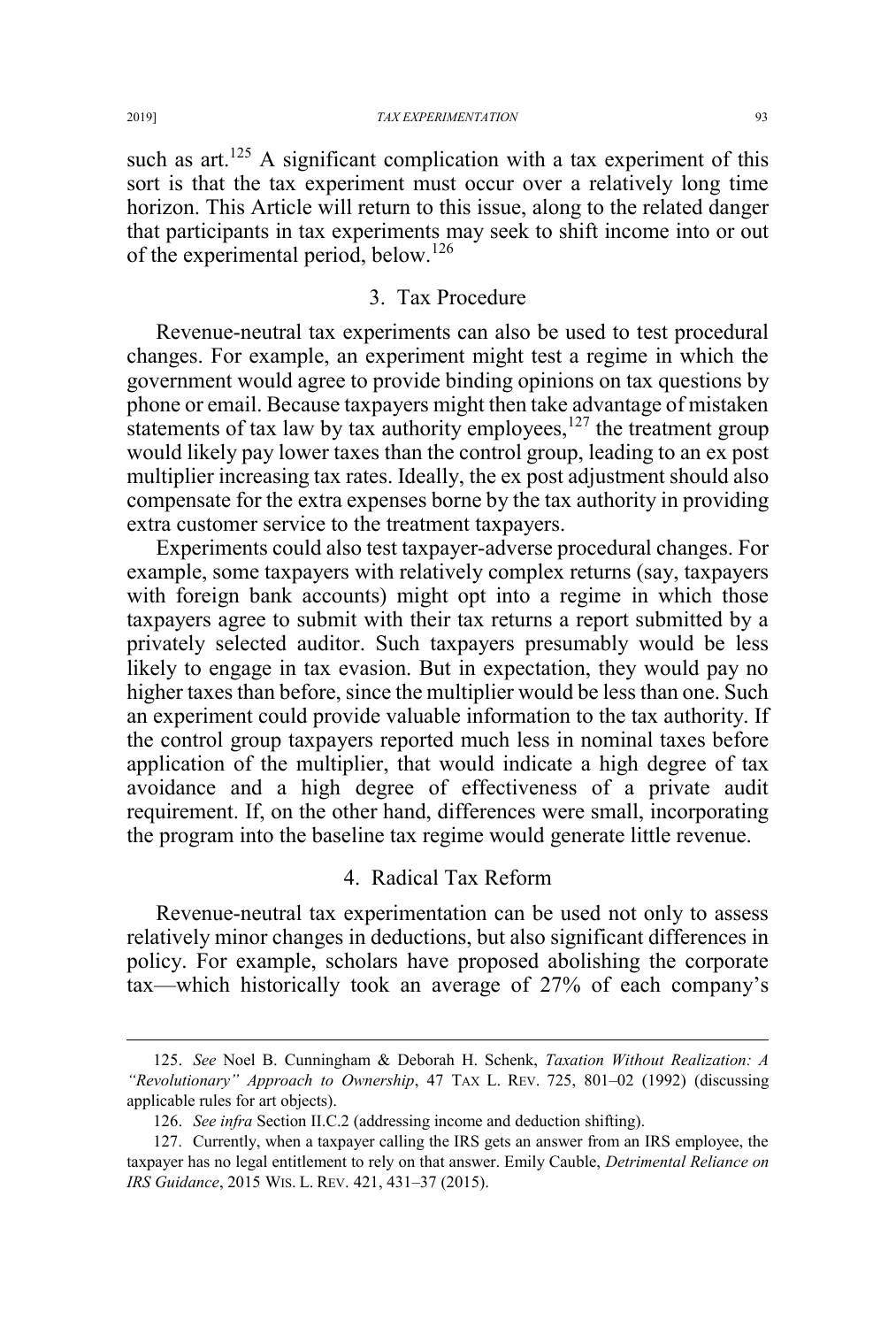profits<sup>128</sup>—and instead granting the government a roughly equivalent claim on the corporation's equity. Thus, the government might receive 27% of a corporation's stock.<sup>129</sup> This reform promises significant efficiency gains, as tax-minimization goals would no longer distort decisions, and because corporations would no longer need legions of well-paid tax advisors.<sup>130</sup>

It might seem that this is not amenable to a revenue-neutral tax experiment. If the government receives equity, there is no way to ensure that the equity that the corporation contributes will produce equal revenue over time. But a change in the experimental design could enable the reform proposal to be tested. The government could auction rights to some percentage of the tax revenue that it will receive from both the treatment group and the control group. The government might then adjust the ownership percentage that the government takes until both revenue streams sell to the market for the same price. For example, the government might initially offer 27%, but then increase this if it was unable to find a sufficient number of purchasers of the revenue stream at that price. As the government changes the ownership percentage, some corporate taxpayers might change their mind about whether to participate in the experiment. But ultimately, the government should be able to identify an ownership percentage that is revenue neutral in expectation.

That does not mean that every radical tax reform is amenable to tax experimentation. It seems unlikely, for example, that a value added tax could be implemented on an experimental basis.<sup>131</sup> A value-added tax requires each producer to pay tax on the value it adds; so, for example, a producer purchasing a product for \$100 and selling it for \$150 would pay tax only on the  $$50$  difference.<sup>132</sup> If enacted economy-wide, then a combination of taxpayers in the value chain pay tax on all of the \$150. If

130. Baker, *supra* note 129.

 <sup>128.</sup> JANE G. GRAVELLE, CONG. RESEARCH SERV., R41743, INTERNATIONAL CORPORATE TAX RATE COMPARISONS AND POLICY IMPLICATIONS 3 (2014).

<sup>129.</sup> *See* Dean Baker, Opinion, *A Progressive Way to End Corporate Taxes*, N.Y. TIMES (Jan. 12, 2016), https://www.nytimes.com/2016/01/13/opinion/a-progressive-way-to-replacecorporate-taxes.html (providing additional details of this proposal, including that the shares should be nontransferrable); *cf.* Mihir A. Desai et al., *Theft and Taxes*, 84 J. FIN. ECON. 591, 592 (2007) ("The state, thanks to its tax claim on cash flows, is *de facto* the largest minority shareholder in almost all corporations.").

<sup>131.</sup> Consumption taxes that are administered in much the same way as income taxes, rather than like sales taxes, could be a subject of experimentation. *See generally* David F. Bradford, *The X-Tax in the World Economy* (Nat'l Bureau of Econ. Research, Working Paper No. 10676, 2004), https://www.nber.org/papers/w10676.pdf [https://perma.cc/2LWF-MN2V] (describing such an approach to taxation).

<sup>132.</sup> For a discussion of different ways of calculating the tax, see generally Itai Grinberg, *Where Credit Is Due: Advantages of the Credit-Invoice Method for a Partial Replacement VAT*, 63 TAX L. REV. 309 (2010).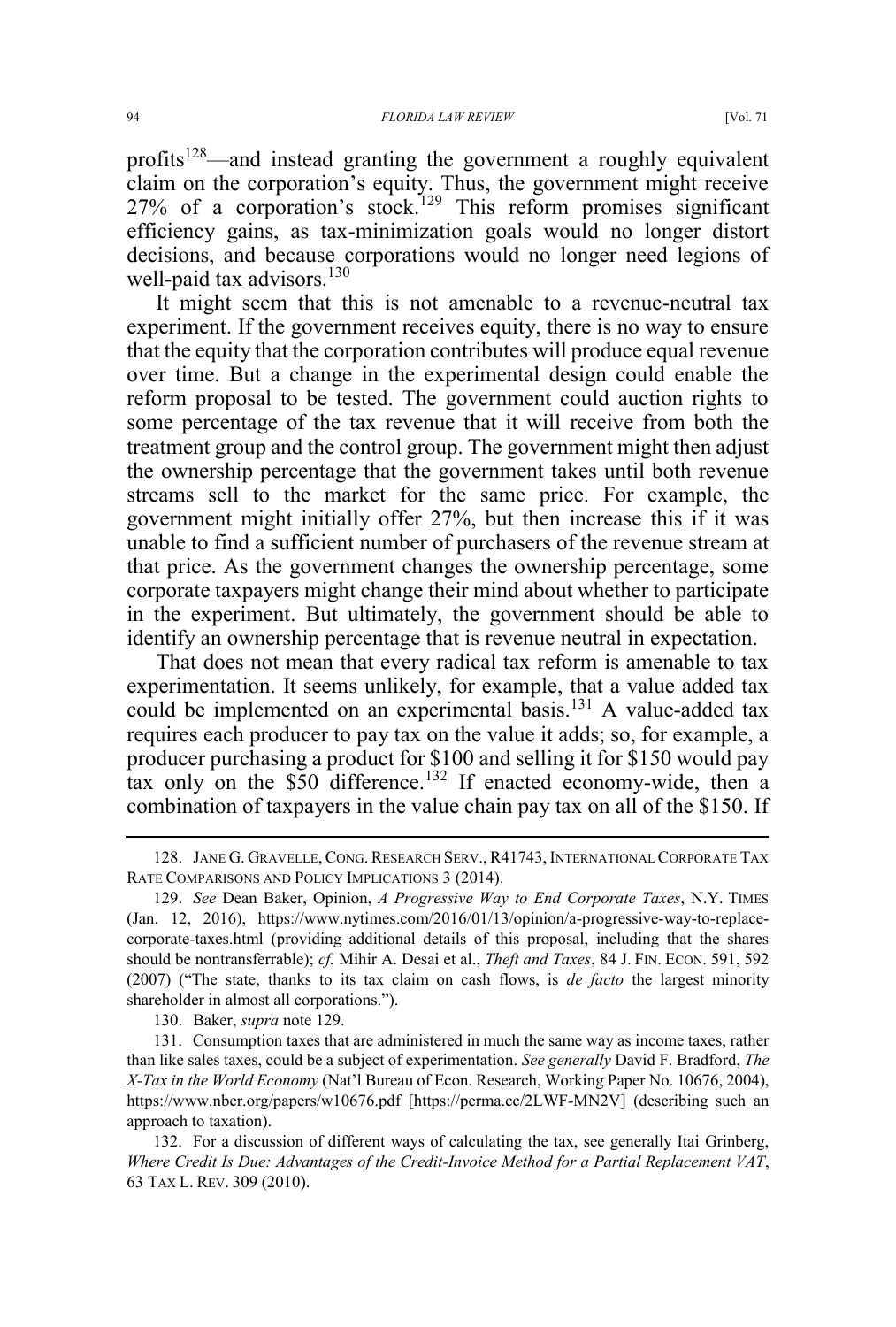only some producers were required to pay tax, the system could become much more complex. Value-added taxes already create challenges of international harmonization, $133$  but this would magnify those challenges on a domestic level.

### II. CHALLENGES FOR TAX EXPERIMENTATION

This Part addresses challenges for tax experimentation, specifically questions of how to transition and scale up successful experiments, whether tax experiments will adversely affect tax equity, whether taxpayers might be able to manipulate tax experimentation to their advantage, and whether tax experiments can work with tax expenditures without adversely affecting other tax policy goals.

### A. *Transitions*

This Section discusses how the government can determine whether to scale up an experiment or transition to a later stage of experimentation, such as an opt-out or involuntary experiment, prior to enactment as general law.

#### 1. Increased Scope

The goal of tax experimentation is to provide information that can change baseline tax policy. Although appropriate experimental design can improve policymakers' ability to judge whether an experiment is a success, $134$  the most easily accessible benchmark of success is simply participation. Given the constraint of revenue neutrality, taxpayer demand to be in the experiment suggests that the tax change is Paretoimproving, at least so long as the tax change does not induce behaviors that have effects on third parties.<sup>135</sup> But that leaves unclear whether the experiment would benefit others. Perhaps other taxpayers who might benefit from the experiment have not signed up simply because they did not know about it. But they may have chosen not to enroll because they expect that they would do less well under the experimental conditions.

Thus, a first step in transitioning from experiment to a tax law change is to invite more taxpayers to receive the treatment. If in initial rounds only some taxpayers were invited to participate in the experiment, then more might be allowed to participate, still assigning the same proportion of enrollees to treatment and control as before. With two-level randomization,<sup>136</sup> for example, a higher proportion of eligible taxpayers

 <sup>133.</sup> *See, e.g.*, *id.* at 321–22 (discussing some international issues).

<sup>134.</sup> *See supra* Section I.A.4 (addressing enhancement of experimental interpretability and appropriate experimental design).

<sup>135.</sup> The possibility of externalities is addressed *infra* Section II.D.

<sup>136.</sup> *See supra* Section I.A.4.b (addressing two-level randomization).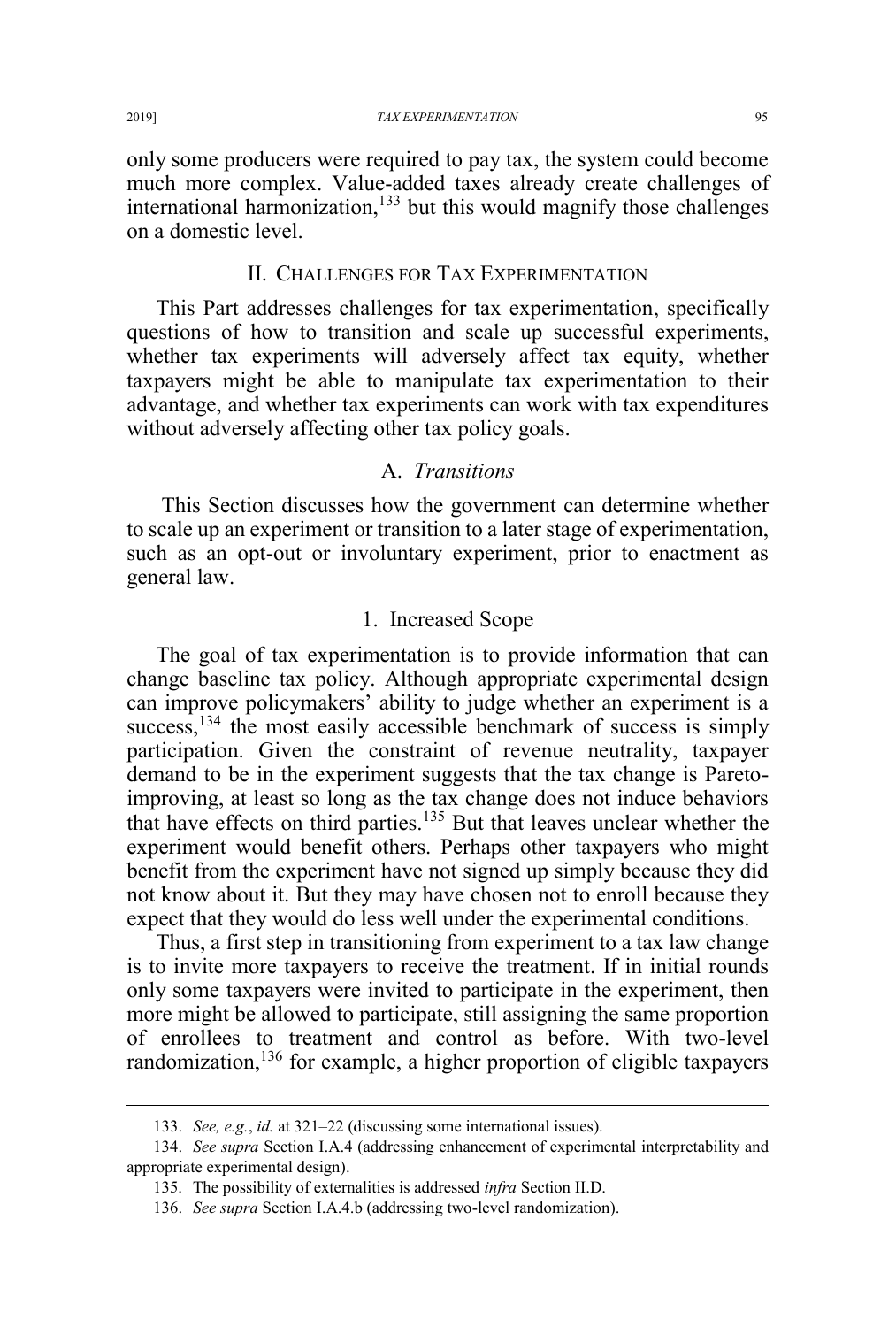might be invited to participate. Alternatively or as a supplement, a higher percentage of opt-ins might be selected for the treatment group. Indeed, if an experiment continues to be successful, it is possible that all taxpayers who wish to opt-in might ultimately be assigned to the treatment group.

At this point, the experiment ceases to be an experiment. Rather, some may see it as tax reform in and of itself, though of a different form from what one might expect. The tax reform amounts to giving taxpayers the *option* to elect a particular tax regime in the subsequent year, in combination with a tax rate change.<sup>137</sup> Tax law already allows taxpayers to elect various options.<sup>138</sup> If the change is still to aim at revenue neutrality, then, as in the experiment itself, different taxpayers should receive different rate reductions based on data from past tax returns. Without a control group, it will be impossible to do this precisely, though the government might approximate this by using data from when a control group still existed. Making the treatment generally available will not likely reduce government revenues, as those who did not opt into the experiment in the past will tend to be those who benefit less from the experimental treatment.

There may, however, be a strong reason not to allow all taxpayers into the treatment group, even if all taxpayers (or at least all taxpayers who know about the program and might plausibly be affected by it) would choose to opt in. Once an alternative tax regime has expanded to be available as an option to all taxpayers meeting specified criteria, then it becomes impossible to run an experiment confirming that the alternative regime continues to produce at least as much tax revenue as the generally applicable tax law. The same problem applies with medical trials: once a drug is generally available, there must be "clinical equipoise" if the drug is to be tested against placebo.<sup>139</sup> Thus, the case for maintaining a control group is similar to the case for revenue-neutral tax experimentation generally. Even if only a few taxpayers wind up in the control group, this allows for continued study of the tax rule, which may be especially important if the efficiency of the rule changes over time. This is especially true with revenue-neutral experimentation, since the control group serves a critical role in allowing the tax rate to vary across treatment group taxpayers.

 <sup>137.</sup> I.R.C. § 451(c)(2)(B) (West 2018).

<sup>138.</sup> *See, e.g.*, *id.* § 451(c)(2) (allowing taxpayers to elect a particular approach to advance payments).

<sup>139.</sup> *See* Franklin G. Miller & Howard Brody, *What Makes Placebo-Controlled Trials Unethical?*, 2 AM. J. BIOETHICS 3, 3 (2002);*see also* Alex John London et al., *Rethinking Research Ethics: The Case of Postmarketing Trials*, 336 SCIENCE 544 (2012) (discussing ethical issues in postapproval studies).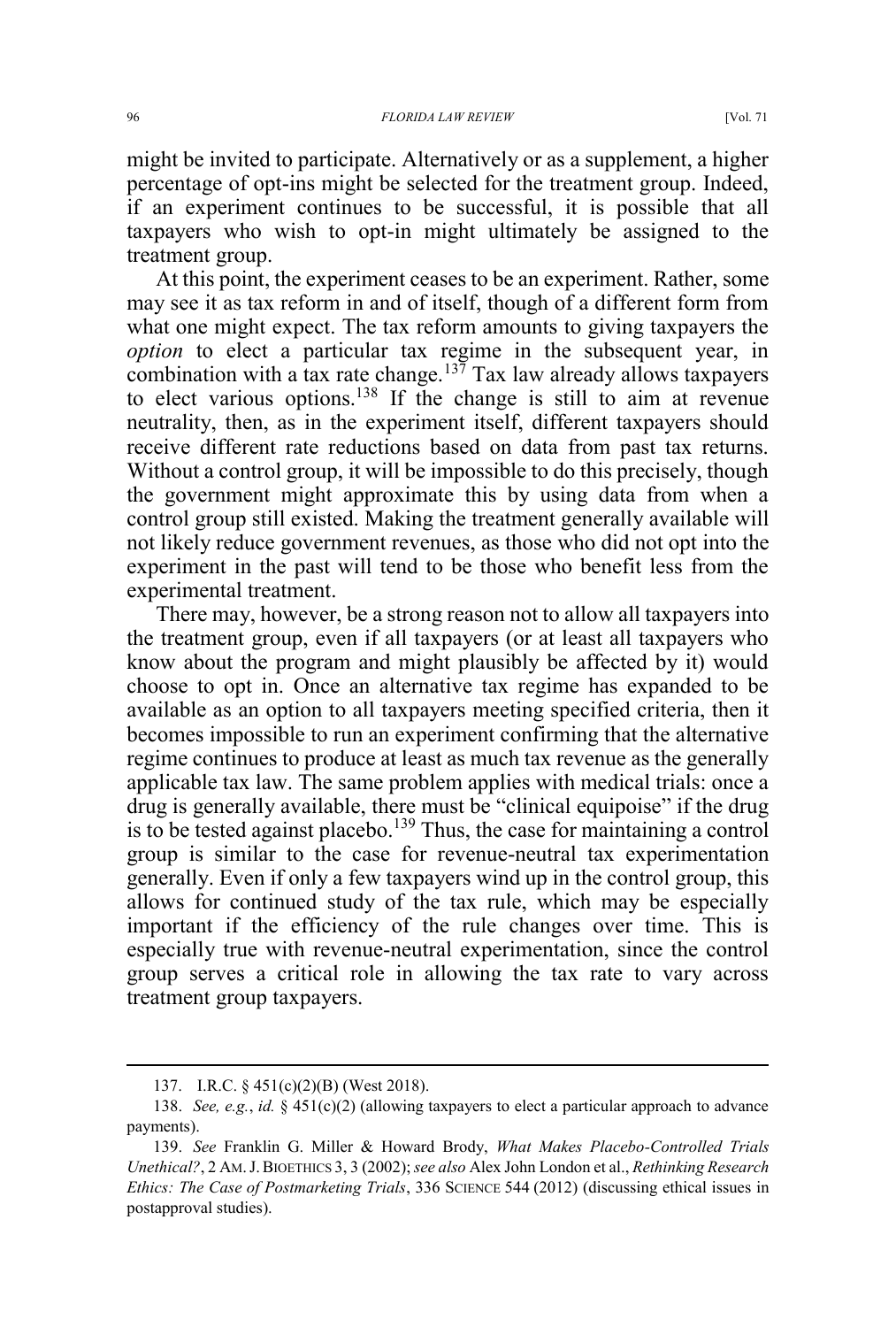#### 2. Opt-Out Experiments

A voluntary tax experiment can either be opt-in, where a taxpayer who takes no action remains subject to generally applicable tax law, or optout, where a taxpayer will be subject to the alternative tax regime without affirmatively taking a step to elect generally applicable law. So far, we have assumed that all tax experiments would be opt-in. This approach fits better into the landscape of typical randomized governmental experiments.<sup>140</sup> Such experimentation is generally rare, but when the government has engaged in it, usually there is some benefit (e.g., a welfare program,  $^{141}$  a child's eligibility for a school voucher program  $^{142}$ ) that the government makes available to volunteers (i.e., those who opt in). Randomization thus has the dual benefit of allocating a scarce resource and providing the government with better information. Moreover, such experiments help ensure that experimentation is Paretooptimal, since properly informed taxpayers will opt into an alternative tax regime only if they expect it to increase their utility.

In an opt-in experiment, the government should provide a meaningful disclosure to invited taxpayers. At least, such a disclosure should explain that assignment to the treatment group will change the taxpayer's baseline tax liability, but that later adjustments will ensure that treatment taxpayers on average pay on average the same amount of taxes as those in the control group. The disclosure should also indicate how long the taxpayer will be subject to the treatment regime. We have assumed that experiments would be for one year only, but taxpayers could be placed into a treatment group for longer, particularly if the relevant tax provisions affect behavior with long-lasting tax consequences, such as purchasing depreciable assets.<sup>143</sup>

Such disclosures could also be used in opt-out experiments, and indeed may be more important given that participation is the default. A transition from an opt-in to an opt-out experiment allows for an intermediate step, less drastic than permanent experimental adoption. Behavioral economics teaches that there may be large differences in

 <sup>140.</sup> *See generally* Alice M. Rivlin & P. Michael Timpane, *Introduction and Summary*, in ETHICAL AND LEGAL ISSUES OF SOCIAL EXPERIMENTATION 1 (Alice M. Rivlin & P. Michael Timpane eds., 1975) (discussing a wide range of experiments).

<sup>141.</sup> *See, e.g.*, KERSHAW & FAIR, *supra* note 16, at 4.

<sup>142.</sup> *See generally, e.g.*, Paul E. Peterson et al., *School Vouchers: Results from Randomized Experiments*, *in* THE ECONOMICS OF SCHOOL CHOICE 107 (Caroline M. Hoxby ed., 2003) (discussing school voucher programs).

<sup>143.</sup> *See* I.R.C. § 167 (2012) (allowing depreciation deductions for assets held for business or investment purposes); *see also* I.R.C. § 168 (2012 & Supp. V 2018) (providing method for calculating depreciation deductions for tangible property, typically over multiple years, even decades).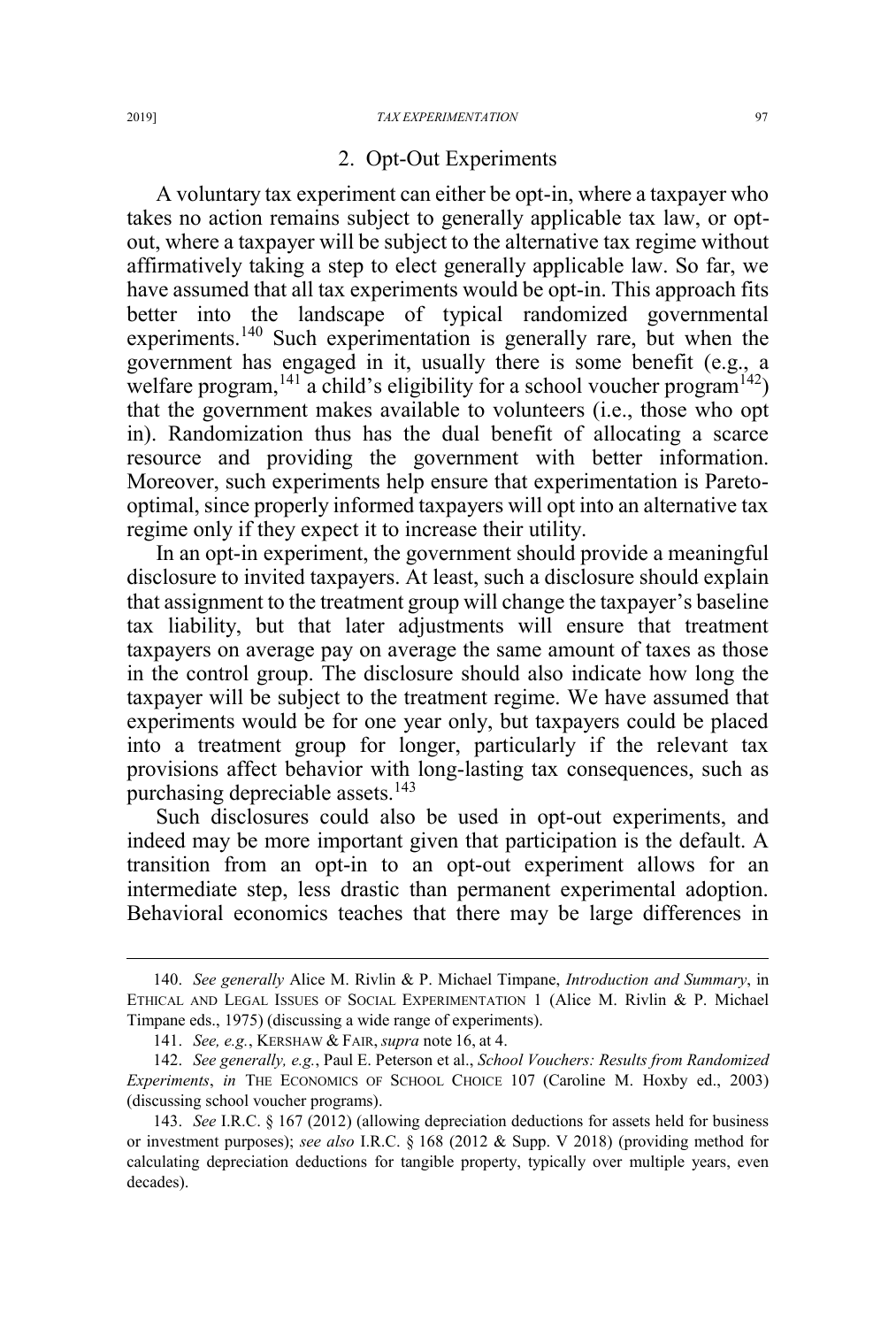#### 98 *FLORIDA LAW REVIEW* [Vol. 71

responses depending on whether an experiment is opt-in or opt-out.<sup>144</sup> Thus, a change in an experiment from opt-in to opt-out is a plausible strategy for expanding the scope of an experiment, including far larger numbers of taxpayers and reducing the risk that any beneficial experimental outcomes are due to selection effects. The principal drawback is that opt-out creates the risk that many taxpayers who would not wish to participate will be enrolled because of inertia or because they ignored any information that they received about the experiment. Opt-out thus does less to ensure that the alternative tax regime increases expected taxpayer utility.

Nonetheless, an opt-out experiment remains less coercive than an actual change in the law. If the tax change being experimented with is a plausible candidate for ultimate adoption into the tax code, then an optout experiment is a modest step. Moreover, revenue neutrality may make opt-out experimentation less problematic than it would be with some other experiments. Revenue neutrality does not mean that a taxpayer should be indifferent as to which group the taxpayer is assigned; after all, a primary justification for revenue-neutral experimentation is that even revenue-neutral tax changes can benefit taxpayers. But revenue neutrality is a significant constraint on tax experiments. Members of the treatment group will be harmed only if the tax experiment in fact turns out to provide less efficient incentives to those in the group. The tax authority presumably will choose experiments that it believes have a substantial chance of producing some benefit, so taxpayers who fail to consider the merits of the experiment will likely not be harmed by being in the treatment group.

#### 3. Involuntary Experimentation

Revenue neutrality also makes an involuntary tax experiment more plausible than involuntary social experiments ordinarily would be. At the least, involuntary experimentation is a useful step after an opt-out experiment before a tax law change is adopted for all taxpayers. If the experiment is to continue at this stage, presumably the tax authority has concluded at least tentatively that the tax change is beneficial. Thus, it seems likely that those placed in the treatment group benefit relative to those in the control group. The virtue of an involuntary experiment is that it eliminates concerns about selection effects, virtually ensuring that any

 <sup>144.</sup> *See* William J. Congdon et al., *Behavioral Economics and Tax Policy*, 62 NAT'<sup>L</sup> TAX J. 375, 375–76 (2009) (noting the distinction in result between requiring opt-out to offering opt-in). *See generally* Daniel Kahneman et al., *Anomalies: The Endowment Effect, Loss Aversion, and Status Quo Bias*, 5 J. ECON. PERSP. 193 (1991) (discussing the status quo bias); William Samuelson & Richard Zeckhauser, *Status Quo Bias in Decision Making*, 1 J. RISK & UNCERTAINTY 7 (1988) (same).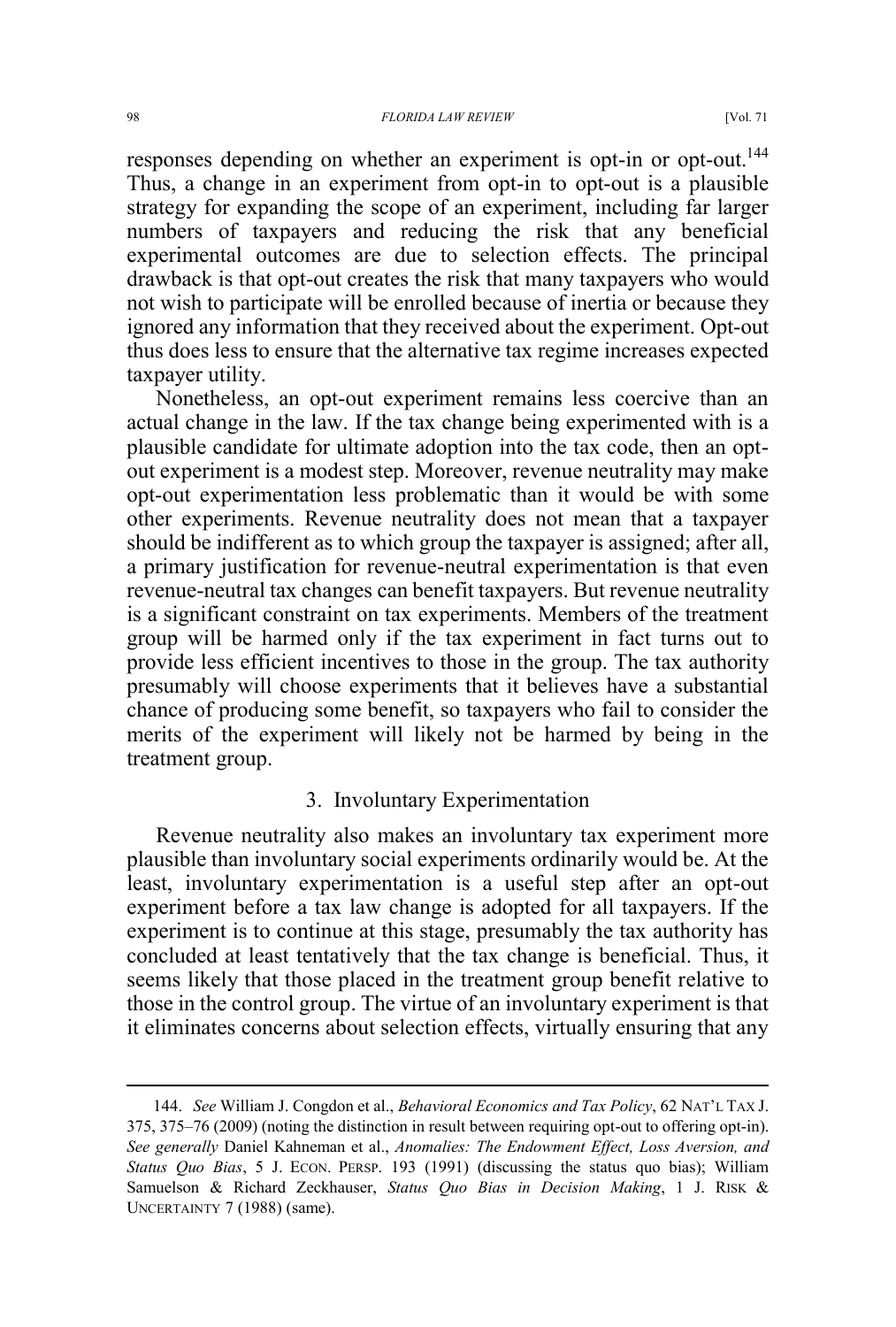difference discerned between the treatment and control groups would apply if the tax law change were made universal.

Some taxpayers who might not opt into an opt-in experiment or who might opt out of an opt-out experiment nonetheless might be happy to be included in an involuntary experiment. This would not be true with most social experiments but is a result of revenue neutrality. A taxpayer might believe that a revenue-neutral elimination of the entertainment deduction would be efficient as applied to its activities, but the taxpayer still might worry that the other taxpayers willing to participate in a voluntary experiment are those who expect their entertainment expenses to fall for largely exogenous reasons. This adverse selection is no longer a concern with involuntary experimentation.

The argument for involuntary experimentation is thus akin to an argument for mandatory purchases of insurance. Coverage requirements exist in part for this reason in the automobile insurance market,  $^{145}$  and individuals are required to obtain health insurance under the Affordable Care Act for this reason.<sup>146</sup> In the health insurance context, the worry is that relatively healthy good risks will decide not to buy health insurance, making the market less attractive for slightly-less-good risks and potentially leading to a "death spiral" in which no one buys insurance,  $147$ even though many would like insurance at actuarially fair rates. In this context, a death spiral would be an experiment in which no one participates, even though many would participate absent adverse selection. In principle, this prospect can provide a normative case for involuntary experimentation even as the first step of an experiment, though that might be politically untenable.

In the insurance context, however, a coverage requirement is equitable; all drivers must purchase coverage, not half of all drivers chosen at random. Whether experiments are opt-in, opt-out, or mandatory, the prospect of horizontal inequity is likely to be the most significant obstacle to tax experimentation. This Article thus turns to that concern.

 <sup>145.</sup> *See* Mila Araujo, *Understanding Minimum Car Insurance Requirements*, BALANCE, https://www.thebalance.com/understanding-minimum-car-insurance-requirements-2645473 [https://perma.cc/5T8S-TJ3T] (last updated Nov. 1, 2018) (noting that forty-seven states require automobile insurance).

<sup>146.</sup> The Tax Cuts and Jobs Act eliminated the tax for noncompliance by setting the penalty to \$0. *See* Tax Cuts and Jobs Act of 2017, Pub. L. No. 115–97 § 11081, 131 Stat. 2054, 2092 (amending I.R.C. § 5000A (2012)).

<sup>147.</sup> For an argument that the risk is exaggerated, see Peter Siegelman, Essay, *Adverse Selection in Insurance Markets: An Exaggerated Threat*, 113 YALE L.J. 1223, 1254–58 (2004).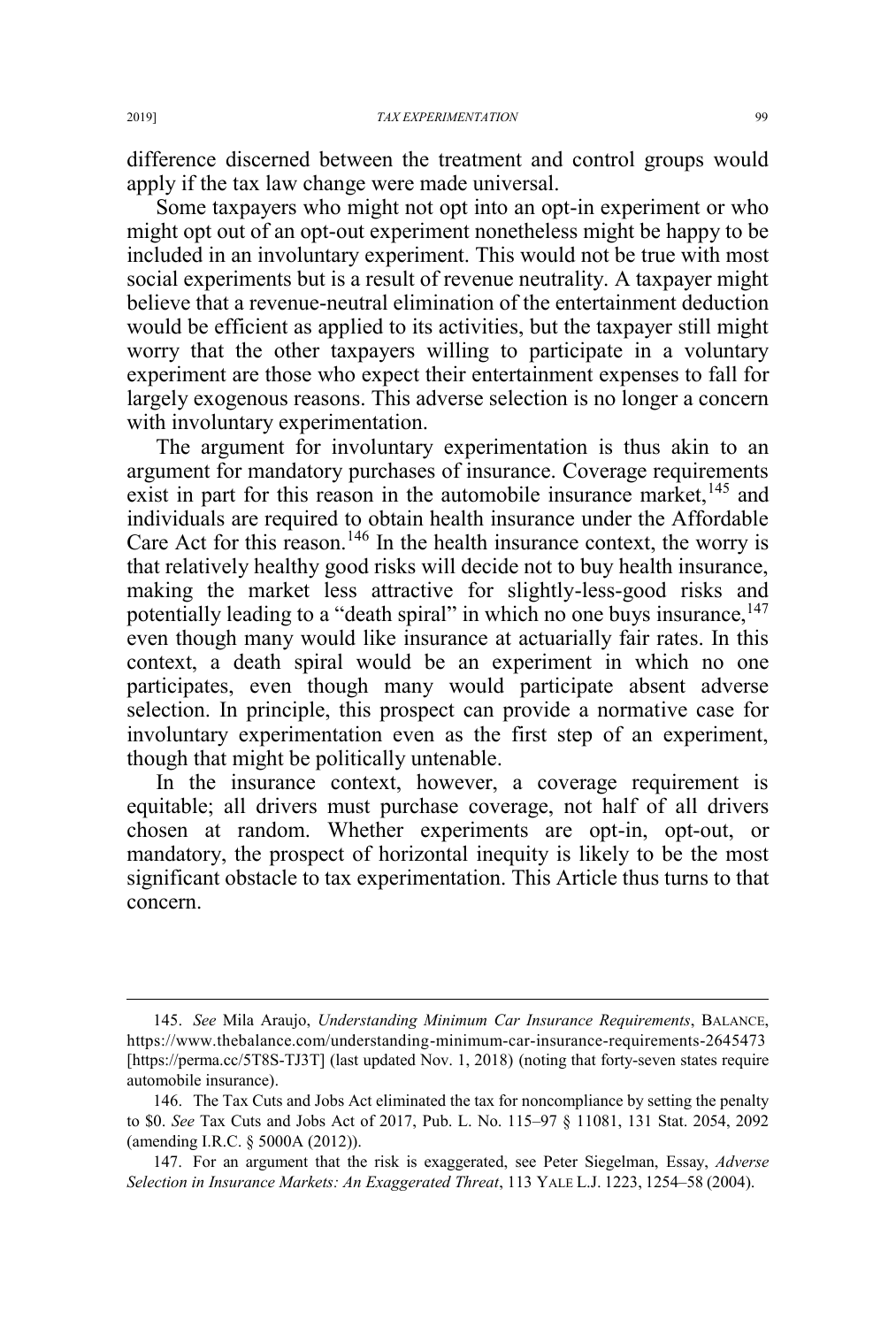# B. *Equity*

This section addresses equity objections to tax experimentation, considering both horizontal equity and after-tax income inequality.

#### 1. Horizontal Equity

# a. The Case for Randomness

Horizontal equity is an often-cited tax policy, the gist of which is that people with the same income should pay the same amount of tax.148 The concern that tax experimentation might violate horizontal equity reflects the more general argument that randomization of government policy is inherently unequal.<sup>149</sup> If the government randomizes taxpayers who have opted into an alternative tax regime into a control group, subject to the generally applicable law, then the control-group taxpayers are arguably being treated inequitably. Similarly, with two-level randomization, taxpayers who are eligible for an alternative tax regime, but who are not invited to opt in, are arguably being treated inequitably compared to those invited.150

The general consensus in the literature has been that experimentation is acceptable if there is a sufficient justification for the difference in treatment.<sup>151</sup> Involuntary experimentation is most common in contexts in which individuals are thought to have lost their rights as a result of committing crimes.<sup>152</sup> In one notable criminal justice experiment, domestic violence perpetrators in the Bronx were randomly assigned to one of four different treatment programs.<sup>153</sup> That experiment concluded

152. *See, e.g.*, Denise C. Gottfredson & M. Lyn Exum, Research Note, *The Baltimore City Drug Treatment Court: One-Year Results from a Randomized Study*, 39 J. RES. CRIME & DELINQ. 337, 343 (2002) (assigning offenders either to a drug court or to standard criminal process).

 <sup>148.</sup> *See* BORIS I. BITTKER & LAWRENCE LOKKEN, FEDERAL TAXATION OF INCOME, ESTATES, AND GIFTS ¶ 3.1.4 (Thomson Reuters 2d/3d ed. 1993 & Supp. II 2018); *see also* Alan J. Auerbach & Kevin A. Hassett, *A New Measure of Horizontal Equity*, 92 AM. ECON. REV. 1116, 1116 (2002) ("There is virtual unanimity that horizontal equality, treating equals equally, is a worthy goal of any tax system.").

<sup>149.</sup> *See* Abramowicz et al., *supra* note 9, at 967. For the counterargument, see Adam M. Samaha, *Randomization in Adjudication*, 51 WM.&MARY L. REV. 1, 18–21 (2009) (arguing that randomization can be consistent with equality).

<sup>150.</sup> *See supra* Section I.A.4.b.

<sup>151.</sup> *See, e.g.*, Abramowicz et al., *supra* note 9, at 967–68; Maurice Rosenberg, *The Impact of Procedure-Impact Studies in the Administration of Justice*, 51 LAW & CONTEMP. PROBS. 13, 16 (1988).

<sup>153.</sup> MELISSA LABRIOLA ET AL., CTR. FOR CT. INNOVATION, TESTING THE EFFECTIVENESS OF BATTERER PROGRAMS AND JUDICIAL MONITORING: RESULTS FROM A RANDOMIZED TRIAL AT THE BRONX MISDEMEANOR DOMESTIC VIOLENCE COURT v (2005), http://www.courtinnovation. org/sites/default/files/battererprogramseffectiveness.pdf [https://perma.cc/985N-Q6WA].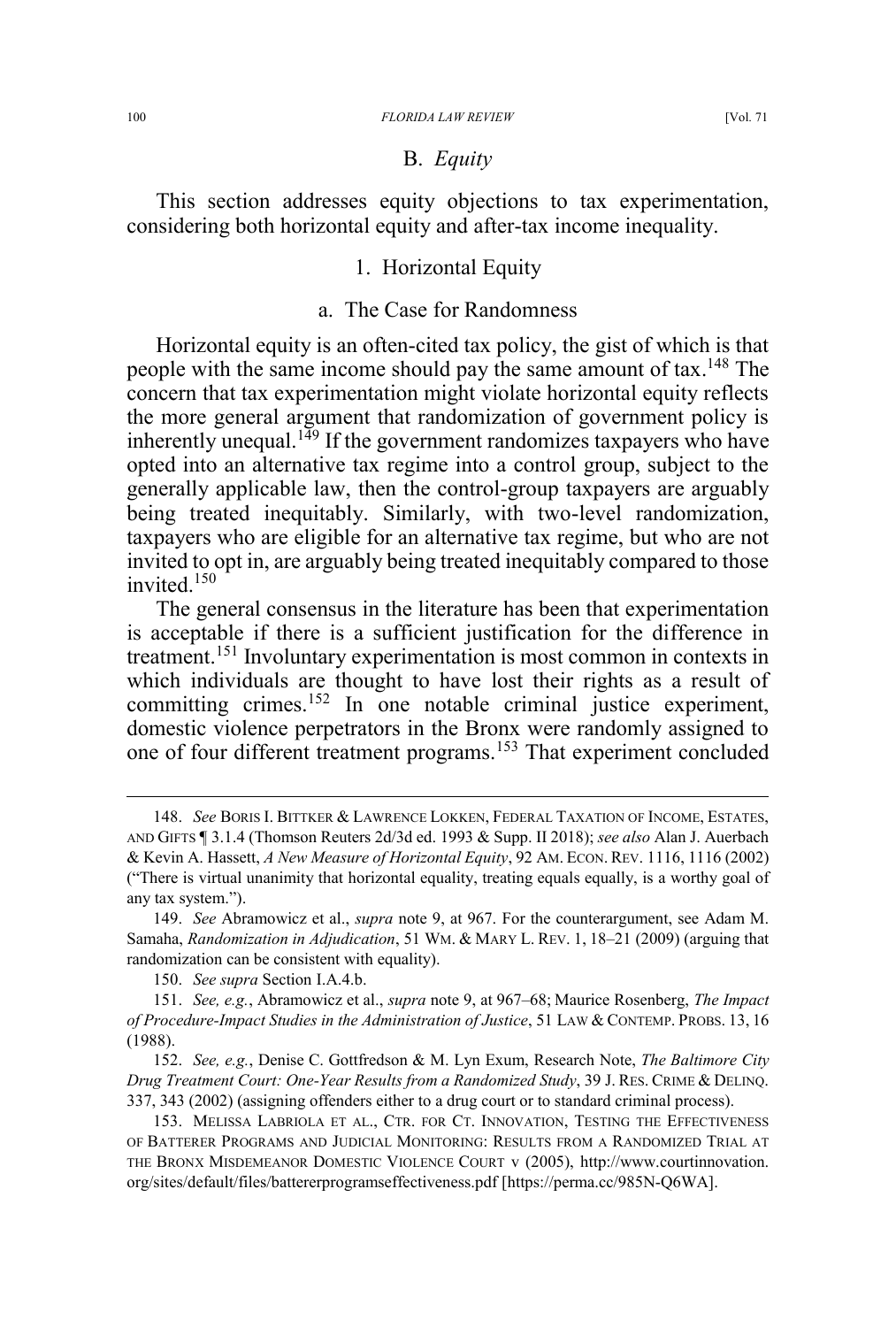that treatment programs commonly employed throughout the nation for batterers may not be effective.<sup>154</sup> An experiment giving individuals who had *not* been convicted of domestic violence incentives to enroll in various programs might well seem inequitable.

The most common justification for randomization in government experiments is scarcity.<sup>155</sup> For example, experiments on supplements to the Earned Income Tax Credit  $(EITC)^{156}$  have given the benefits to only some eager to participate.<sup>157</sup> Because the government expects to lose money on each member of the treatment group, revenue constraints limit the number of people included. Revenue neutrality might seem to weaken the scarcity justification for a tax experiment, as neither group costs the government more than the other. For revenue neutrality to work, however, there must be a control group, so that multipliers can be calculated. Membership in the treatment group is thus inherently scarce.

A scarcity argument is much more difficult to make in the context of involuntary experimentation. With a mandatory experiment, taxpayers forced into the treatment group who may be treated inequitably. But this is just a question of baselines. One could frame the treatment group as embodying new legal policy, subject to confirmation of the experiment's success. Then, membership in the control group is scarce, and so treatment group members are not being treated inequitably. The groups are being treated differently, but only because membership in each group must be scarce for an experiment to proceed.

These arguments for scarcity may seem artificial because the desired form of taxation, whether it is the treatment or the control, could at least in principle be given to all taxpayers, just not in the form of an experiment. But that is true with all social experimentation. Indeed, even with medical experimentation, scarcity is artificial. Presumably, all patients prefer the treatment, but we insist that they take some risk of

 <sup>154.</sup> *Id.* at ix ("Regrettably, our study suggests that some of the most prevalent court responses to domestic violence crime may be ineffective . . . .").

<sup>155.</sup> *See, e.g.*, DAVID GREENBERG ET AL., SOCIAL EXPERIMENTATION AND PUBLIC POLICYMAKING 225 (2003) ("Random assignment usually became more acceptable [when officials] recognized that they did not have sufficient funding to serve their entire caseload and, hence, that some mechanism was needed to determine who would be denied services.").

<sup>156.</sup> I.R.C. § 32 (2012 & Supp. V 2018). *See generally* BITTKER & LOKKEN, *supra* note 148, ¶ 37.1 (discussing the EITC in detail).

<sup>157.</sup> An experiment called "Paycheck Plus" on supplementing the EITC for single workers without children, for whom the EITC is very limited, has been ongoing in New York City and Atlanta, Georgia. *See* Rachel Pardoe & Dan Bloom, *Paycheck Plus: A New Antipoverty Strategy for Single Adults*, MDRC POL'Y BRIEF (MDRC, New York, N.Y.), May 2014, at 1, http://www.mdrc.org/publication/paycheck-plus/file-full [https://perma.cc/LU73-XNHP]. This program involves both treatment groups (receiving the extra EITC) and control groups (who do not). *Id.* at 4.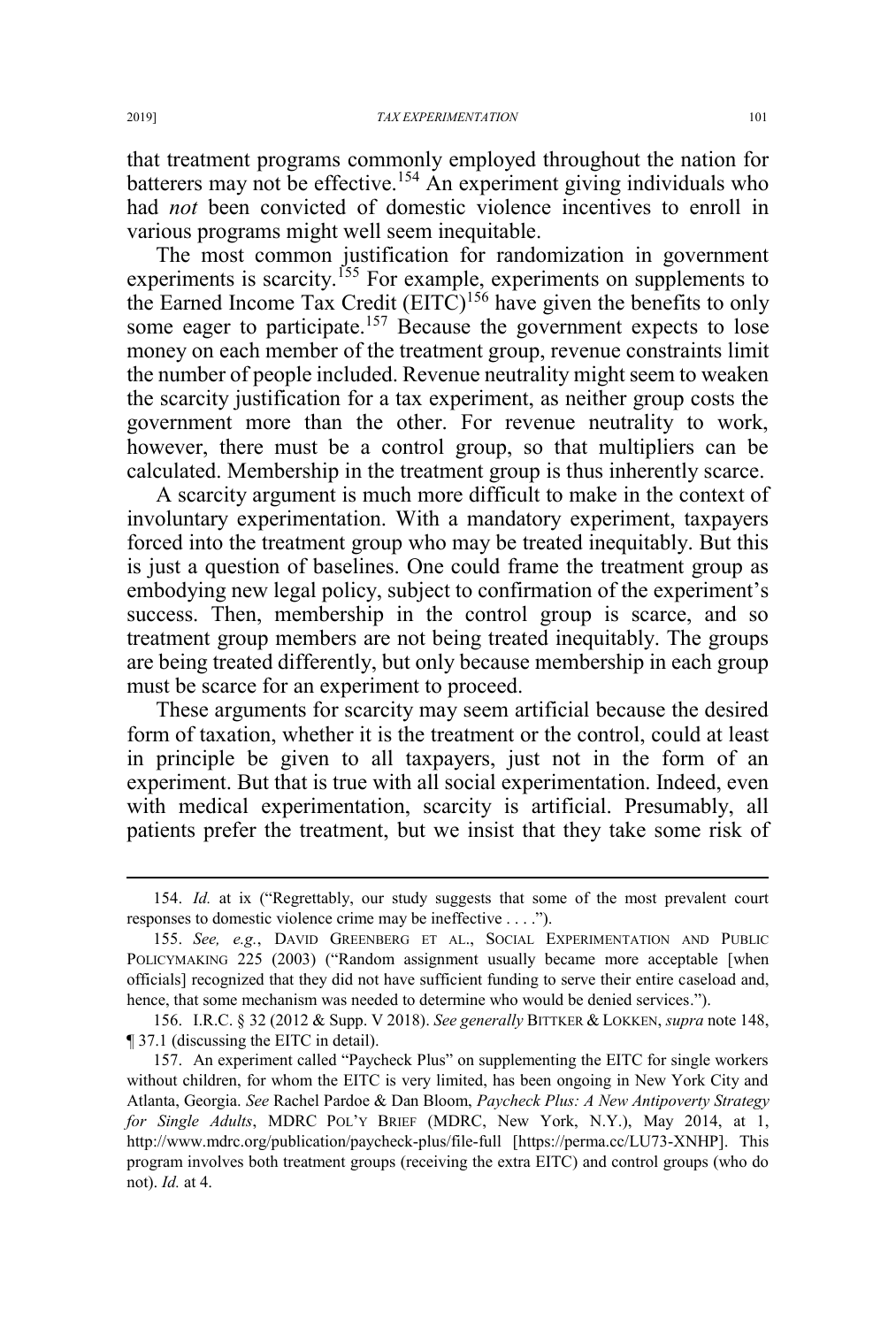being placed in the control group because we are not sure that the treatment is better than placebo.<sup>158</sup> The baseline in which the patients do not have access to the treatment is purely a result of law, both in the medical context and in the tax context.

The ultimate justification for experimentation in both contexts is informational.159 As with medical experiments, the justifiability of a social experiment depends on an evaluation of whether the treatment has a significant chance of being beneficial and whether the experiment may succeed in producing useful information.<sup>160</sup> One might argue that tax experimentation is more troubling than other legal experiments because horizontal equity is an important tax-law goal.<sup>161</sup> On this argument, it might be acceptable to have random experiments concerning patent policy,  $162$  where the primary goal is to maximize economic efficiency,  $163$ but less acceptable to allow inequalities to creep into tax policy. Some tax scholars, however, have criticized horizontal equity as a meaningless concept.<sup>164</sup> Indeed, economist Richard Musgrave argued that the only purpose of horizontal equity was as a "safeguard against capricious discrimination—a safeguard which might be provided equally well by a *requirement that taxes be distributed at random*."<sup>165</sup>

Tax law has long used randomization.166 For example, the IRS uses randomization in selecting which taxpayers' returns to audit.<sup>167</sup>

164. *See, e.g.*, Paul R. McDaniel & James R. Repetti, Commentary, *Horizontal and Vertical Equity: The Musgrave/Kaplow Exchange*, 1 FLA. TAX REV. 607, 621 (1993) (arguing that horizontal equity lacks "independent normative content, and that content must be supplied by reference to economic assumptions and a theory of justice"); *accord* James Repetti & Diane Ring, *Horizontal Equity Revisited*, 13 FLA. TAX REV. 135, 135 (2012).

165. RICHARD A. MUSGRAVE, THE THEORY OF PUBLIC FINANCE 160 (1959) (emphasis added).

166. Sarah B. Lawsky, *Fairly Random: On Compensating Audited Taxpayers*, 41 CONN. L. REV. 161, 163 (2008) ("[T]he tax system currently employs explicit randomness . . . .").

167. The IRS has three basic methods for selecting taxpayers to audit, two of which involve randomization. *See id.* at 164–68 (discussing these three categories). First, some taxpayers' returns have features that virtually always merit audit, such as clearly missing income. *See* IRM 4.1.5.1.3.4 (Oct. 20, 2017). Such audits are not random. Second, the IRS has a highly confidential statistical methodology called the Discriminant Index Function (DIF) that scores the likelihood of an audit that increases tax revenue; the higher the DIF score, the greater the probability of being audited. IRM 4.1.2.7 (Oct. 19, 2017). Third, pursuant to the IRS's National Research Program

 <sup>158.</sup> *See* Miller & Brody, *supra* note 26, at 157.

<sup>159.</sup> Abramowicz et al*.*, *supra* note 9, at 965 ("[R]andom policy experimentation . . . will produce better information than nonrandomized experiments." (emphasis omitted)).

<sup>160.</sup> Macartan Humphreys, *Reflections on the Ethics of Social Experimentation*, 6 J. GLOBALIZATION & DEV. 87, 87–88 (2015).

<sup>161.</sup> *See supra* note 148 and accompanying text.

<sup>162.</sup> *See, e.g.*, Ouellette, *supra* note 13, at 96–97.

<sup>163.</sup> Ted Sichelman, *Commercializing Patents*, 62 STAN. L. REV. 341, 357–58, 377 (2010) (describing the "reward" of exclusive patent rights as a "dominant justificatory theor[y] of patent law" that "largely motivates current patent doctrine").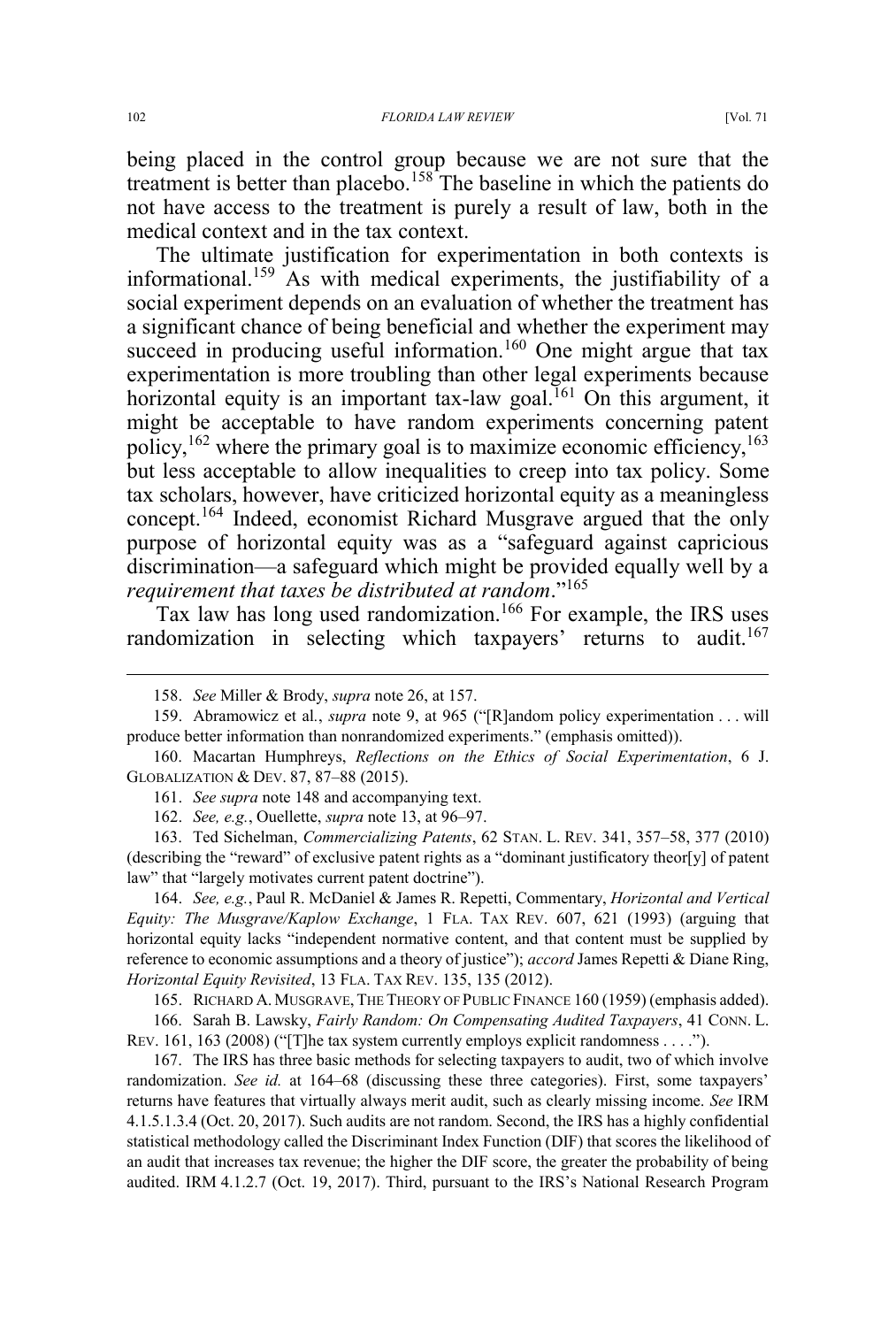Experimentation involving randomization would likely survive constitutional scrutiny. Tax classifications are subjected to rational basis review, meaning they will be upheld if "rationally related" to a "legitimate" government interest.<sup>168</sup> Increasing taxpayer utility while maintaining at least the same tax revenue is a legitimate government interest, $169$  and randomization allows the government to pursue these interests. Indeed, the Supreme Court has expressly stated that the government has particularly broad constitutional latitude with tax law.<sup>170</sup>

# b. *Ex Ante* Insurance to Avoid Inequity

If the horizontal inequity of tax experimentation is still thought to present a powerful objection, the government might seek to reduce the inequity. Allowing treatment group taxpayers to choose to be in the control group or vice-versa would defeat the purpose of the experiment. But the government could seek to make it so that taxpayers will *ex ante* be indifferent to which group the taxpayer is assigned.

The government might do this by offering taxpayers randomization insurance. Suppose, for example, that equal numbers of participants (whether opt-ins, non-opt-outs, or conscripts) are to be assigned to treatment and control. The government could allow any taxpayer to pay \$1,000 to purchase a unit of insurance that would pay \$2,000 if the taxpayer is assigned to the group that the taxpayer prefers less. For example, a taxpayer who would like the treatment might purchase for \$10,000 insurance that would pay \$20,000 if the taxpayer ended up assigned to the control group. A risk-averse taxpayer should purchase enough insurance on the initially less-favored option to make the taxpayer indifferent between the options.<sup>171</sup>

169. Colangelo v. United States, 575 F.2d 994, 998 (1st Cir. 1978) (Coffin, C.J., dissenting) (maintaining tax collections is a legitimate government interest).

170. *Armour*, 566 U.S. at 680 ("[W]e have repeatedly pointed out that '[l]egislatures have especially broad latitude in creating classifications and distinctions in tax statutes.'" (second alteration in original) (quoting *Regan*, 461 U.S. at 547)).

 $\overline{a}$ 

<sup>(</sup>NRP), some taxpayers are selected entirely at random. IRM 4.22.1.3(4) (Sept. 6, 2017) ("As randomly selected returns, NRP taxpayers can represent thousands of similar taxpayers in the population.").

<sup>168.</sup> Regan v. Taxation with Representation of Wash., 461 U.S. 540, 547 (1983); Apache Bend Apartments, Ltd. v. United States, 964 F.2d 1556, 1561 (5th Cir. 1992), *rev'd on standing grounds en banc*, 987 F.2d 1174 (5th Cir. 1993); *see also* Armour v. City of Indianapolis, 566 U.S. 673, 680 (2012) ("As long as the City's [tax] distinction has a rational basis, that distinction does not violate the Equal Protection Clause."); Williamson v. Lee Optical of Okla., Inc., 348 U.S. 483, 491 (1955) (applying the rational basis test).

<sup>171.</sup> Lawrence Blume & Daniel L. Rubinfeld, *Compensation for Takings: An Economic Analysis*, 72 CAL. L. REV. 569, 601 (1984) ("If an individual is averse to risk and actuarially fair insurance can be purchased (from a risk-neutral third party insurer), then it is not difficult to show that the individual will completely insure against the risk.").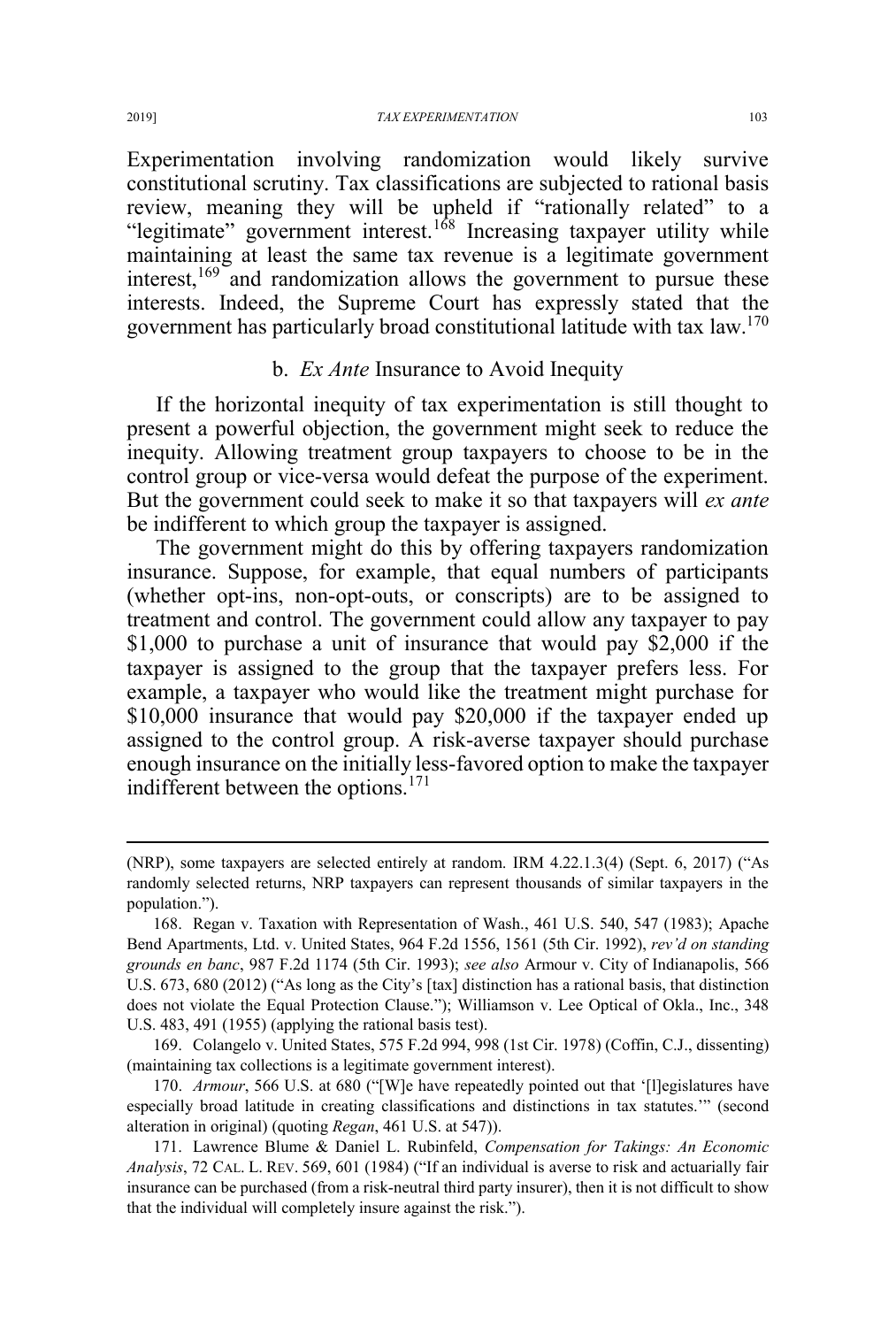Because assignment to a group is a product of pure chance, there is no danger of adverse selection with such insurance. An insurance payout is a lump sum, rather than an entitlement to be taxed according to the other tax regime, so there is also little danger that the insurance program will change the insureds' behavior. Meanwhile, the program could be inexpensive to administer, with insurance payments and payouts calculated on tax returns. For the government, which is effectively risk neutral, to offer actuarially fair insurance has no expected budget impact. Private parties could also offer such insurance, but the product is so simple and so connected to the government program of experimentation that it is likely easier for the government to offer the product directly. Actuarially fair government insurance should be more popular than insurance in which much of the insurance premium covers insurance company functions like rating and underwriting.

# 2. After-Tax Income Inequality

The above analysis suggests that the intuition that tax experimentation entails serious horizontal inequities is weak. Nonetheless, one might worry about *vertical* inequities. Tax experimentation's benefits may primarily flow to higher income taxpayers, worsening after-tax income inequality, if tax experimentation is opt-in.172 This may happen for several reasons. First, higher income taxpayers have better tax advisors or are more tax savvy (or both). They will thus be more likely to opt into alternative tax regimes that they expect to benefit them. Second, higher income taxpayers may be subject to more complicated tax rules,  $173$  thus creating more opportunities for alternative tax regimes that benefit them. Third, wealthier taxpayers tend to be less risk-averse.<sup>174</sup> Even if the

 <sup>172.</sup> This concern about worsening inequality is related to but not the same as "vertical equity." Vertical equity is the idea that there should be an "appropriate" pattern of differentiation between those of different levels of economic income. McDaniel & Repetti, *supra* note 164, at 607; *see also* Louis Kaplow, *Horizontal Equity: Measures in Search of a Principle*, 42 NAT'L TAX J. 139, 140–41 (1989) (explaining the idea of vertical equity). "The vertical equity principle," however, "does not prescribe whether tax rates should be proportional, progressive, or regressive; nor, if progression or regression is the chosen mode, does it indicate how steep the slope should be." BITTKER & LOKKEN, *supra* note 148; *accord* McDaniel & Repetti, *supra* note 164, at 610 ("The word 'appropriate' is not self-defining . . . ."); *id.* ("VE [vertical equity] could apply to a tax system that is progressive, proportional or regressive.").

<sup>173.</sup> The simplest tax return, the 1040EZ, can only be used by taxpayers with taxable income below \$100,000. *See Topic Number 352 - Which Form – 1040, 1040A, or 1040EZ?*, IRS, https://www.irs.gov/taxtopics/tc352 [https://perma.cc/3AMM-HY6N] (last updated Feb. 12, 2018). The most complicated return, the 1040, includes numerous schedules for more complex tax situations. *Id.*

<sup>174.</sup> *See* KENNETH J. ARROW, *The Theory of Risk Aversion*, *in* ESSAYS IN THE THEORY OF RISK-BEARING 90, 92–93 (Julius Margolis ed., 1971); A. MITCHELL POLINSKY, AN INTRODUCTION TO LAW AND ECONOMICS 55 n.31 (2d ed. 1989).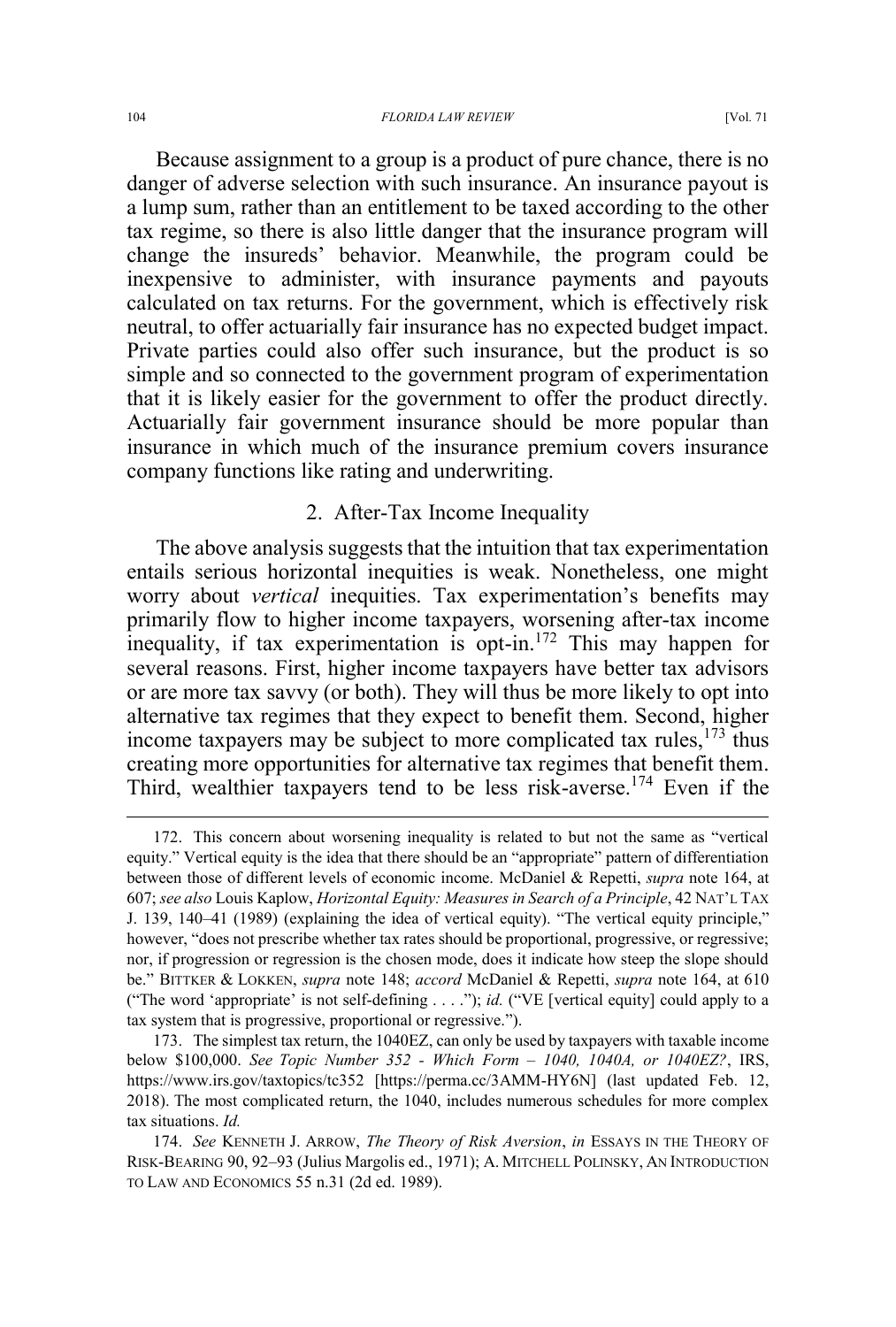alternative regime appears *ex ante* to offer a better expected outcome for the taxpayer, it may turn out to be worse if circumstances change. This danger is more likely to scare off lower-income taxpayers.

Arguably, one should see even a policy that dominantly benefits wealthy taxpayers as enhancing social welfare if other taxpayers are not harmed. Placing aside externalities,<sup>175</sup> revenue-neutral tax experimentation, unlike virtually all other conceivable tax reform,  $176$  is Pareto optimal,<sup>177</sup> and many often think Pareto improvements to be welfare-improving,<sup>178</sup> despite experimental evidence that people sometimes are willing to accept Pareto-dominated outcomes.<sup>179</sup> The argument against tax law benefits for the wealthy that do not reduce resources to others requires a modification of the Pareto criterion so that each person's welfare depends on *relative* wealth.<sup>180</sup> Revenue-neutral tax experiments from which wealthy taxpayers benefit may still be Paretoimproving, however. In the example of the entertainment deduction, it seems unlikely that the utility of non-wealthy taxpayers falls because wealthy taxpayers reallocate spending from the entertainment category. Indeed, such a change plausibly might reduce the perception of inequality, as opting-in taxpayers have lower after tax income. Thus, if one measures inequality solely through a measure like the Gini coefficient, $181$  inequality is reduced.<sup>182</sup> In this case, experimentation might produce greater inequality of happiness, but not greater financial inequality.

 <sup>175.</sup> *See infra* Section II.D.

<sup>176.</sup> *See, e.g.*, Arthur Cockfield, *Income Taxes and Individual Liberty: A Lockean Perspective on Radical Consumption Tax Reform*, 46 S.D. L. REV. 8, 42–43 (2001) (noting that "any type of radical tax change" is likely to violate the Pareto criterion, at least in the short term).

<sup>177.</sup> A pareto improvement is one that makes some better off and no one worse off. *See* JOHN BLACK ET AL., OXFORD DICTIONARY OF ECONOMICS 301 (4th ed. 2012).

<sup>178.</sup> For a defense of using the Pareto principle in policy analysis, see Louis Kaplow & Steven Shavell, *Fairness Versus Welfare*, 114 HARV. L. REV. 961, 1015 (2001).

<sup>179.</sup> *See, e.g.*, Dorothea K. Herreiner & Clemens Puppe, *Inequality Aversion and Efficiency with Ordinal and Cardinal Social Preferences—an Experimental Study*, 76 J. ECON. BEHAV. & ORG. 238, 252 (2010).

<sup>180.</sup> *See* Sven Ove Hansson, *Welfare, Justice, and Pareto Efficiency*, 7 ETHICAL THEORY & MORAL PRAC. 361, 377–79 (2004) (suggesting such an adjustment); *see also* Khandakar Qudrat-I Elahi, *Economic Inequality and Paretian Welfare Economics: Some Insinuating Questions*, 35 F. SOC. ECON. 19, 28–32 (2005) (critiquing the Pareto criterion given concerns about inequality).

<sup>181.</sup> *See generally* Corrado Gini, *Concentration and Dependency Ratios*, 87 RIVISTA DI POLITICA ECONOMICA 769 (1997) (providing English translation of Gini's 1909 article in Italian).

<sup>182.</sup> The Gini coefficient is generally reported as a function of household income. *See, e.g.*, JESSICA L. SEMEGA ET AL., U.S. CENSUS BUREAU, INCOME AND POVERTY IN THE UNITED STATES: 2016, at 8 (2017), https://www.census.gov/content/dam/Census/library/publications/2017/demo/ P60-259.pdf [https://perma.cc/S4LW-QACL]. Household income would not include deductible business expenses.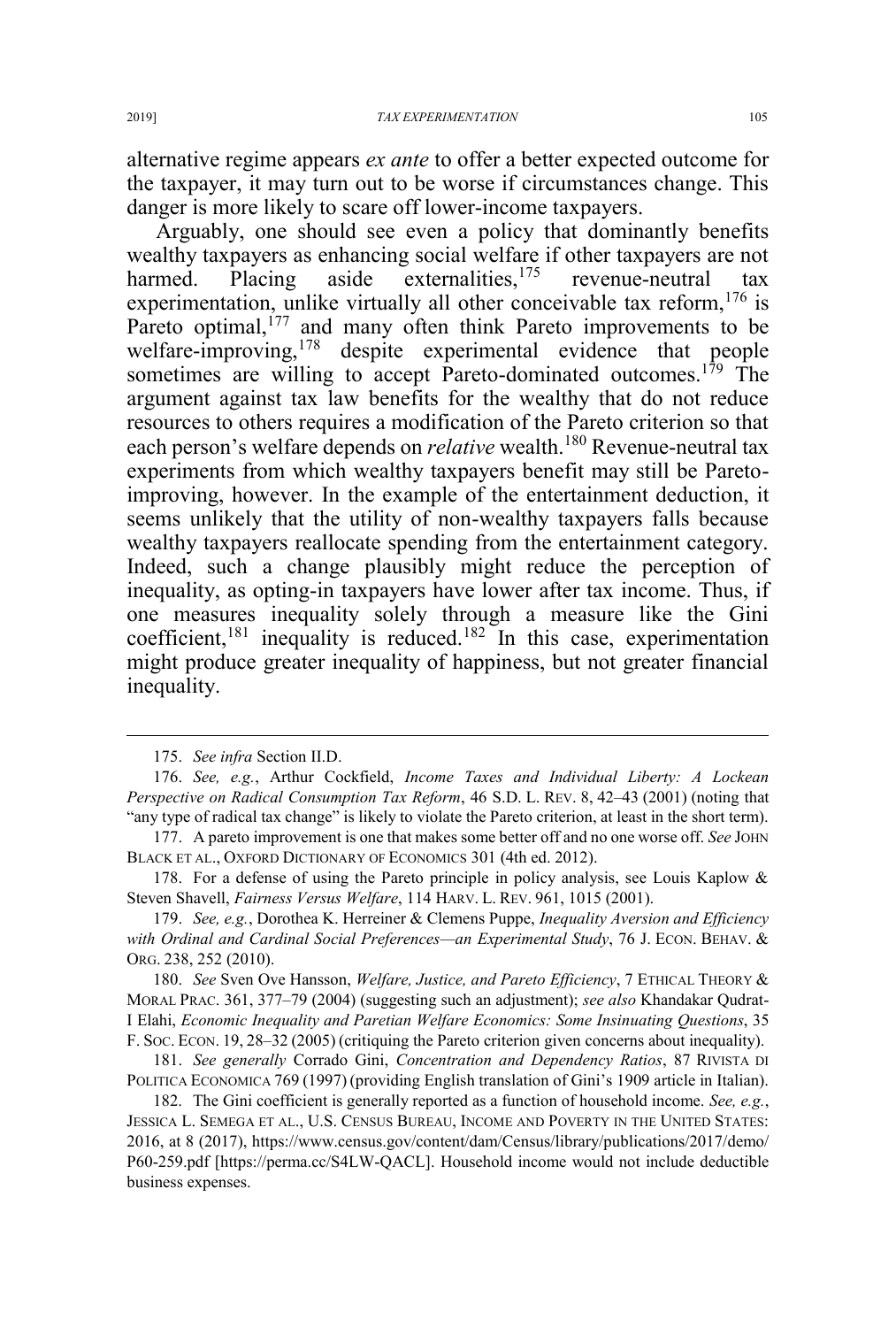Suppose, however, that tax experimentation might increase inequality under some definition to sufficiently outweigh any efficiency benefits. At least in principle, any benefit accruing to high-income taxpayers could be reallocated in part to low-income taxpayers. That is, if high-income taxpayers expect to receive a utility benefit equal to \$1,000 from some sort of tax experimentation, then the law creating such experimentation could impose a new tax on higher income taxpayers and redistribute the receipts to lower income taxpayers. This argument is frequently made on behalf of programs that increase economic efficiency but may have negative redistributive consequences,<sup>183</sup> and it leads to the retort that the mere possibility of redistribution does not justify a policy if the law creating the efficient policy does not affect redistribution.<sup>184</sup> In principle, however, a hypothetical statute that authorized tax experimentation in conjunction with other progressive tax changes could answer the distribution objection.

# C. *Manipulation*

Taxpayers may attempt to exploit the availability of tax experiments<sup>185</sup> in several ways. First, taxpayers who know about an experiment may change their behavior to become eligible for invitation into the alternative regime. Relatedly, taxpayers may change their behavior or their reporting so that they are matched to taxpayers in the control group likely to pay low taxes. Second, taxpayers subject to an alternative tax regime may minimize their taxes by shifting gross income and deductions between the tax years subject to the alternative regime and tax years not subject to the alternative regime. Third, taxpayers may change their tax status. This Article will consider each of these in turn.

### 1. Eligibility and Matching

Some taxpayers always attempt to game the tax laws to their advantage, and the same will doubtless be true of eligibility for tax experiments. Tax experiments might be limited to particular taxpayers, such as members of a particular industry. For example, the government

 <sup>183.</sup> *See, e.g.*, Louis Kaplow & Steven Shavell, *Should Legal Rules Favor the Poor? Clarifying the Role of Legal Rules and the Income Tax in Redistributing Income*, 29 J. LEGAL STUD. 821, 822 (2000).

<sup>184.</sup> *See* Lee Anne Fennell & Richard H. McAdams, *The Distributive Deficit in Law and Economics*, 100 MINN. L. REV. 1051, 1082–83 (2016) (arguing that just as transactions costs can prevent achievement of efficiency goals, so too can political action costs prevent achievement of distributive goals).

<sup>185.</sup> *See* David A. Weisbach, *Formalism in the Tax Law*, 66 U. CHI. L. REV. 860, 869 (1999) ("Uncommon transactions that are taxed inappropriately become common as taxpayers discover how to take advantage of them.").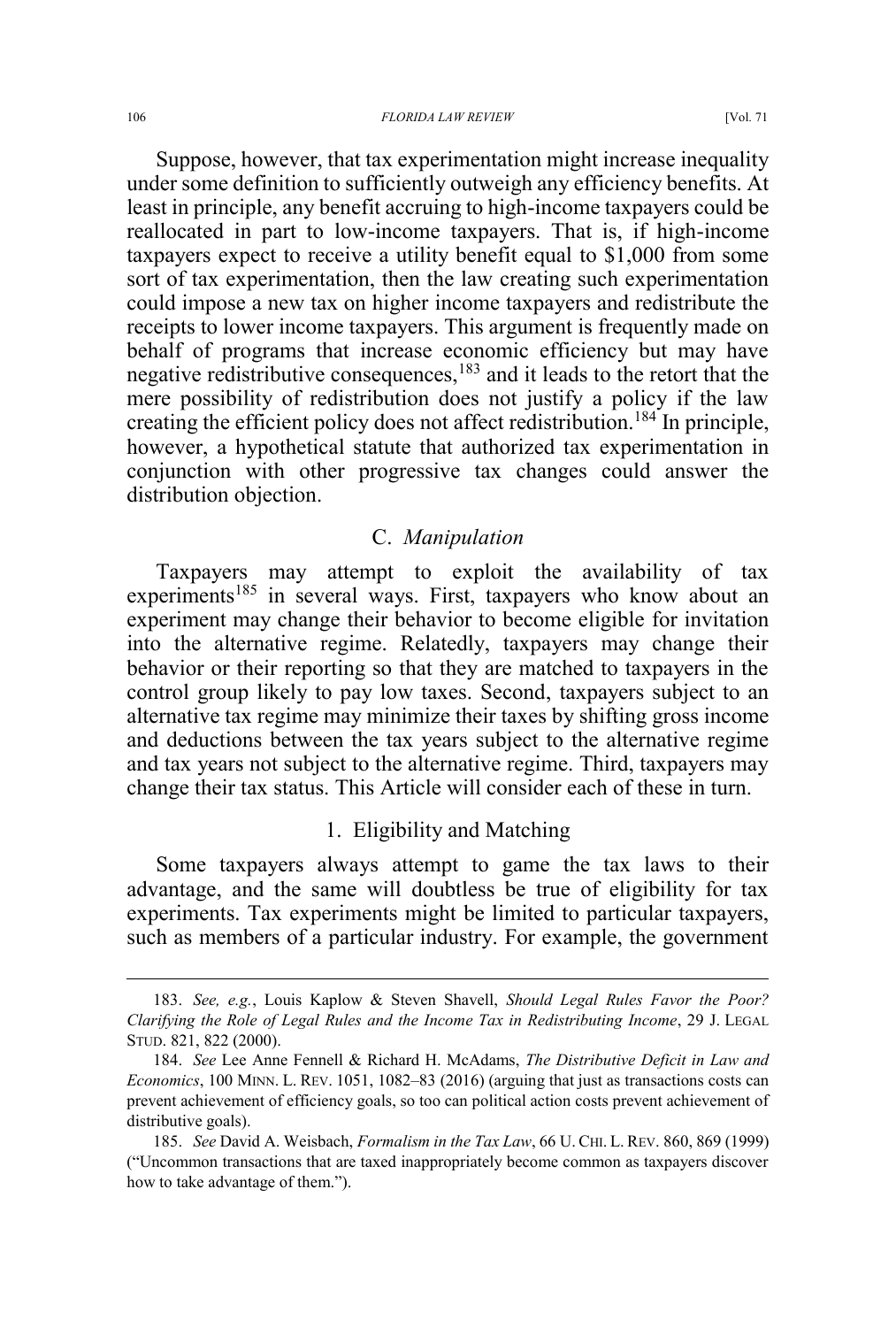might consider limiting eligibility for an experiment on eliminating deductibility of travel expenses to an industry in which such expenses generally seem unnecessary, such as health professionals who currently can deduct trips to conferences at fancy vacation destinations.<sup>186</sup> This is, however, an incomplete solution. A taxpayer who does not expect to need to take significant travel deductions anyway might seek to classify as a health professional, even if the taxpayer's business is only marginally related to health.

A taxpayer might have similar manipulation incentives even in an experiment for which the taxpayer is clearly eligible or for which there are no eligibility limitations. Recall that after a treatment group taxpayer calculates tax liability under the new rules, this amount is multiplied by a number chosen to ensure revenue neutrality. That multiplier is based on the quotient of the tax liability one would expect the taxpayer to have based on the taxpayer's past data if assigned to the control group, divided by the nominal tax liability expected if assigned to the treatment group.<sup>187</sup> If the government uses a multivariate regression, the taxpayer hopes to have characteristics that lead to a prediction that the taxpayer will have much higher nominal liability in the treatment group. A taxpayer planning ahead may be able to generate data in a year before the experiment that will lead to such predictions.

The taxpayer's manipulation incentives will be the opposite in a tax experiment assessing the efficiency of a new deduction. Then, the taxpayer would like to be matched to other participants whose behavior will change the least. For example, if the experiment considers the possibility of a new deduction for certain commuting expenses, then the taxpayer would like to be matched with taxpayers who are likely to receive only a small benefit from the availability of the commuting deduction. A taxpayer who can claim a large amount for an experimental new deduction will be able to keep most of this benefit, if the regression predicts that the taxpayer's nominal taxable income would be similar whether the taxpayer is in the control or treatment group. In an extreme case, a taxpayer might move very close to work in the year before the experiment and then move much further away in the experimental year.

The tax authority might take several steps to limit the success of such manipulation. First, the government might define the relevant tax provision narrowly to reduce such gaming. The travel experiment might affect only deductions for travel to health-related conferences, and the commuting deduction might be eligible only for taxpayers who live a certain distance from work. Second, the government can keep

 <sup>186.</sup> *Cf.* DR.'<sup>S</sup> REV., http://www.doctorsreview.com [https://perma.cc/X62R-ACQB] (allowing search for medical conferences based on desired destination).

<sup>187.</sup> *See supra* Section I.A.2.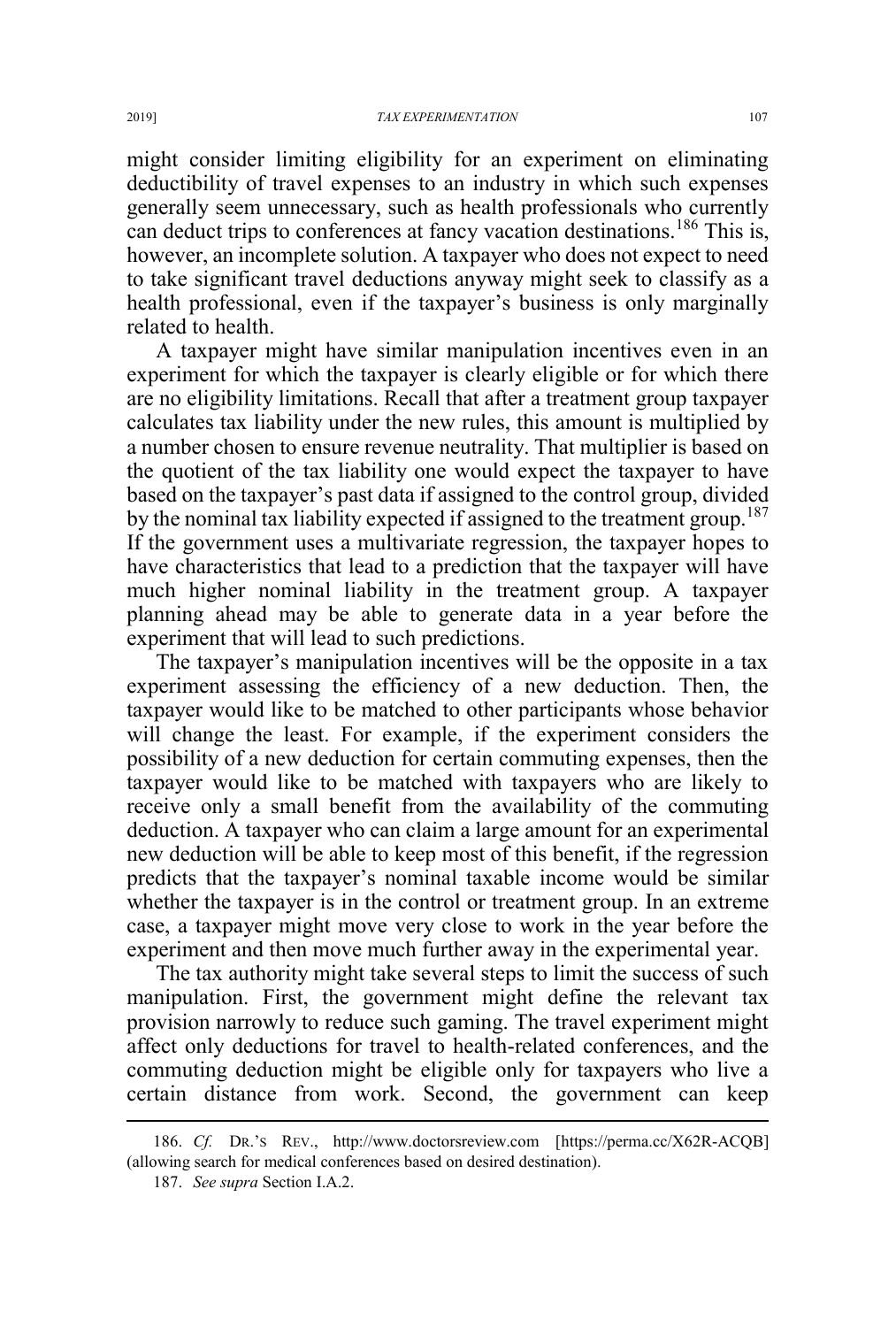manipulable eligibility criteria and the variables used to match taxpayers confidential. The IRS already does something similar, keeping confidential the criteria that affect the probability that the IRS will audit a taxpayer.<sup>188</sup> On the other hand, there may be value in publishing such data to allow the public to better inform itself about whether an experiment was successful. Third, the government can use older data that predate the announcement of the experiment (not just data that predate the experimental year) to filter out opportunistic taxpayers. Fourth, the government might collect and then heavily weight data not easily manipulated by taxpayers, such as the college or graduate degrees received by the taxpayer, or the industry of past employers.

Ultimately, some manipulation is still likely to occur on the margins. The problem, however, should not be overstated. Tax law already presents many opportunities for fraud, and criminal and civil liability may deter many taxpayers from fraudulently filling out their tax returns in the hope of receiving a deduction.<sup>189</sup> If, nonetheless, many taxpayers seek to define themselves in a way that they anticipate will lead to better treatment, the strategy will be self-defeating. For example, if many nonhealth professionals classified themselves as health professionals, then the non-health professionals would be matched with many other nonhealth professionals. The problem is then reduced to the danger that real health professionals would not want to participate in the experiment for fear of being matched with non-health professionals. But the experiment failing for this reason would simply indicate that the underlying hypothetical tax provision (elimination of a deduction but only for health professionals) is unworkable because the eligibility criteria are easily manipulated. This itself is a valuable lesson for a tax experiment.

# 2. Income and Deduction Shifting

Taxpayers who are subject to an alternative tax treatment may try to minimize their taxes by shifting income and deductions from years in which they are subject to the treatment to years when the generally applicable tax rules apply to them. Or, taxpayers may try to shift gross income and deductions in the opposite direction, to years covered by the alternative tax regime. For example, if the alternative tax regime were a lower marginal rate of taxation in exchange for losing a deduction, a taxpayer may shift as much income as possible into years covered by the alternative regime. The taxpayer might do this by negotiating with their employer to forgo a bonus in a year subject to generally applicable tax

 <sup>188.</sup> IRM 4.1.2.7 (Oct. 19, 2017) ("DIF mathematical formulas are confidential and for official use only. The DIF score assigned to a return should not be disclosed.").

<sup>189.</sup> If the federal government has insufficient resources to prosecute tax fraud, qui tam suits could enable greater enforcement. *See* Franziska Hertel, Note, *Qui Tam for Tax?: Lessons from the States*, 113 COLUM. L. REV. 1897, 1922 (2013).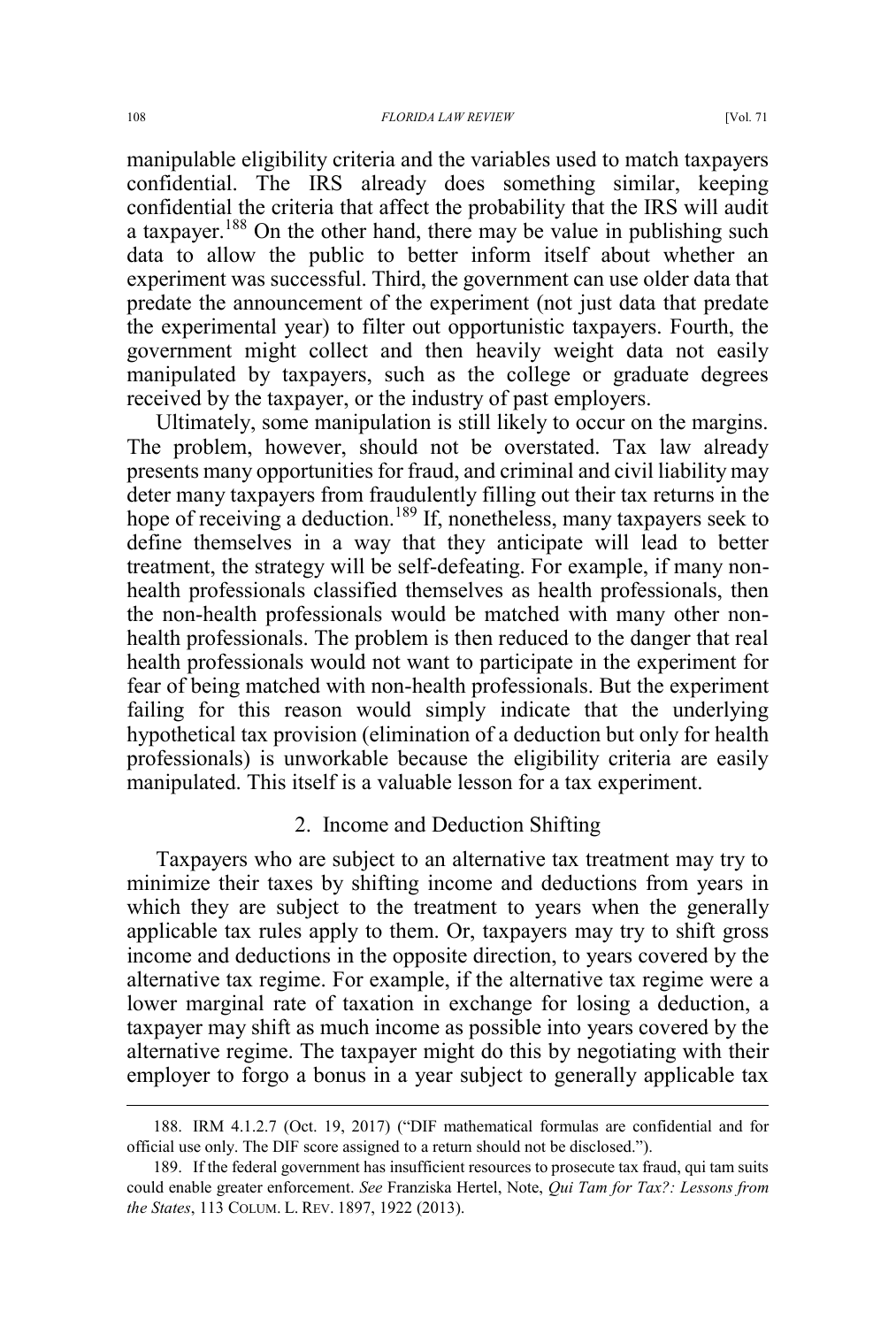law with the understanding that the taxpayer would receive a larger bonus the next year, when the alternative regime would apply. Meanwhile, in the opposite type of experiment, where the taxpayer expects to pay a higher tax rate, the taxpayer could seek to shift income to a later year.

Experiments can address these problems. The alternative tax regime could apply for multiple years to minimize the potential for short-term mischief. Taxpayers might be informed of their group assignment on January 1 to prevent any manipulation in advance of the experiment. For each year of the experiment, a separate model of the behavior of control group and treatment group taxpayers would be developed so the multiplier a taxpayer receives would vary from year to year. The government would assess the experiment on a year-to-year basis, and it might focus analysis especially on taxpayers entering the first year of the experiment, since income shifting is likely to be most plausible near the end of an experiment. In principle, the government could even design an experiment to be permanent. A taxpayer giving up a deduction would be giving that deduction up permanently, and each year would receive some discount in exchange. If the tax law changed so that no taxpayers received this deduction anymore, then the multiplier would end up being closer to one.

A less drastic approach is for the separate tax treatment to apply only during the experimental period (perhaps even just a year), but for a multiplier to be calculated for each taxpayer for each subsequent year. This addresses the concern that even if an experiment is revenue-neutral during the period of the experiment, it might not be revenue-neutral afterward. So long as the multiplier approach is used in all subsequent years,<sup>190</sup> the experiment is guaranteed to be revenue neutral over taxpayers' entire lives. Thus, if treatment taxpayers were shifting income into the years of the experiment, they would receive large discounts during this time, but they might report less nominal tax liability after the experiment ends and therefore have to pay higher tax rates then.

The length of the experiment aside, tax law includes tools to discourage gaming. Auditors should rigorously apply the existing tax-law doctrines that prevent shifting gross income and deductions between years, such as the constructive receipt doctrine<sup>191</sup> and the economic

 <sup>190.</sup> Eventually, too few taxpayers might remain living to enable meaningful comparison of the treatment and control groups. At this point, it would likely be appropriate to use data from previous years.

<sup>191.</sup> This doctrine prevents cash method taxpayers (which are the vast majority of individual taxpayers) from postponing the reporting of gross income by failing to exercise the power to collect it. BITTKER & LOKKEN, *supra* note 148, ¶ 5.9.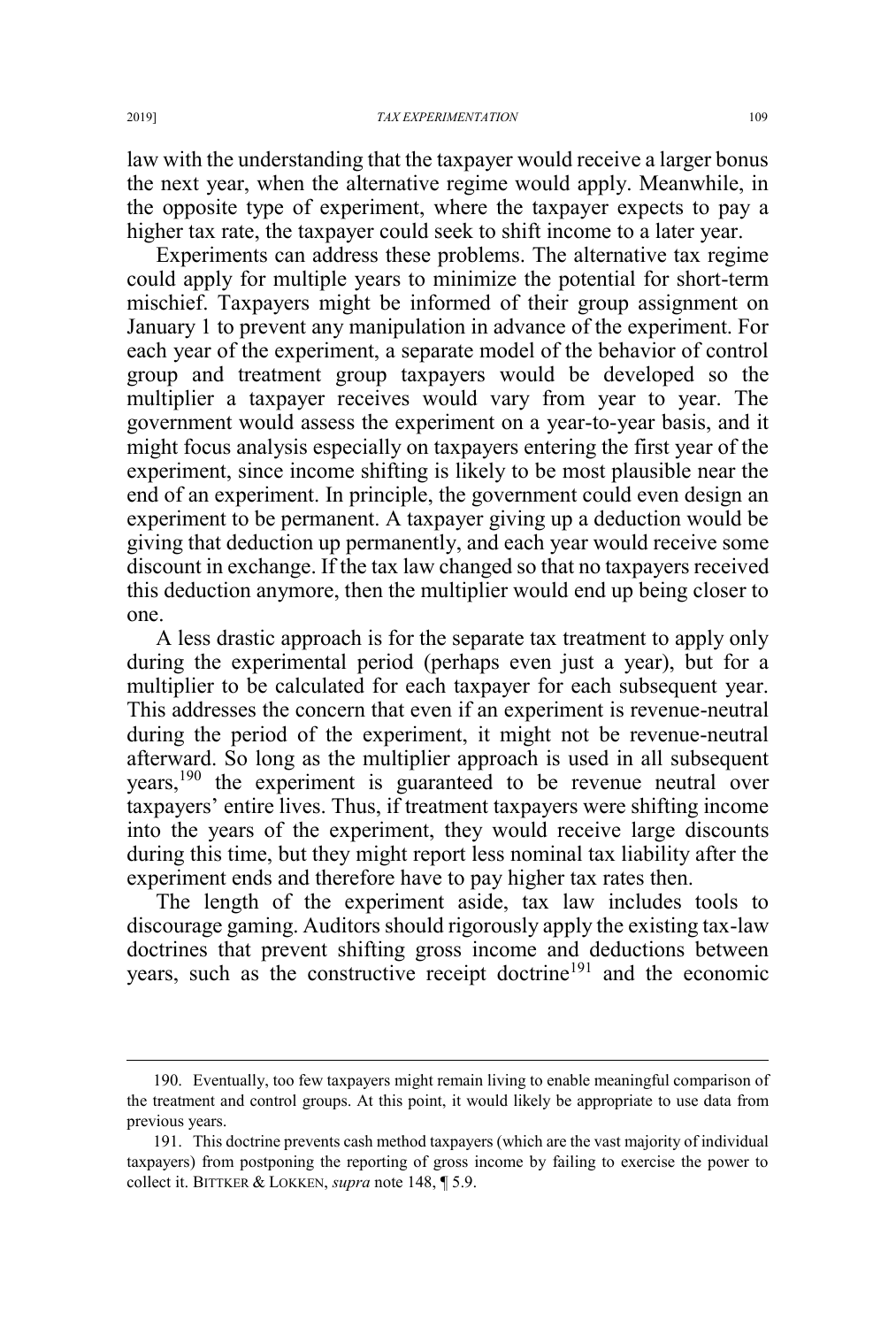#### 110 *FLORIDA LAW REVIEW* [Vol. 71

performance doctrine.<sup>192</sup> Meanwhile, the government might prioritize experimenting with alternative tax regimes that limit the scope of incomeshifting. Capital gains, for example, might be particularly easy to shift, $193$ and so the government might prioritize tax experiments that apply to only ordinary income (that is, income that is not capital gains).<sup>194</sup>

# 3. Status Changes

Individuals can get married or divorced; corporations can merge with others or divide into multiple corporations (for example, by spinning off a business into a new corporation). If a taxpayer is subject to an alternative tax regime, how would such status changes apply? The rules governing such status changes must be designed with care to prevent opportunistic, inefficient behavior. For example, suppose that company *T* is a treatment group taxpayer subject to an alternative tax regime, while company  $\vec{A}$  is not. Suppose  $\vec{A}$  is in a position so that the alternative regime would reduce its taxes because it would benefit from the experiment more than most members of the treatment group. Suppose further that aside from tax considerations, it makes no economic sense for *A* to acquire *T*. If *A* could become subject to the alternative regime by merging with *T*, the result would be an economically inefficient merger, plus a tax windfall to *A*.

Further, status changes can complicate the goal of achieving revenue neutrality. The multiplier that would be applied to *T*'s nominal tax liability depends on *T*'s pre-experiment tax returns. But if *T* is suddenly much larger after acquiring *A* and is paying far greater taxes, that would have the effect of lowering the taxes of all treatment group taxpayers. The average multiplier will be equal to the total tax liability of control group taxpayers divided by the total nominal tax liability of treatment group taxpayers, so increasing the denominator reduces the multiplier. This would particularly be a problem if treatment group taxpayers are systematically more likely to acquire other companies than control group taxpayers. The reverse tendency would also create problems of evaluation.

 <sup>192.</sup> This doctrine prevents accrual method taxpayers from taking a deduction before they have provided economic performance, such as delivering goods or services to the buyer. I.R.C. § 461(h) (West 2018). *See generally* 1 STEPHEN GERTZMAN, FEDERAL TAX ACCOUNTING ¶ 4.04[3] (2d ed. 1993 & Supp. Sept. 2018) (discussing economic performance rules).

<sup>193.</sup> Joseph J. Cordes & Harvey Galper, *Tax Shelter Activity: Lessons from Twenty Years of Evidence*, 38 NAT'L TAX J. 305, 322 (1985) (describing that when capital gains rates are low, investments often shift to activities generating capital gains).

<sup>194.</sup> Many other countries' tax systems have very different treatment for income from capital and income from labor. *See, e.g.*, Klaus Sieker, *Business Operations in Germany*, B.N.A. TAX MGMT. PORTFOLIO NO. 7140 ¶ IV.B.1 (2017) (discussing Germany's special treatment of capital income like dividends and interest); *cf.* I.R.C. § 64 (2012) (defining "ordinary income").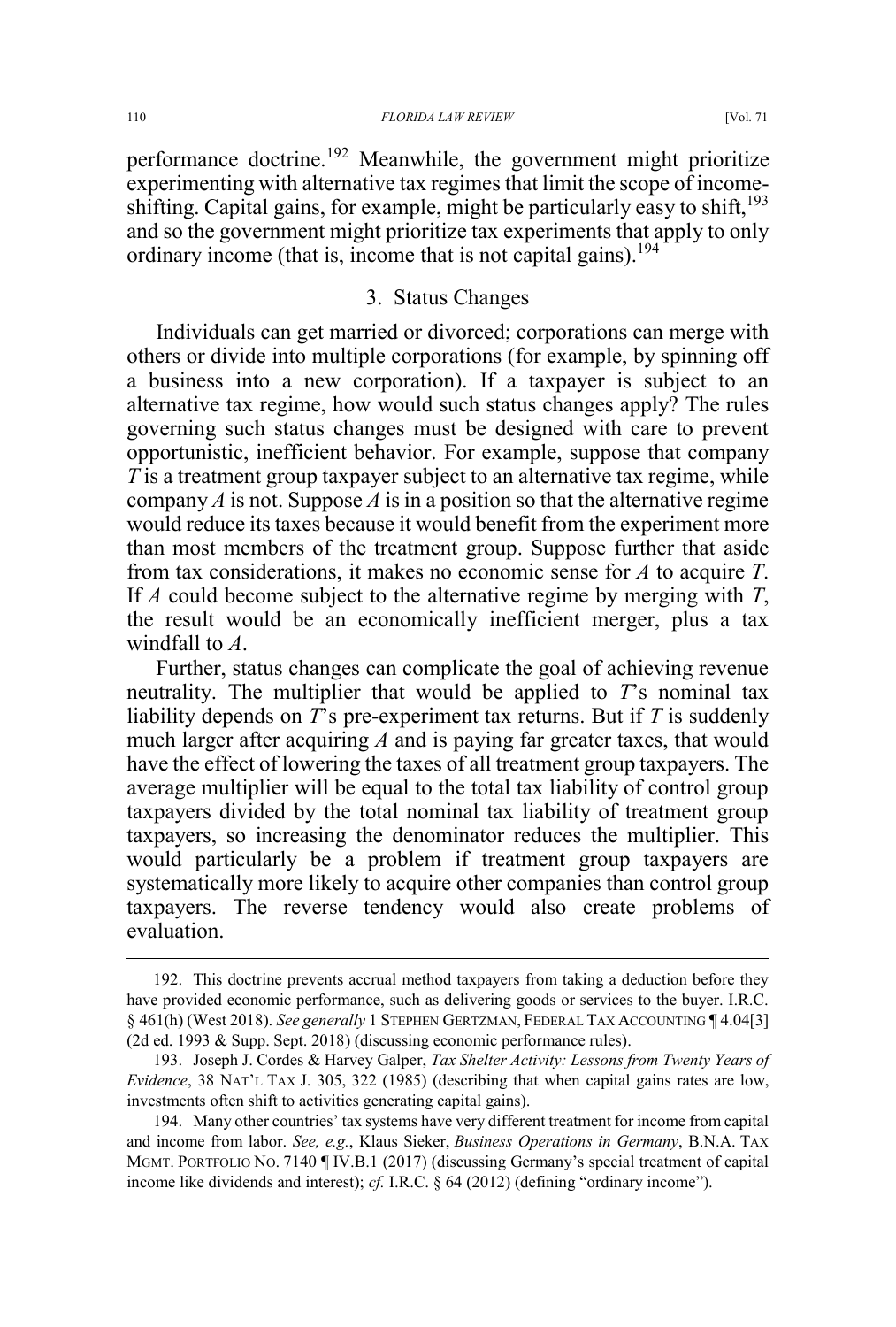But tax law already deals with similar problems of status changes.<sup>195</sup> Individuals' divorces and corporations' divisions are easy. If a married couple is subject to an alternative tax regime and they get divorced, then both ex-spouses should remain subject to the alternative regime. If a corporation is subject to an alternative regime and divides, such as by spinning off a business into a new corporation,<sup>196</sup> then both the original corporation and the spun-off company will remain subject to the alternative regime.<sup>197</sup> The model used to determine multipliers would be generated based on the combined nominal tax of any spouses or pair of companies that split up. Then, the multiplier would apply equally to each spouse paying separately or to each entity.

Marriages and especially corporate mergers are more complicated. To prevent marriages from affecting tax liability, the most straightforward approach is to require all participants in an experiment to file individually, whether as a single individual or as married filing separately.<sup>198</sup> This would be true even for control group taxpayers, to facilitate the comparison between the control group and the treatment group. The drawback of this approach is that eliminating the option to file a joint return will be disadvantageous to some taxpayers. Although some taxpayers suffer a "marriage penalty,"<sup>199</sup> others enjoy a "marriage bonus,"<sup>200</sup> and under current U.S. tax law, people generally see the married-filing-separately status as disadvantaged relative to the others,  $201$ 

198. Some circumstances already exist where one spouse's unusual tax situation bars a married couple from filing joint returns, including one spouse using the calendar year as a taxable year and the other spouse using a different taxable year, I.R.C.  $\S$  6013(a)(2) (2012), and one spouse being a nonresident alien, *id.* § 6013(a)(1). *See generally* BITTKER & LOKKEN, *supra* note 148, ¶ 111.5.2 (discussing married-filing-jointly returns versus married-filing-separately returns in depth). Moreover, filing separately sometimes allows taxpayers to get certain tax benefits that would not be available (or not as available) if filing jointly. *See id.* (discussing how filing separately can maximize the deduction under I.R.C. § 213(a)).

199. *See, e.g.*, Margaret Ryznar, *A Practical Solution to the Marriage Penalty*, 44 PEPP. L. REV. 647, 653–58 (2017) (providing statistics and history).

200. For a detailed statistical analysis of who receives a penalty and who receives a bonus under current tax law, see Amir El-Sibaie, *Marriage Penalties and Bonuses Under the Tax Cuts and Jobs Act*, TAX FOUND. (Feb. 14, 2018), https://taxfoundation.org/tax-cuts-and-jobs-actmarriage-penalty-marriage-bonus/ [https://perma.cc/QRZ7-JV54].

201. *See, e.g.*, Ryznar, *supra* note 199, at 655 ("Filing separately is, on average, not advantageous because fewer credits and deductions are available, and the tax brackets are narrower than those of single filers.").

 <sup>195.</sup> *See, e.g.*, I.R.C. § 382 (2012 & Supp. V 2018) (dealing with corporate tax attributes like Net Operating Losses in the context of corporate acquisitions).

<sup>196.</sup> *E.g.*, *id.* § 355 (providing tax rules for corporate separations like spin-offs, split-offs, and split-ups).

<sup>197.</sup> *Cf.* 1 BORIS BITTKER & JAMES EUSTICE, FEDERAL INCOME TAXATION OF CORPORATIONS AND SHAREHOLDERS ¶ 11.12 (7th ed. 2000 & Supp. III 2018) (discussing how, in a corporate separation under I.R.C. § 355, certain tax attributes are continued).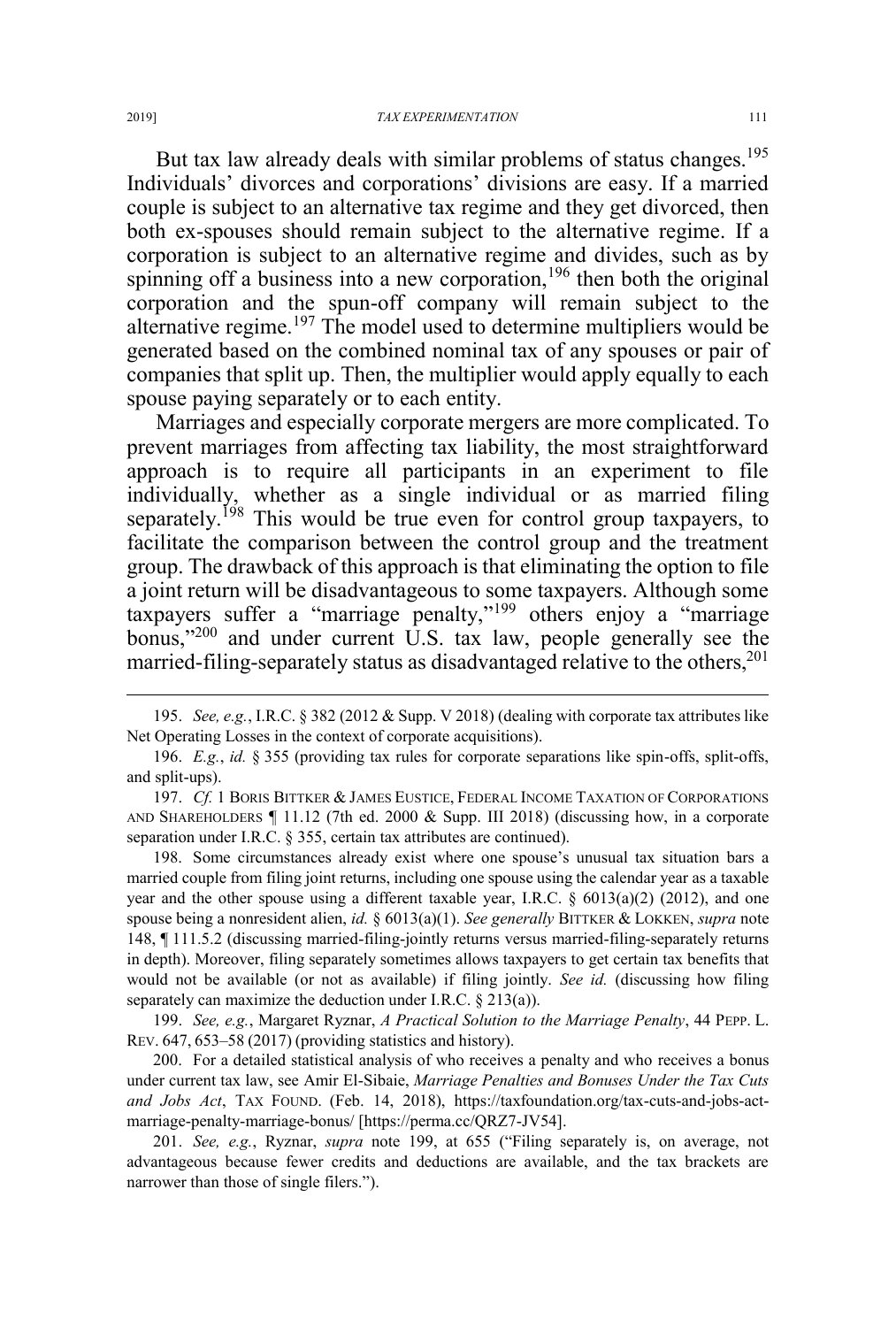#### 112 *FLORIDA LAW REVIEW* [Vol. 71

with some exceptions.<sup>202</sup> Thus, taxpayers might elect to participate in tax experiments only if they are willing to forego this option. The best longterm solution might be for all taxpayers to file separately.<sup>203</sup> While this would be a significant change in U.S. law, most developed countries have always had individual filing or have made this switch in recent decades,<sup>204</sup> and there are strong arguments that the United States should switch as well.<sup>205</sup> Of course, the United States might use a tax experiment to determine whether to eliminate this option. Meanwhile, there is no impediment to tax experimentation in countries with individual filing.

In corporate mergers,  $206$  where the target company is subject to an alternative regime but the acquiring company is not, there are two possible options. First, the government may require the target to maintain separate corporate form as the acquirer's subsidiary<sup>207</sup> and continue to file its own separate tax return using the alternative tax regime, without the option of consolidating its returns with the acquirer's.<sup>208</sup> So long as the acquirer and the target remain legally separate entities, the accounting is straightforward. A complication here is that the combined entities might engage in transactions seeking to take advantage of the differential tax treatment of the two entities. This problem is familiar to tax  $\text{law}$ ,  $^{209}$ 

203. *But see* Yair Listokin, *Taxation and Marriage: A Reappraisal*, 67 TAX L. REV. 185, 196–201 (2014) (suggesting more modest changes to tax law).

204. Fox, *supra* note 7, at 9–10.

205. *See, e.g.*, *id.* at 48–49 (arguing that the current regime distorts couple's marriage decisions).

206. *E.g.*, I.R.C. § 368(a)(1)–(2) (2012) (defining the various types of reorganizations available for the tax-free merger of two corporations).

207. There are a number of methods of tax-free acquisition already available that would allow the target and acquirer to remain separate corporate forms, including "B" reorganizations under I.R.C. § 368(a)(1)(B), forward triangular mergers under I.R.C. § 368(a)(2)(D), and reverse triangular mergers under I.R.C. § 368(a)(2)(E).

208. *See generally* BITTKER & LOKKEN, *supra* note 148, ¶ 97.2 (describing consolidated returns). The government has long limited the eligibility of subsidiaries to consolidate their returns with their parent's corporate group, *see* I.R.C. § 1504(b), and subsidiaries (e.g., Target in the example above) subject to alternative tax regimes would simply be a new limitation. Nonconsolidation of returns would not lead to taxation of the subsidiary's income at both the subsidiary and parent corporation level, thanks to the dividends received deduction at I.R.C.  $§$  243(a)(3).

209. Transfer pricing also may become an issue as the IRS seeks to limit the scope of passthrough income rules. *See* Kamin et al., *supra* note 2, at 22–23 ("[T]he IRS has had only very limited success in preventing these kinds of transfer-pricing and other valuation games among related parties in other contexts.").

 <sup>202.</sup> *See, e.g.*, Laura Saunders, *When 'Married, Filing Separately' Lowers Your Tax Bill*, WALL STREET J. (Feb. 23, 2018, 5:30 AM), https://www.wsj.com/articles/when-married-filingseparately-lowers-your-tax-bill-1519381801 [https://perma.cc/PAC8-GPPJ].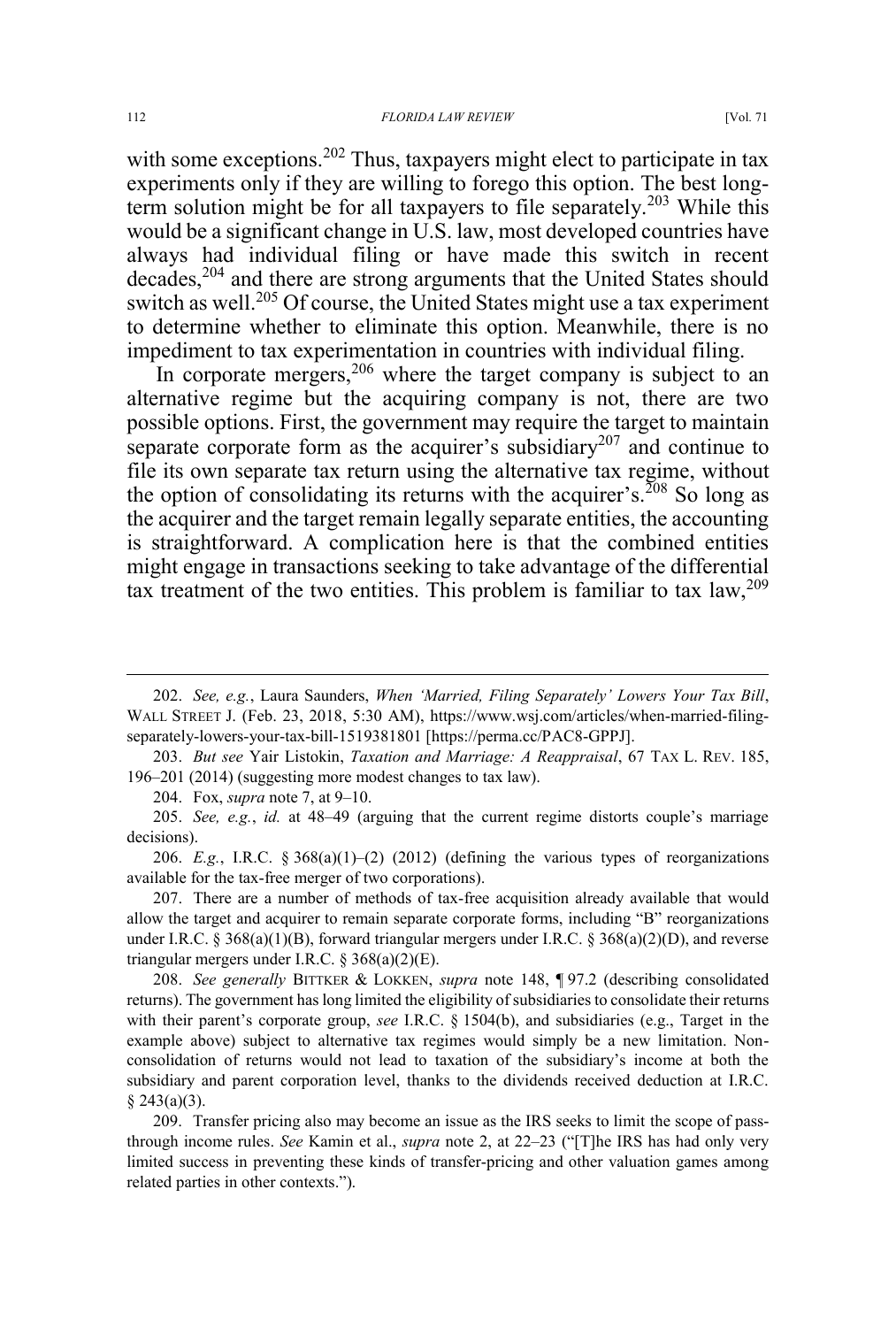with transfer pricing regulation seeking to ensure that transactions reflect what parties would agree to in arms-length negotiations.<sup>210</sup>

Second, the government may allow the target to fully merge and consolidate with the acquirer, but the combined corporation would have to calculate its taxes once using the alternative regime and a second time using the default regime. The actual tax liability would be a weighted average of the two, in proportion to the relative value of the target and acquirer at the time of the merger.<sup>211</sup> The government would then use the proportion of nominal tax liability attributable to the treatment group entity in modeling the effects of the experiment more broadly. The principal challenge with this approach is valuation. If the target and acquirer are public corporations, then the government can use their stocks' market capitalization to determine valuation.<sup>212</sup> In other circumstances, the relative valuations might be a matter of dispute between the tax authority and the taxpayer, as the taxpayer might seek a larger or smaller capitalization based on which tax treatment seem more attractive. The costs of such gaming are likely to be low, however, given that the revenue-neutrality constraint is unlikely to make either option much more attractive than the other. Nonetheless, the transactions costs associated with arguing about valuation might discourage corporate participation in experiments on relatively minor tax code provisions.

# D. *Externalities*

Many tax provisions, such as business expense deductions,  $2^{13}$  exist to properly calculate taxpayer income.<sup>214</sup> But other tax provisions are "tax expenditures" that further some additional goal,<sup>215</sup> such as creating

 <sup>210.</sup> *See, e.g.*, I.R.C. § 482 (Supp. V 2018).

<sup>211.</sup> I.R.C.  $\S 382(b)(1)$  uses an analogous regime to limit the use of tax attributes (like net operating losses and built-in losses) of an acquired corporation in proportion to the value of the acquired corporation. *See generally* 2 BITTKER & LOKKEN,*supra* note 148, ¶ 14.42[3] (explaining functioning of § 382's limitations).

<sup>212.</sup> Treas. Reg. § 1.382-2(a)(3)(i) (as amended in 1999) (providing that in calculating "value," control premiums or similar considerations are ignored).

<sup>213.</sup> *E.g.*, I.R.C. § 162 (2012 & Supp. V 2018).

<sup>214.</sup> Stanley S. Surrey & Paul R. McDaniel, *The Tax Expenditure Concept and the Budget Reform Act of 1974*, 17 B.C. INDUS.&COM. L. REV. 679, 679–80 (1976) (distinguishing "the structural provisions necessary to the application of a normal income tax, such as the definition of net income" from "special preferences found in every income tax").

<sup>215.</sup> *See* J. Clifton Fleming, Jr. & Robert J. Peroni, *Can Tax Expenditure Analysis Be Divorced from a Normative Tax Base?: A Critique of the "New Paradigm" and Its Denouement*, 30 VA. TAX REV. 135, 136–38 (2010). *But see* Borris I. Bittker, *Accounting for Federal "Tax Subsidies" in the National Budget*, 22 NAT'L TAX J. 244, 247 (1969) (criticizing the concept of tax expenditures); Douglas A. Kahn & Jeffrey S. Lehman, Commentary, *Tax Expenditure Budgets: A Critical View*, 54 TAX NOTES 1661, 1661 (1992) (criticizing the same).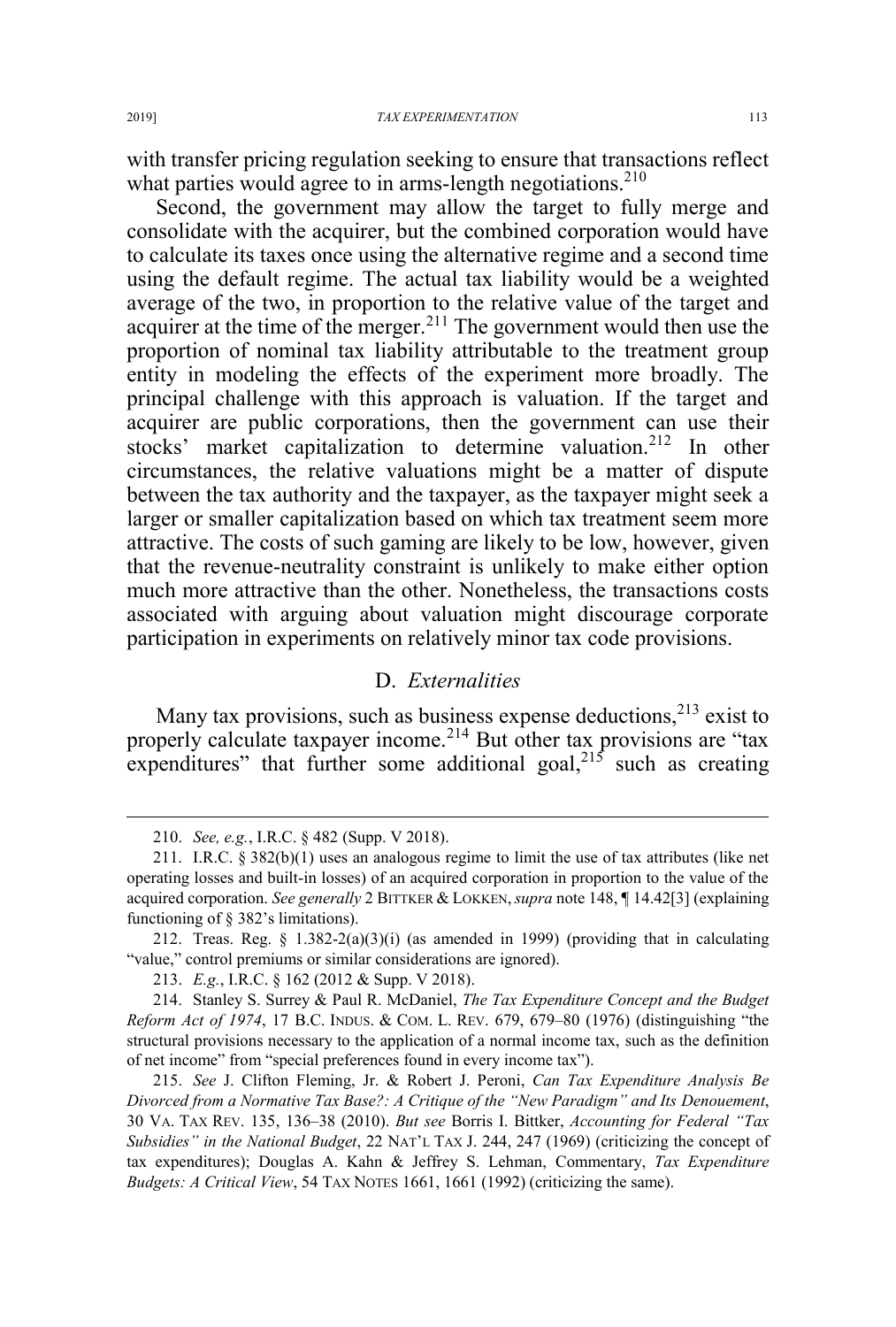positive externalities or reducing negative externalities.<sup>216</sup> A potential objection to tax tailoring is that allowing taxpayers to opt out of such externality-addressing tax expenditures will adversely affect third parties. For example, the R&D tax credit<sup>217</sup> is often defended as encouraging scientific research that will benefit society as a whole<sup>218</sup> because companies cannot appropriate the full value of their research efforts.<sup>219</sup> Similarly, tax expenditures subsidizing higher education<sup>220</sup> are justified by its positive externalities.<sup>221</sup> Other examples include the various credits,<sup>222</sup> deductions,<sup>223</sup> and exclusions<sup>224</sup> subsidizing energy efficiency and clean energy, all of which are justified as reducing the negative externalities from fossil fuels.<sup>225</sup>

One could make an argument for preventing alternative tax regimes from removing such tax expenditures. Similarly, one could justify the absence of some deductions on externality grounds. For example, environmental considerations might justify the absence of a deduction or exclusion for the cost of gas used commuting by  $car^{226}$  Allowing

218. *See, e.g.*, Martin A. Sullivan, *Economic Analysis: Can a Patent Box Promote Advanced Manufacturing?*, 147 TAX NOTES 1347, 1348 (2015) ("[D]ecades of research by leading economists indicates that externalities from R&D not only exist but are very large.").

219. *See* CONG. RESEARCH SERV., 112TH CONG., TAX EXPENDITURES: COMPENDIUM OF BACKGROUND MATERIAL ON INDIVIDUAL PROVISIONS 104 (Comm. Print 2012) ("[B]usinesses in general are unlikely to invest in R&D in amounts consistent with its social returns.").

220. *E.g.*, I.R.C. § 25A(i) (2012 & Supp. V 2018); *id.* § 117 (scholarships); *id.* § 221 (deduction on student-loan interest); *id.* § 222 (deduction for qualified tuition); *id.* § 529 (education savings accounts); I.R.C. § 127 (2012) (exclusion for employer-provided educational assistance).

221. *See* CONG. RESEARCH SERV., *supra* note 219, at 633.

222. I.R.C. § 45 (2012 & Supp. V 2018) (allowing credit for renewable energy generation, as from wind).

223. *Id.* § 179D (allowing deduction for all or part of the cost of energy-efficient commercial building property).

224. I.R.C. § 136 (2012) (allowing exclusion for energy conservation subsidies provided by utilities).

225. *See* CONG. RESEARCH SERV., *supra* note 219, at 113–53.

226. *See* Roberta F. Mann, *On the Road Again: How Tax Policy Drives Transportation Choice*, 24 VA. TAX REV. 587, 635–40 (2005) (discussing how the existing tax benefit for employer-provided parking creates externalities, including more car-generated pollution and congestion); Comm'r v. Flowers, 326 U.S. 465, 472–73 (1946) (denying deduction for commuting

 <sup>216.</sup> *See infra* notes 218–25 and accompanying text; *see also* Martin Feldstein, *<sup>A</sup> Contribution to the Theory of Tax Expenditures: The Case of Charitable Giving*, *in* THE ECONOMICS OF TAXATION 99, 99 (Henry J. Aaron & Michael J. Boskin eds., 1980) ("[T]ax incentives should be used to encourage charitable gifts that will promote the achievement of desired social goals.").

<sup>217.</sup> I.R.C. § 41 (2012 & Supp. V 2018); *see also id.* § 174 (allowing immediate deduction for R&D expenditures, in contravention of the general principle of capitalization for expenditures creating multi-year benefits).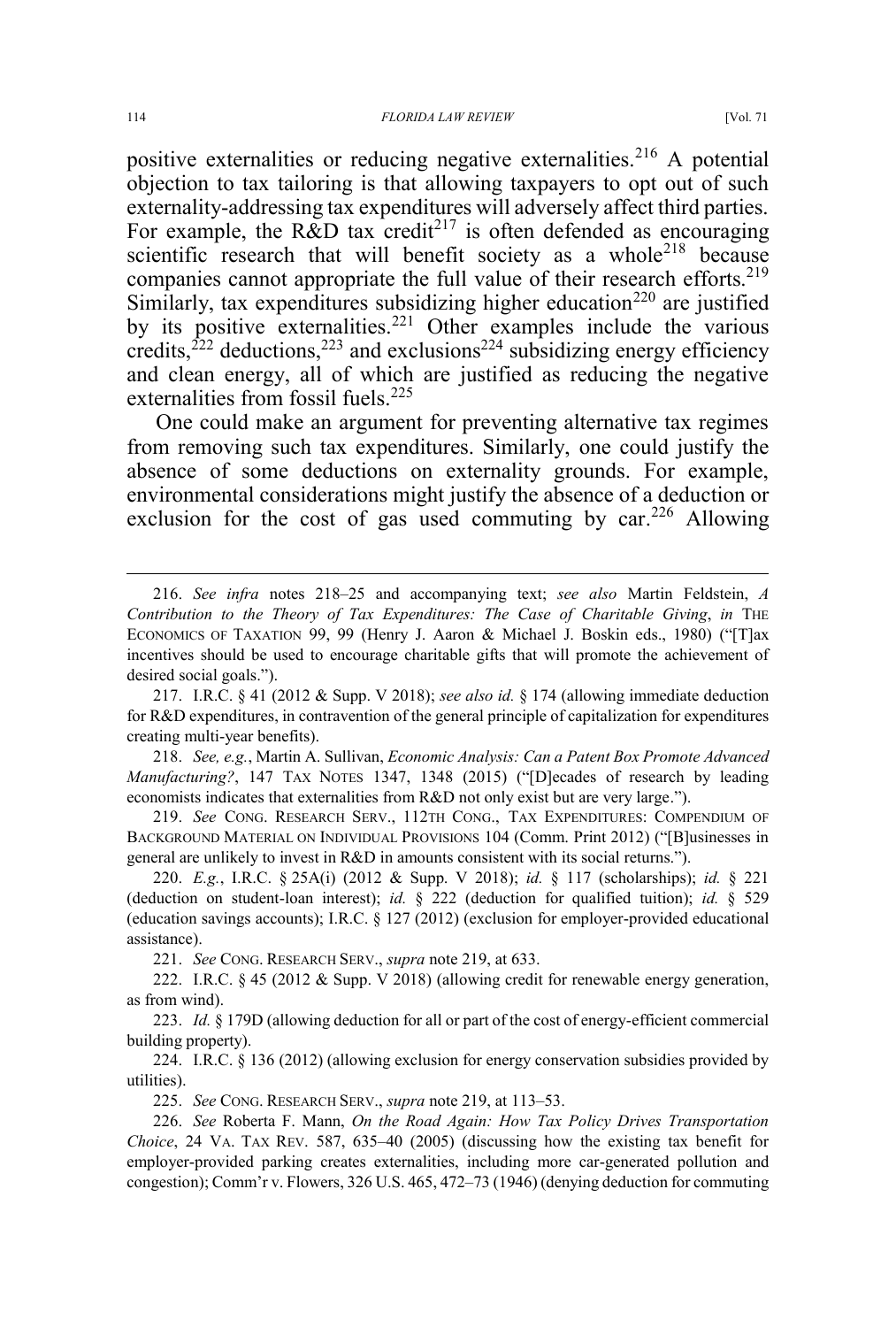taxpayers to opt into such a deduction in exchange for higher tax rates might reduce social welfare. Thus, the tax authority should hesitate to offer a tax experiment that would eliminate for treatment taxpayers a tax provision justified (or justifiable) based on its effects on others.

There may be some situations, however, in which concerns about externalities could be addressed by changing the *unit* offered the alternative tax regime. Consider, for example, the home-mortgage interest deduction.<sup> $227$ </sup> The deduction's defenders argue that it encourages homeownership, producing positive externalities including better maintained neighborhoods and greater social capital in neighborhoods.<sup>228</sup> Allowing opting into an alternative tax regime without the homemortgage interest deduction (in exchange for lower rates) might then have negative effects on neighborhoods.

A response to this problem would be to allow entire neighborhoods (or entire collections of neighborhoods) to opt into such alternative regimes. Specifically, the decisions to opt in could be made by a homeowners' association (HOA) or a municipality. This election would "run with the land," so that home mortgage interest could never be deducted for a home within that HOA or municipality, but any taxpayer principally residing in a home would benefit from the lower rates. The opt-in is thus "in rem," attaching to the property (that is, the homes), regardless of whether it is subsequently transferred. Allowing the opt-in to be done by the HOA or the municipality ensures that externalities are internalized at the level making the decision to opt in. This would, of course, require enabling legislation, above and beyond that needed for tax experimentation in general.

Random assignment of some HOAs or municipalities that opt into a control group would allow rigorous determination of whether the home mortgage interest deduction produces the predicted neighborhood benefits. In theory, the deduction should lead to more investment in housing, so assuming the experiment includes at least some not-yetdeveloped land, one should expect that such land would be more likely to be developed than corresponding land in the control group. Property values similarly ought to be higher in areas with the deduction than without, as those in the treatment group allocate more of their money to non-house spending.<sup>229</sup> Of course, if the primary goal of an experiment  $\overline{a}$ 

expenses based on predecessor to I.R.C. § 262, which denies a deduction for personal, family, and living expenses).

<sup>227.</sup> I.R.C. § 163(h)(2)(D).

<sup>228.</sup> *See* KNIGHTLY, *supra* note 53 (reviewing literature on this matter). *See generally* William M. Rohe et al., *The Social Benefits and Costs of Homeownership*, *in* LOW-INCOME HOMEOWNERSHIP 381 (Nicolas P. Retsinas & Eric S. Belsky eds., 2002) (reviewing literature on the social impacts of homeownership).

<sup>229.</sup> For a general argument that laws affect housing prices, see Anup Malani, *Valuing Laws as Local Amenities*, 121 HARV. L. REV. 1273, 1274 (2008).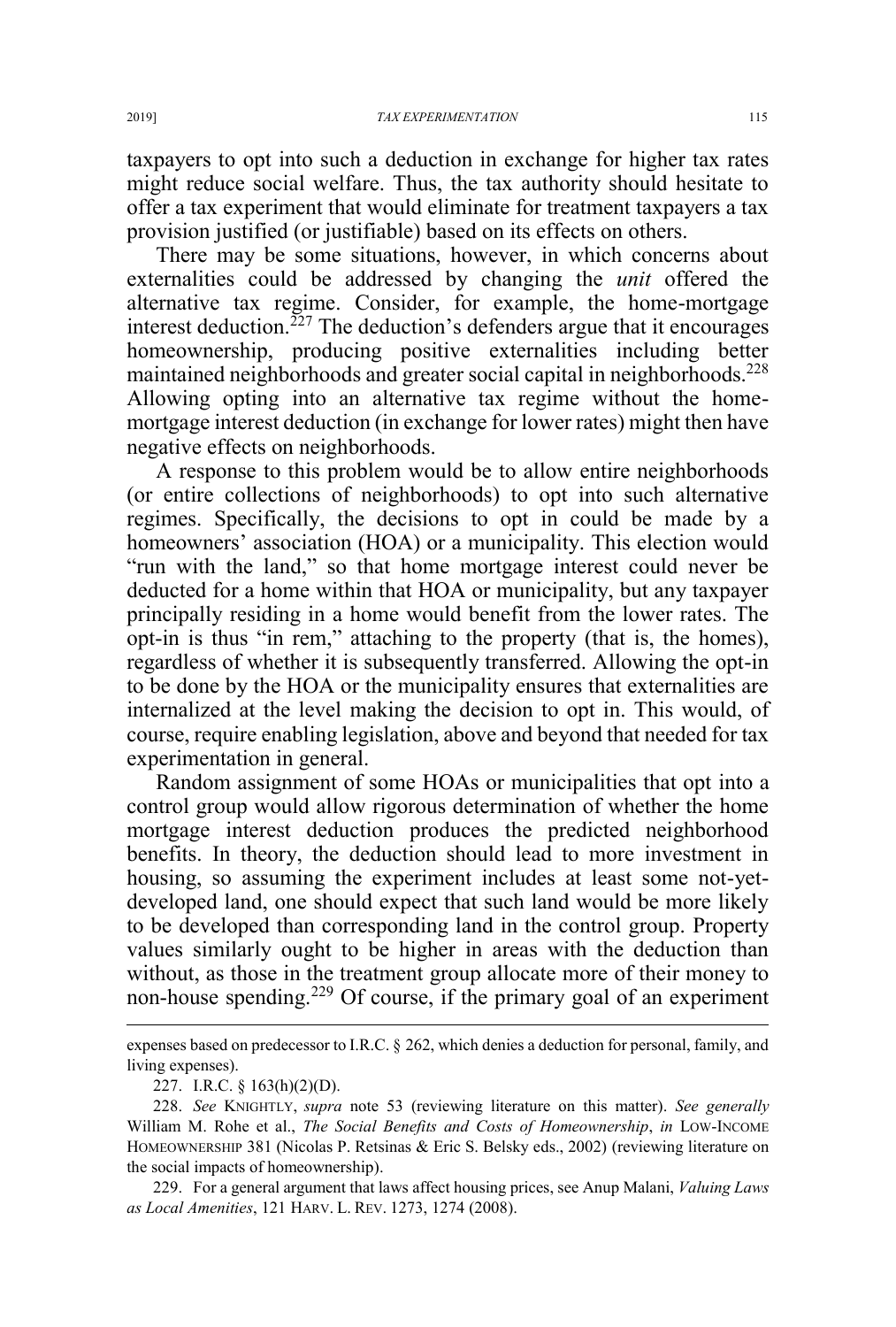were informational, then a home mortgage interest deduction experiment with individual subjects might be more effective. If the deduction truly has externalities, then one should expect houses near those randomized to the treatment of giving up the deduction to decline in value relative to houses near those randomized to control.

The government also might be able to experiment with tax provisions thought to provide positive externalities by defining a new treatment group that is designed to promote externalities but in a different way. For example, the government might consider replacing the R&D tax credit with a system in which the government directly grants subsidies in the form of tax credits to companies based on the quality of their research proposals or the importance of research undertaken.<sup>230</sup> Such an experiment could still be revenue neutral. Taxpayers might be willing to opt in, if they think they would benefit from greater tax benefits for more important research, with reduced tax benefits for less important research. The government might then seek to evaluate both whether the change is attractive to taxpayers and whether the change indeed produces more valuable research. As with assessing externalities from the homemortgage interest deduction, this analysis would require data beyond that available from tax returns.

### III. BEYOND REVENUE NEUTRALITY

This Article argues for revenue-neutral experimentation in part because such experimentation entails little risk to taxpayers. It is possible, however, to imagine more adventuresome experiments that would not necessarily be revenue-neutral. Section III.A discusses the possibility that participation might be subsidized, with participants on average paying less tax than others. Section III.B suggests the possibility of non-revenueneutral experiments on tax rates to help assess the impact of taxation on taxpayer behavior. The results of these or other experiments might automatically lead to permanent changes in law, as discussed in Section III.C's analysis of self-executing experiments. Finally, Section III.D assesses the possibility that tax experiment subjects might be states, counties, or localities instead of individuals.

#### A. *Participation Inducements*

Perhaps the most significant challenge to tax experimentation is that few taxpayers may agree to participate. Opting in to an experiment requires some research into the tax law issue. Taxpayers also need to assess the possibility of adverse selection. Once again, if the taxpayers

 <sup>230.</sup> *See generally* Daniel J. Hemel & Lisa Larrimore Ouellette, *Beyond the Patents-Prizes Debate*, 92 TEX. L. REV. 303 (2013) (discussing the varieties of incentives governments can provide for innovation, beyond just R&D tax credits).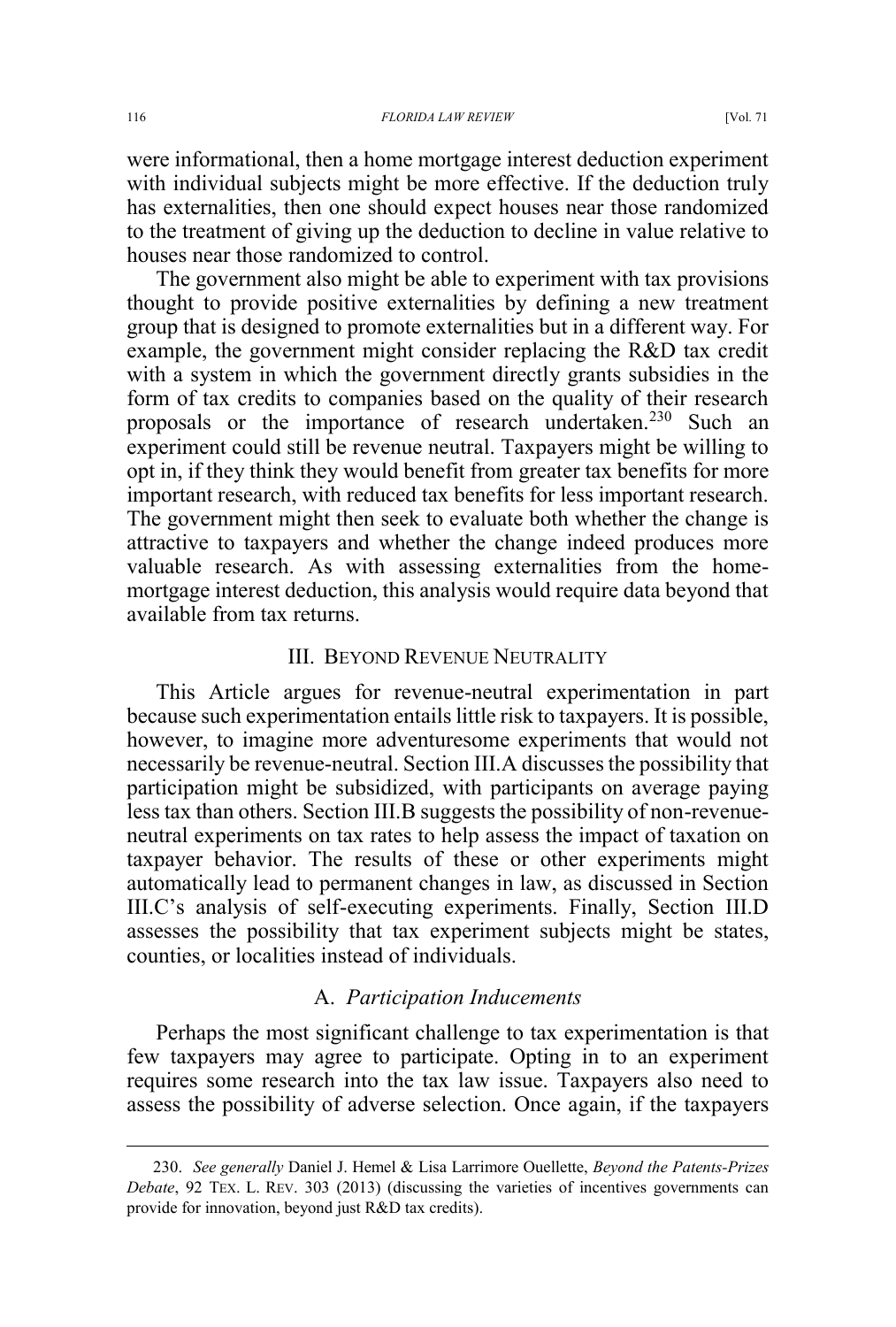most likely to participate are those with private information that they would gain greatly from a tax law change, then taxpayers who expect to benefit only slightly with respect to their nominal tax liability should be expected to lose money once revenue-neutral adjustments apply. Above,<sup>231</sup> this Article discussed one solution to adverse selection that makes taxpayers hesitant to participate: designating an experiment optout or even mandatory. But it also recognized strong arguments against such an approach to these strategies.

An alternative possibility would be for the government to offer inducements to taxpayers willing to participate. All taxpayers who opt into the experiment, or perhaps only those assigned to treatment, might receive some tax discount (perhaps a small percentage discount on their tax returns). Even relatively modest inducements might be sufficient to overcome adverse selection problems. With such participation inducements, tax experimentation would not be truly revenue neutral; treatment group taxpayers would be promised that they would pay less on average. The government would be sacrificing revenue for the information to be obtained from a tax experiment. But taxpayers in the treatment group would still be matched to control group taxpayers. This has the useful effect of ensuring that taxpayers will be willing to participate only if they believe that the tax changes will not overly distort their own incentives.

The government might offer inducements for particular experiments, but it also might offer inducements to taxpayers willing to participate in a wide range of tax experiments. The government might simultaneously execute a wide range of experiments on various tax issues. This can help limit adverse selection. Because taxpayers will anticipate that the chances of being randomized into the treatment group of any particular experiment will be relatively low, participation is not likely to be limited to taxpayers who expect to benefit disproportionately from that tax experiment.

#### B. *Experiments on Tax Rates*

The government can also use participation inducements to facilitate experiments on tax rates. Consider, for example, a tax experiment in which some taxpayers will be randomly selected to pay an extra 2% in taxes, while others receive a 3% discount on their taxes. The purpose of such an experiment would be to assess the effect of the level of taxation on other variables, such as taxpayer work effort and job creation. These are among the most contentious issues in tax policy, $232$  but randomized

 <sup>231.</sup> *See supra* Section II.A.

<sup>232.</sup> *See generally* Saez et al., *supra* note 18 (providing a review of the literature).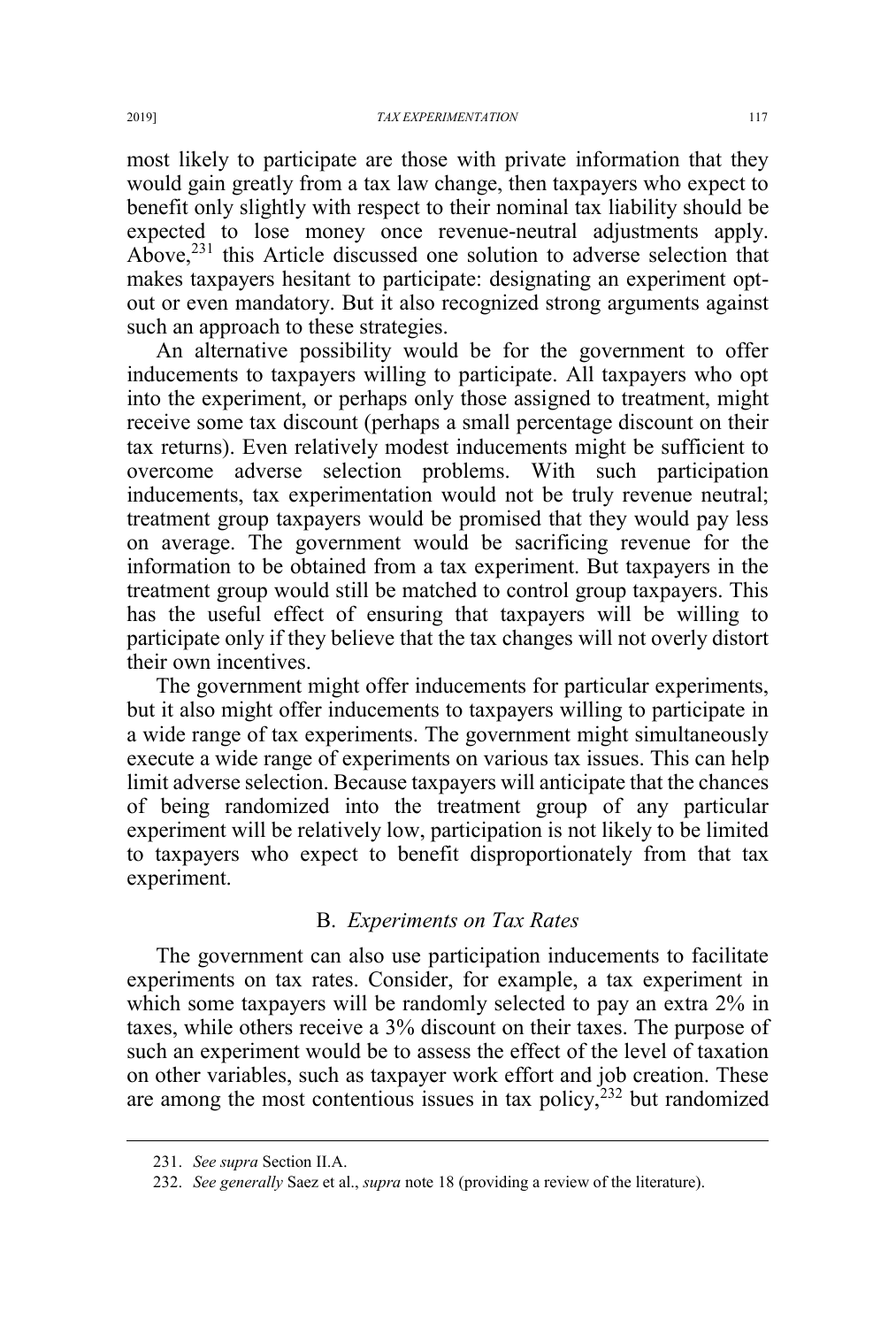studies have been unavailable $^{233}$  and interpretive issues make it virtually impossible to generalize from existing evidence about long-term effects of marginal tax rate changes.<sup>234</sup> An important question for policymakers is whether higher tax rates reduce taxpayers' willingness to work—that is, whether the income or substitution effects of taxes dominate.<sup>235</sup>

Such experiments might produce greater objections than revenueneutral experimentation, because the horizontal inequities resulting are greater. This is indeed a principal reason that this Article has focused on revenue-neutral experimentation. Nonetheless, the possibility of such experiments should not be dismissed, because they would produce a form of data otherwise almost impossible to obtain. Moreover, this Article has shown above that concerns about horizontal inequity may be overstated. Taxpayers might purchase insurance against being randomized to the group that receives a tax increase,<sup>236</sup> with such insurance paying an *ex ante* lump sum to such taxpayers. That would limit the experiments' usefulness in providing insight into the effects of overall wealth on individual behavior, but such experiments could still help identify marginal incentive effects of government policy.

With revenue-neutral tax experiments, one can often consider an experiment successful simply on the basis that informed taxpayers would prefer the treatment group to the control group. With non-revenue-neutral experiments, the mere existence of participating taxpayers cannot be a strong argument in favor of the policy. Still, the government might measure success based on the effects of the experiment. For example, if an experiment demonstrated that taxpayers who suffered an increase in the tax rate did not reduce work effort as measured by pretax income, or even increased work effort, that would furnish an argument in favor of increasing the tax rate. On the other hand, if an increase in the tax rate in fact lowered tax revenues, that would indicate that the government was

 <sup>233.</sup> *Id.* at 23 ("Although we refer in this section to income tax rate schedule changes as a treatment, they certainly do not represent a classical treatment in which a random selection of taxpayers is presented with a changed tax rate schedule, while a control group of taxpayers is not so subject.").

<sup>234.</sup> *Id.* at 43 ("Estimates of the elasticity of taxable income in the long run (i.e., exceeding a few years) are plagued by extremely difficult issues of identification, so difficult that we believe that there are no convincing estimates of the long-run elasticity of reported taxable income to changes in the marginal tax rate.").

<sup>235.</sup> The substitution effect suggests that workers will work harder with lower taxes, substituting labor for leisure, while the income effect suggests that lower taxes may cause workers to engage in more leisure because they have less need to work. *See, e.g.*, LIBBY RITTENBERG & TIMOTHY TREGARTHEN, PRINCIPLES OF MICROECONOMICS 309–13 (2009). If only marginal tax rates change, then there should be no income effect, but virtually any tax reform will affect both inframarginal and marginal tax rates.

<sup>236.</sup> *See supra* Section II.B.1.b.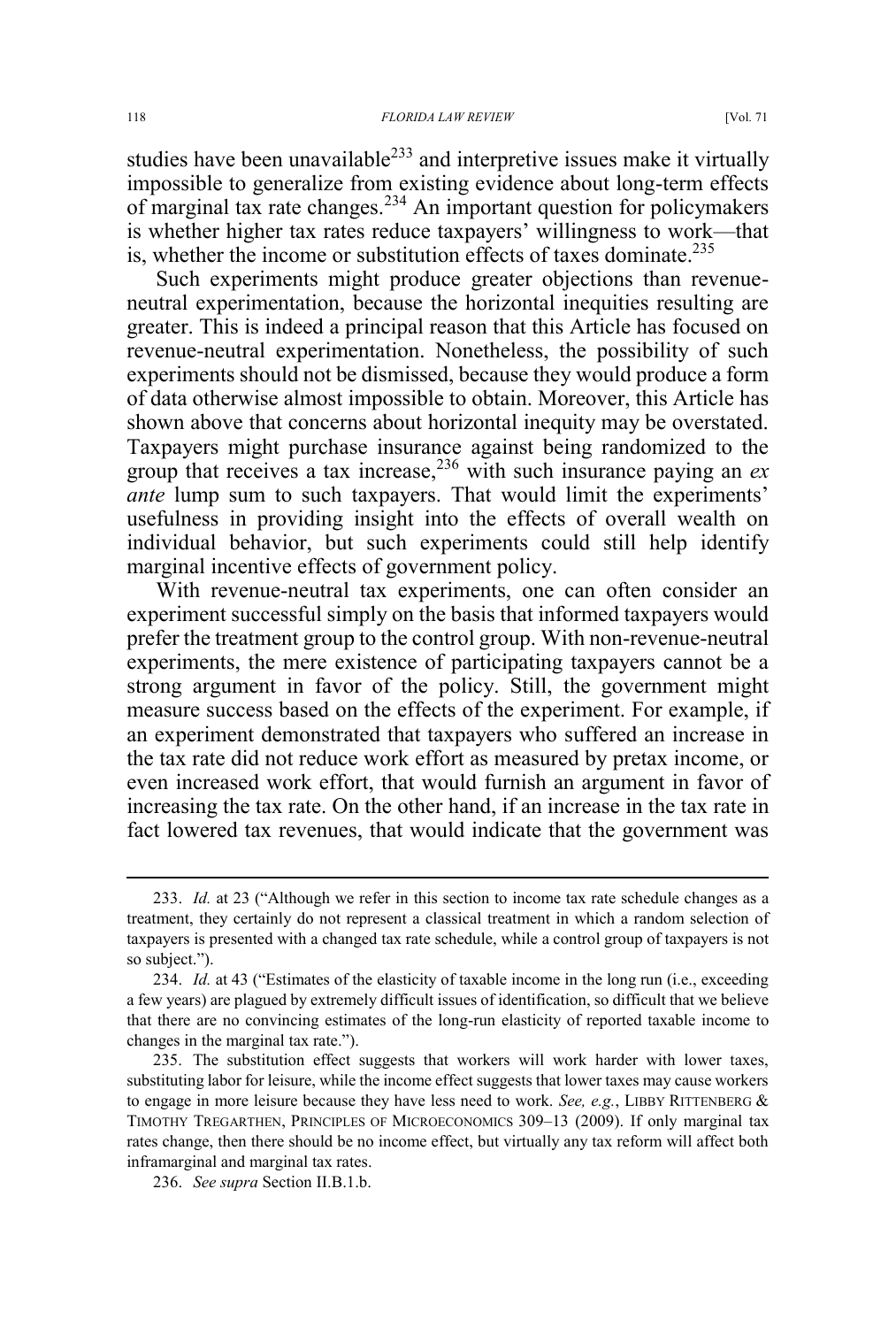already on the wrong side of the Laffer Curve<sup>237</sup> and that a tax increase would not be advisable. Between these extremes, analysts might reach different normative conclusions.

# C. *Self-Executing Tax Experiments*

How should the tax authority decide whether to expand an experiment when it shows some effects that would be generally viewed as beneficial and some that would be generally viewed as harmful? And at what point should the legislature make a tax provision permanent? These are fundamentally political trade-offs that experimentation can produce information about, but public officials ultimately must decide how to act based on such information. But a legislature authorizing tax experimentation could specify *ex ante* what the consequences of such an experiment might be. For example, a legislature authorizing an experiment on a tax increase might provide that the tax increase will be applied to all taxpayers so long as the experiment establishes that a 1% increase in tax leads to no more than a 0.5% decrease in work effort.

Such self-executing experiments<sup>238</sup> can facilitate legislative transparency and honesty. During the debate on the recent tax reform, brief consideration was given to the possibility of a trigger that would automatically increase tax rates if revenues fell short of projections, but the Senate parliamentarian rejected the plan.<sup>239</sup> The virtue of such a trigger is that it punishes cheap talk. A legislator endorsing a tax cut can make more credible the legislator's claimed revenue projections by agreeing to a trigger. But there are problems with such a trigger as well.<sup>240</sup> Revenue may fall short of projections for exogenous reasons, such as a recession. Moreover, increasing taxes would generally be a poor fiscal policy response to a recession. Taxes generally fall during recessions, and this "automatic stabilizer" may reduce the extent of the economic

 <sup>237.</sup> *See* Arthur B. Laffer, *The Laffer Curve: Past, Present, and Future*, HERITAGE FOUND. (June 1, 2004), https://www.heritage.org/taxes/report/the-laffer-curve-past-present-and-future [https://perma.cc/FT4H-3THC] (discussing the curve, which postulates that tax revenues will be zero at both 0% and 100% tax rates).

<sup>238.</sup> *See* Abramowicz et al., *supra* note 9, at 985–87 (discussing the possibility of selfexecution).

<sup>239.</sup> *See Senate Republicans Scramble to Find Revenue for Tax Bill with Vote Expected Friday*, N.Y. TIMES (Nov. 30, 2017), https://www.nytimes.com/2017/11/30/us/politics/taxoverhaul-senate-debate.html [https://perma.cc/TXM4-GWHS].

<sup>240.</sup> Some of these problems are political. *See, e.g.*, Stephen K. Cooper, *Senate Leaders Agree to Add Fiscal Trigger to Tax Reform Bill*, TAX NOTES TODAY (Nov. 29, 2017), https://www.taxnotes.com/tax-notes-today/tax-reform/senate-leaders-agree-add-fiscal-triggertax-reform-bill/2017/11/29/1xcfm [https://perma.cc/E8PN-UCXU] (reporting Sen. Kennedy's reaction to the prospect of automatic tax increases).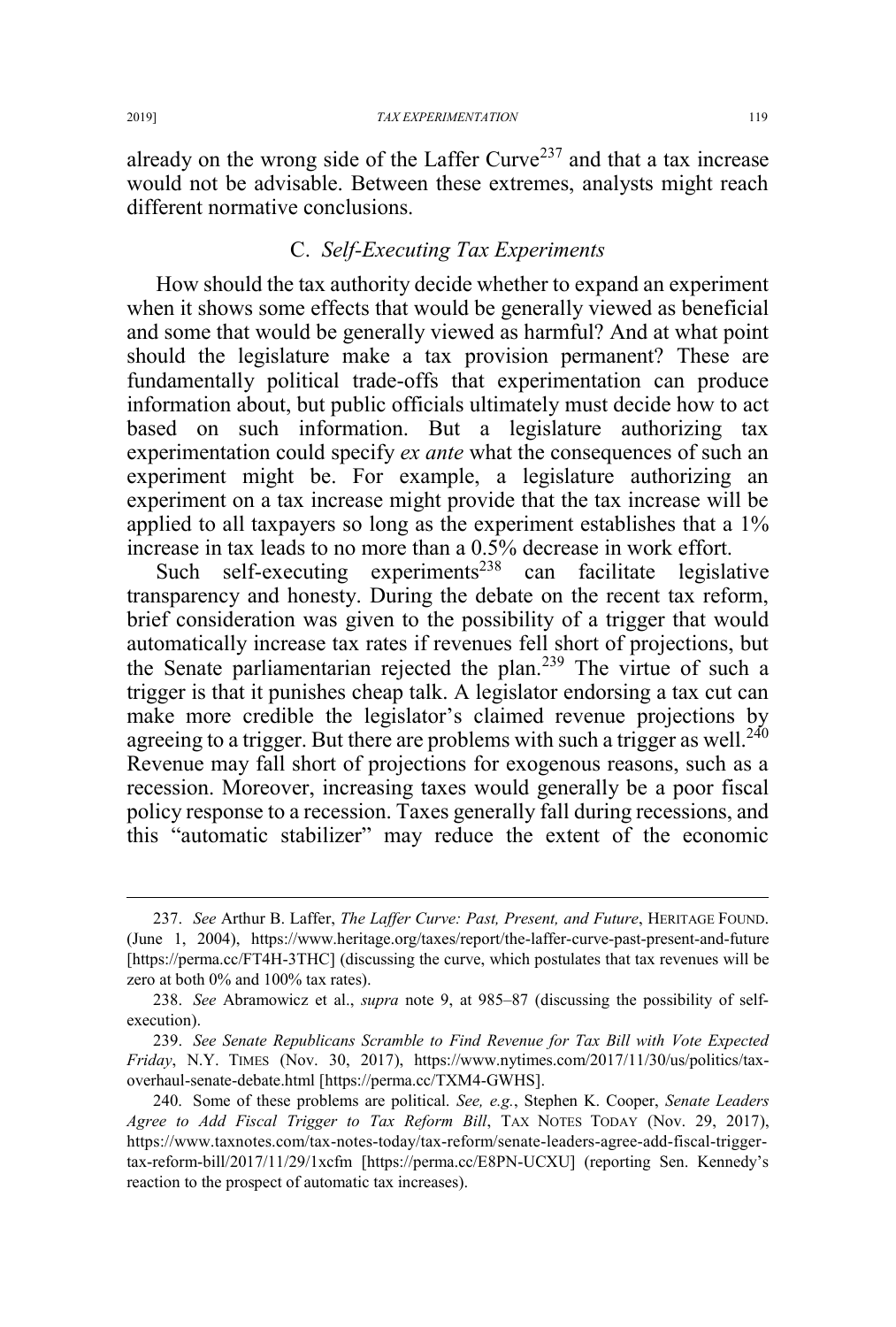downturn.241 An experiment, however, can provide a better measure of a policy's effects, because the treatment group is compared to the control group. Thus, if legislators favor a tax cut because they believe that it will largely be self-financing, it might make sense for the tax cut initially to be experimental, with the result of the experiment determining whether they should make the tax cut permanent.

A reasonable objection is that it will be difficult to craft—in advance—a measure that fully captures a tax experiment's effects. Legislators might hope that a tax cut not only will lead to more work effort on the part of the recipients of the tax cut, but also greater job creation by these individuals, who might be more likely to start or expand businesses. Yet it will not always be straightforward to attribute job gains and losses to particular taxpayers. The self-execution outcome might thus depend on easily measured variables that may be proxies for broader economic effects.

One form of a self-executing tax experiment might allow for tax law to move in opposite directions depending on the result, for example with a failed tax cut experiment leading to an automatic tax increase. Suppose that legislators disagree about the effects of increasing taxes on the wealthy, with more conservative legislators worrying that this will lead the wealthy to work less hard and more liberal legislators taking the opposite position. This is an empirical issue, and it is an empirical issue to which an experiment is responsive. But many legislators seem unlikely to change their positions even if an experiment provides powerful evidence, but self-execution might force a policy result. Such a selfexecuting experiment might be easier to pass than an experiment that can only move the law in one direction. If legislators on each side truly believe that the experiment will vindicate their respective empirical positions, then both sides should be eager to support such a self-executing experiment. Meanwhile, a refusal to agree to such a self-executing experiment may expose legislators who claim that a tax law change would lead to a particular result but do not in fact believe this to be true.

# D. *Larger Experimental Units*

Non-revenue-neutral experiments, whether self-executing or not, will produce information about how individual taxpayers respond to changes in tax law, such as increases or decreases in tax rates. But often, the relevant question will be how these changes affect others. This Article noted above that people might be interested in whether businesses affected by a tax law change increase or decrease their hiring levels.

 <sup>241.</sup> *See generally* Alan J. Auerbach & Daniel Feenberg, Symposium, *The Significance of Federal Taxes as Automatic Stabilizers*, 14 J. ECON. PERSP., Summer 2000, at 21, 37 (discussing automatic stabilizers in fiscal policy).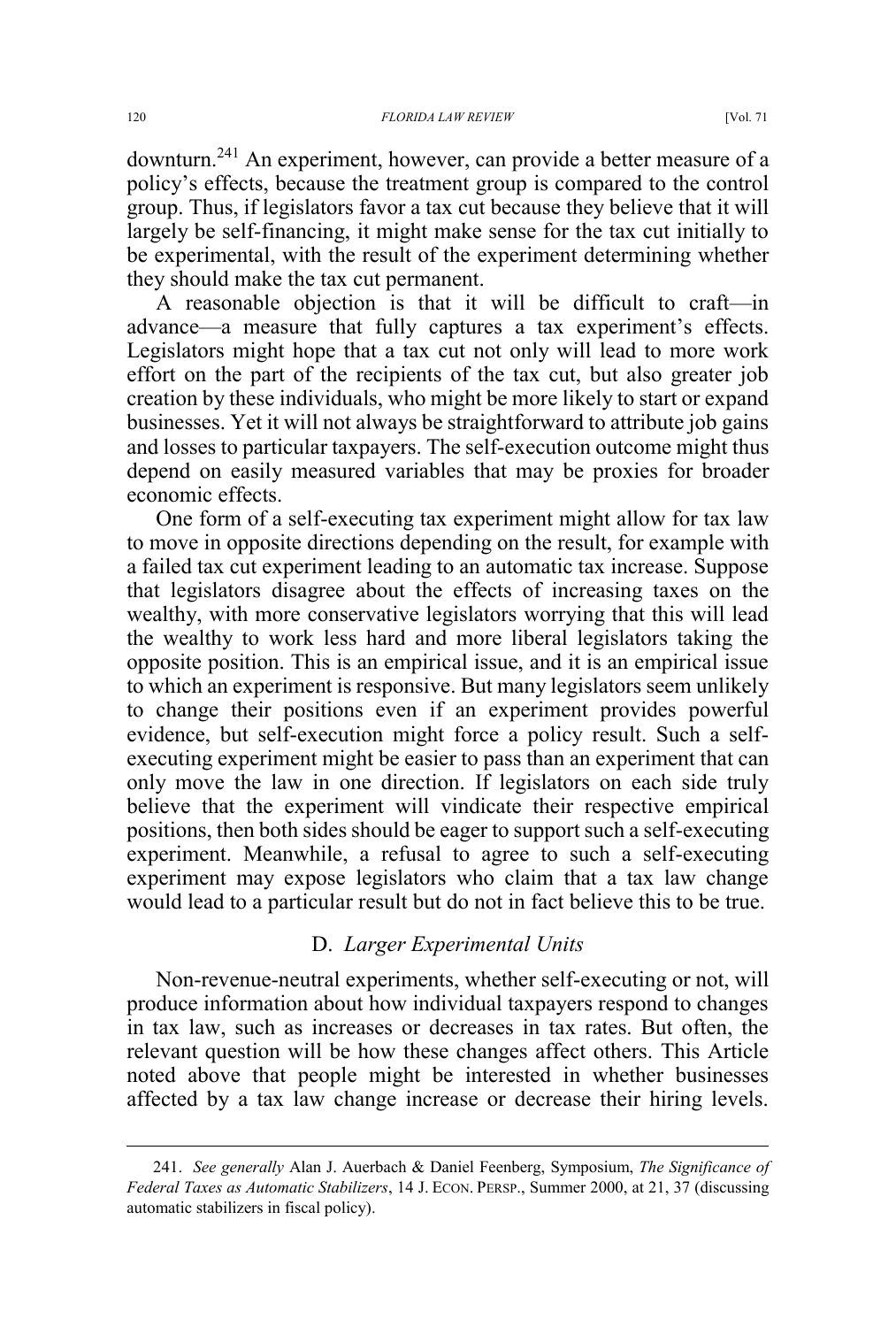Moreover, even when they are interested in taxpayer responses, that information might not be clear from the taxpayers' tax returns. For example, an experiment might impose a tax penalty on taxpayers who fail to purchase health insurance. The Affordable Care Act included such an "individual mandate,"<sup>242</sup> which the Supreme Court upheld as a tax, $243$  but this individual mandate was removed in the most recent tax reform.<sup>244</sup> Tax returns might tell whether a penalty leads more taxpayers to purchase insurance, but it cannot provide information about how it affects these taxpayers' health.

A possible solution would be for tax experiments to occur at levels greater than the individual taxpayer. This Article has already discussed one example of this, the possibility of a revenue-neutral tax experiment for the home mortgage interest deduction, where homeowners' associations could decide to participate or not.<sup>245</sup> Tax experiments also might be executed at the level of a state, county, or locality. These approaches might better indicate the effect of tax rates on hiring than an experiment applying to individuals. It may be easy to obtain data on business activity or economic growth in a region or for an industry, even when it might be difficult to attribute that hiring to any particular individual. Similarly, unless the government plans to start collecting health information on tax returns, it may be more capable of evaluating health statistics already collected at various levels of government.<sup>246</sup>

Such tax experiments reduce but do not eliminate the danger that a tax experiment will simply shift economic activity.<sup>247</sup> If a tax experiment results in some individuals receiving a tax increase and others receiving a tax decrease, then taxpayers may seek to take advantage of these discrepancies. For example, a married couple filing separately<sup>248</sup> might seek to ensure that income appears on the tax form of the member of the couple who enjoys the lower tax rate.<sup>249</sup> Such games are more difficult to play when a tax is applied to an entire city, county or state. There is,

245. *See supra* Section II.D.

246. The National Center for Health Statistics, for example, collects much relevant data. *See National Center for Health Statistics*, CENTRS. FOR DISEASE CONTROL & PREVENTION, https://www.cdc.gov/nchs/index.htm [https://perma.cc/F4EG-VBS6] (last visited Nov. 7, 2018) (providing information on the Center).

247. *See supra* Section II.C.2.

248. I.R.C. § 1(d) (2012) (allowing married individuals to file a return that is not join with his or her spouse).

249. *See, e.g.*, Poe v. Seaborn, 282 U.S. 101, 108–09 (1930) (example of such an arrangement).

 <sup>242.</sup> *See* I.R.C. § 5000A (2012).

<sup>243.</sup> Nat'l Fed'n of Indep. Bus. v. Sebelius, 567 U.S. 519, 566 (2012).

<sup>244.</sup> Tax Cuts and Jobs Act of 2017, Pub. L. No. 115-97, § 11081, 131 Stat. 2054, 2092 (codified as amended at I.R.C. § 5000A (Supp. V 2018)) ("ELIMINATION OF SHARED RESPONSIBILITY PAYMENT FOR INDIVIDUALS FAILING TO MAINTAIN MINIMUM ESSENTIAL COVERAGE.").